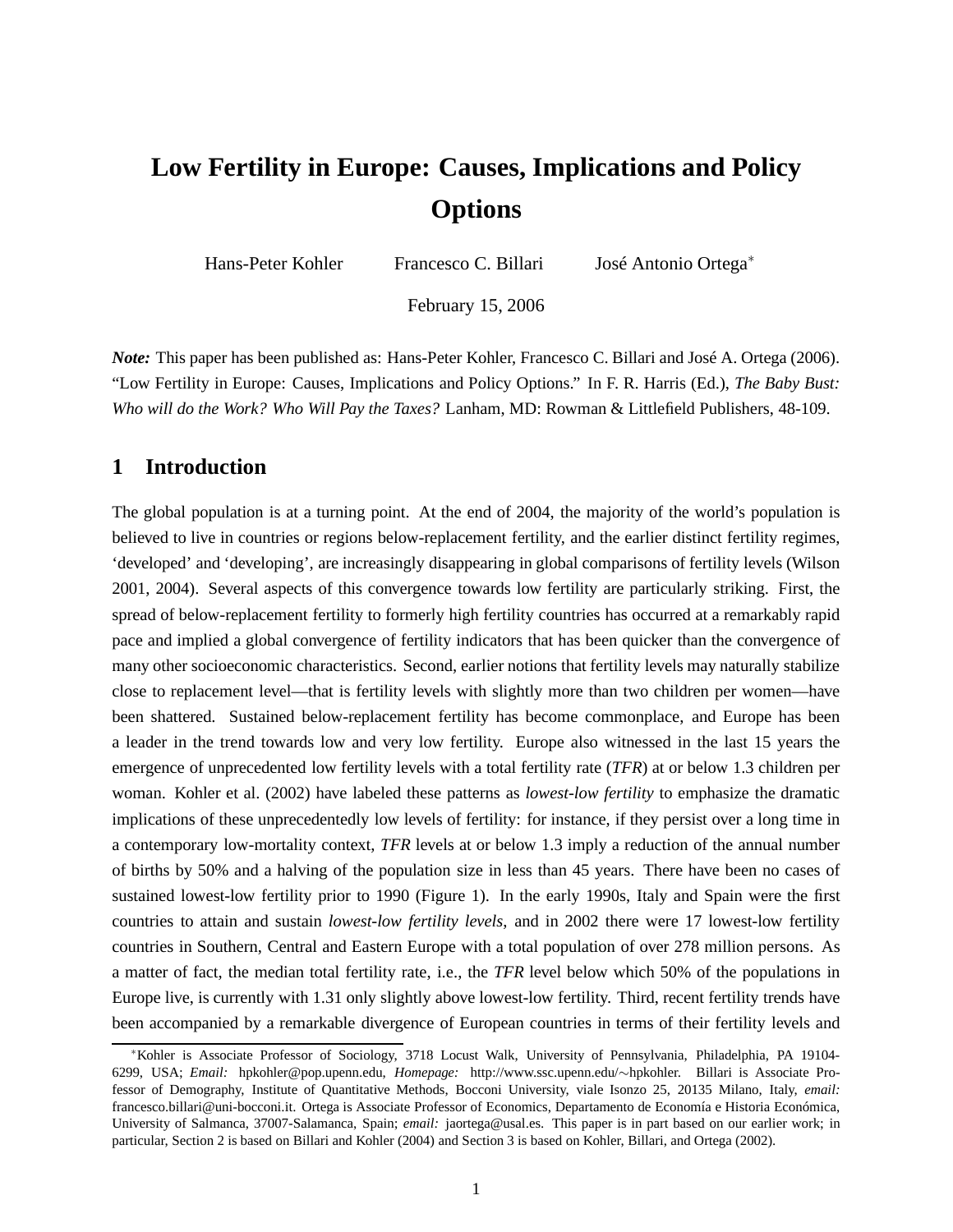

**Figure 1:** The emergence and spread of lowest-low fertility in Europe during 1990–2002

future population trends, with current patterns ranging from countries that stabilized at moderately belowreplacement fertility levels to lowest-low fertility countries with *TFR* declines below 1.3 (Figure 2). For instance, several European countries that were among the first to experience sustained below-replacement fertility in the late 1960s and early 1970s, including Denmark, France, the Netherlands and the United Kingdom, exhibit relatively high fertility in 2002. Moreover, the Dutch, Danish and French *TFR*s have *increased* during the last decade to levels of 1.72 (The Netherlands), 1.77 (Denmark), and 1.89 (France) (Council of Europe 2003), and several other European countries exhibit even higher *TFR*s. These trends are in sharp contrast to the pervasive *TFR* declines in Southern, Central and Eastern Europe to levels below 1.3, leading to pronounced differences across European countries in their future demographic trajectories. Fourth, as a consequence of below-replacement fertility that has prevailed for several decades starting since the 1960s and 1970s, low birthrates in Europe have begun to generate negative population momentum, that is, a new force for population shrinkage over the coming decades due to the fact that past below-replacement fertility will soon result in declining numbers of potential parents (Lutz et al. 2003). A continuation of this trend could substantially exacerbate the future aging of the population, reinforce a future decline in the population size and constrain the effectiveness of policy interventions aimed at increasing the number of births.

In this paper we investigate the emergence and persistence of low and particularly lowest-low fertility in Europe, analyze its demographic patterns and socioeconomic determinants, and address the factors that underlie the divergence of fertility levels in Europe and developed countries more generally. The central thrust of our argument is that the emergence of lowest-low fertility in Europe is due to the combination of four distinct demographic and behavioral factors. First, *economic and social changes* have made the postponement of fertility a rational response for individuals. Second, *social interaction processes* affecting the timing of fertility have rendered the population response to these new socioeconomic conditions substantially larger than the direct individual responses. As a consequence, modest socioeconomic changes can explain the rapid and persistent *postponement transitions* from early to late age-patterns of fertility that have been associated with recent trends towards low and lowest-low fertility. Third, *demographic distortions*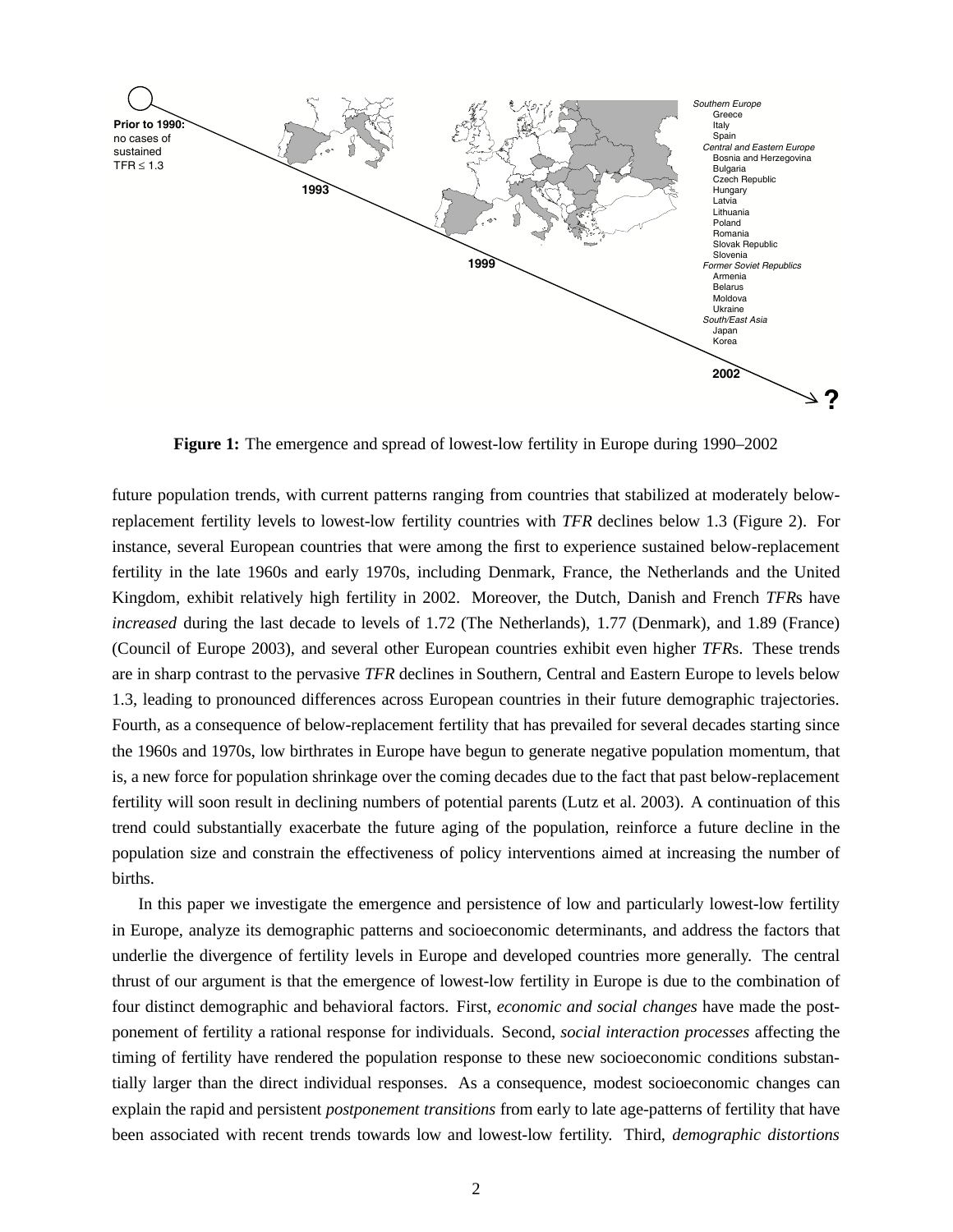

**Figure 2:** Comparison of the total fertility rate in Europe in 1975 and 2002 The  $\overline{X}$  mark gives the exact position of a country, while the area of circle is proportional to the country's population size in 1990. *Source for data:* Council of Europe (2003); see Table A.1 for list of countries and data.

*of period fertility measures*, caused by the postponement of fertility and changes in the parity-composition of the population, have reduced the level of period fertility indicators below the associated level of cohort fertility (for discussion of this technical aspect, see Bongaarts and Feeney 1998; Kohler and Ortega 2002). Fourth, *institutional settings* in Southern, Central and Eastern European countries have favored an overall low quantum of fertility. Moreover, this institutional setting has caused particularly large reductions in completed fertility in lowest-low fertility countries due to the delay of childbearing.

### **2 Patterns of low and lowest-low fertility in Europe**

Against the background of these recent changes in the demographic landscape in Europe and other developed countries, there is little doubt that the emergence and persistence of lowest-low fertility entails profound consequences for virtually all aspects of society. Some of these implications of Europe's low and lowestlow fertility pattern on the population size and structure are illustrated in Figure 3 using the UN medium population forecasts for Europe, Bulgaria, Denmark, France, Germany, Italy and the Russian Federation (see http://www.un.org/esa/population/unpop.htm). The different countries included in these analyses are representative for the major fertility patterns and welfare regimes in contemporary Europe. The United States is also included in these analyses for comparison. Figure 3 shows that, while the U.S. and a small number of European countries are projected to grow in the next decades, Europe as a whole is projected to decline. Some countries such as Bulgaria, Russia and Italy are likely to experience a substantial declines in their population size. This different trends in population size in Europe are mostly due to fertility trends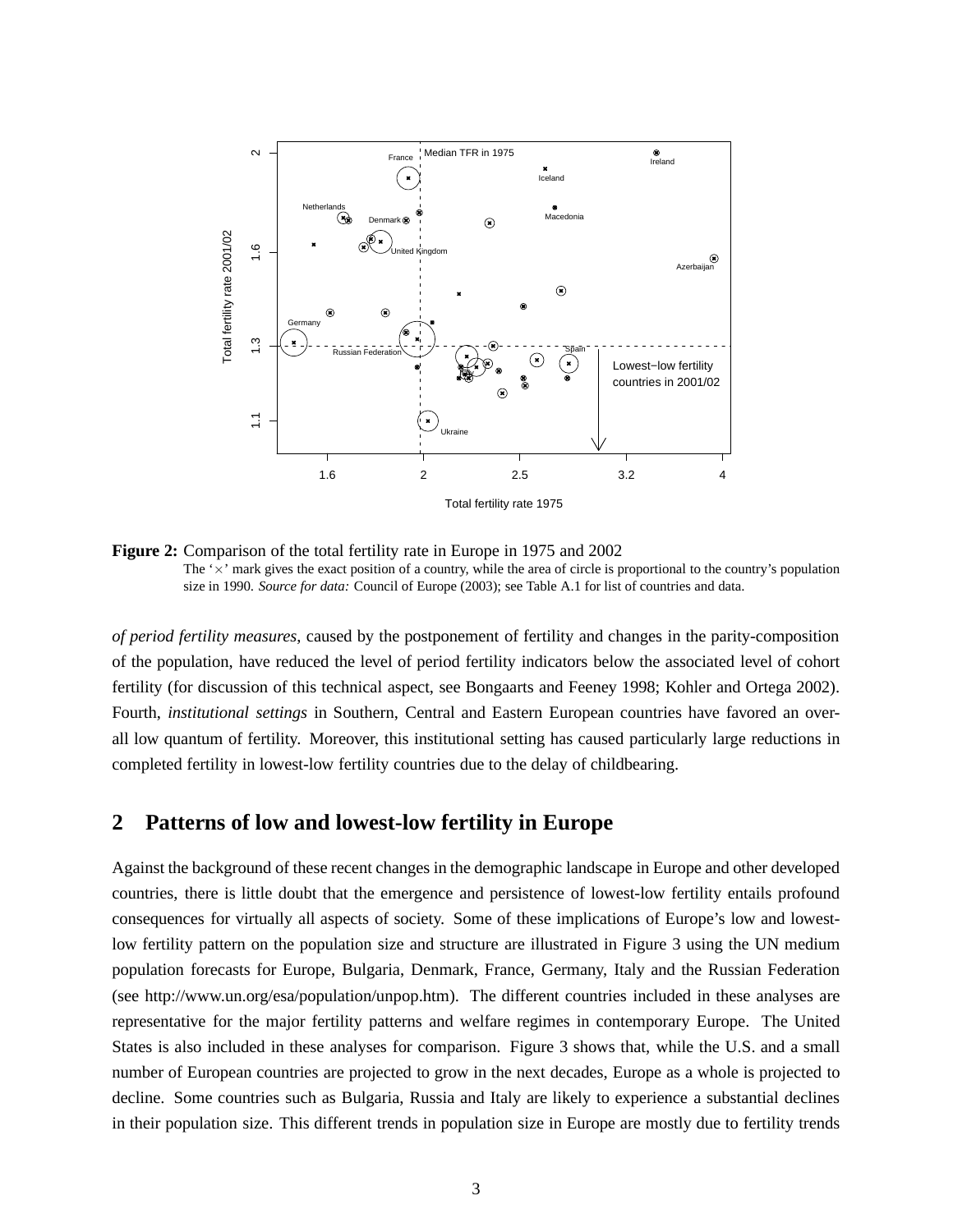that differ drastically across European countries. France and Denmark, for instance, are expected to have moderately high fertility with *TFR*s above 1.7 children per woman, continuing their most recent experiences. Most other European countries are projected to have lower—and often much lower—fertility in the next decades, and Europe as a whole is projected to experience a *TFR* of below 1.5 until about 2020. These fertility trends in combination with increases in longevity imply that population aging—as measured for instance by the increase in the median age of the population and the old-age dependency ratio—will occur across Europe. Europe's median age, for instance, is projected to increase from 37.7 years in 2000 to 47.9 in 2040. The old-age dependency ratio is projected to increase from 22 persons aged 65 years and older per 100 persons aged 15–64 (2000) to 44 persons aged 65+ per 100 persons aged 15–64 (2040). However, there is likely to be considerable heterogeneity in this population aging across Europe. The median age in 2040 in Figure 3 ranges from 44.4 years (France) to 52.7 years (Italy), and the old-age dependency ratio ranges from 37 (Russia) to 63 (Italy). Demographically speaking, therefore, European countries are pulled apart by a differential extent of population aging. In addition, the above trends in Europe are in striking contrast to those in the United States. While the U.S. population is also aging in the next decades, this process occurs in the context of a growing population, a relatively high level of fertility and substantial immigration. In comparison with Europe, therefore, the increases in the median age or the old-age dependency ratio during the next decades are rather modest.

The implications of population aging, and the societal changes associated with this trend, are going to be most pronounced in countries with very low fertility. These countries are likely to experience a dramatic transformation of their age pyramids (Figures 4–5), and the social and economic organization of individuals and families in these highly-aged societies is an unchartered territory in demographic history. The implications of this changes will reach across all aspects of society and individual lives. Lowest-low fertility, for instance, is going to substantially alter the structure and age-composition of the labor force as well as of the young and old population, and female—and probably also male—labor supply patterns will change due to the combination of low and late fertility. Lowest-low fertility will also transform a wide range of social relations, which are frequently taken for granted, due to the fact that low fertility, fewer siblings and increases in childlessness diminish the potential of family networks to provide social, psychological and economic support. The increased diversity in living arrangements and the changes in the timing of fertility have also important consequences for the income distribution, the well-fare of small children, and the life-chances across individuals and households.

Despite this ample need for information and evaluation of these developments, the *demography of lowest-low fertility* is still in its infancy. The emergence of sustained lowest-low fertility first occurs in Southern, Central and Eastern European countries. Based on Council of Europe (2003), seventeen countries attained lowest-low fertility levels by 2002 (Table 1): three in Southern Europe (Greece, Italy and Spain), ten in Central and Eastern Europe (Bosnia and Herzegovina, Bulgaria, Czech Republic, Hungary, Latvia, Lithuania, Poland, Romania, Slovak Republic, Slovenia) and four in the former Soviet Union (Armenia, Belarus, Moldova, Ukraine). The first countries to reach lowest-low fertility levels were Spain and Italy in 1993. They were then joined by Bulgaria, the Czech Republic, Latvia and Slovenia in 1995, and by the remaining lowest-low fertility countries between 1996 and 2002. In addition, several other countries in Central and Eastern Europe and the Balkans have very low *TFR* levels, and Croatia (1.34), Estonia (1.37), Russia (1.32) will possibly join—or re-join, such as Russia—the group of lowest-low fertility countries. More-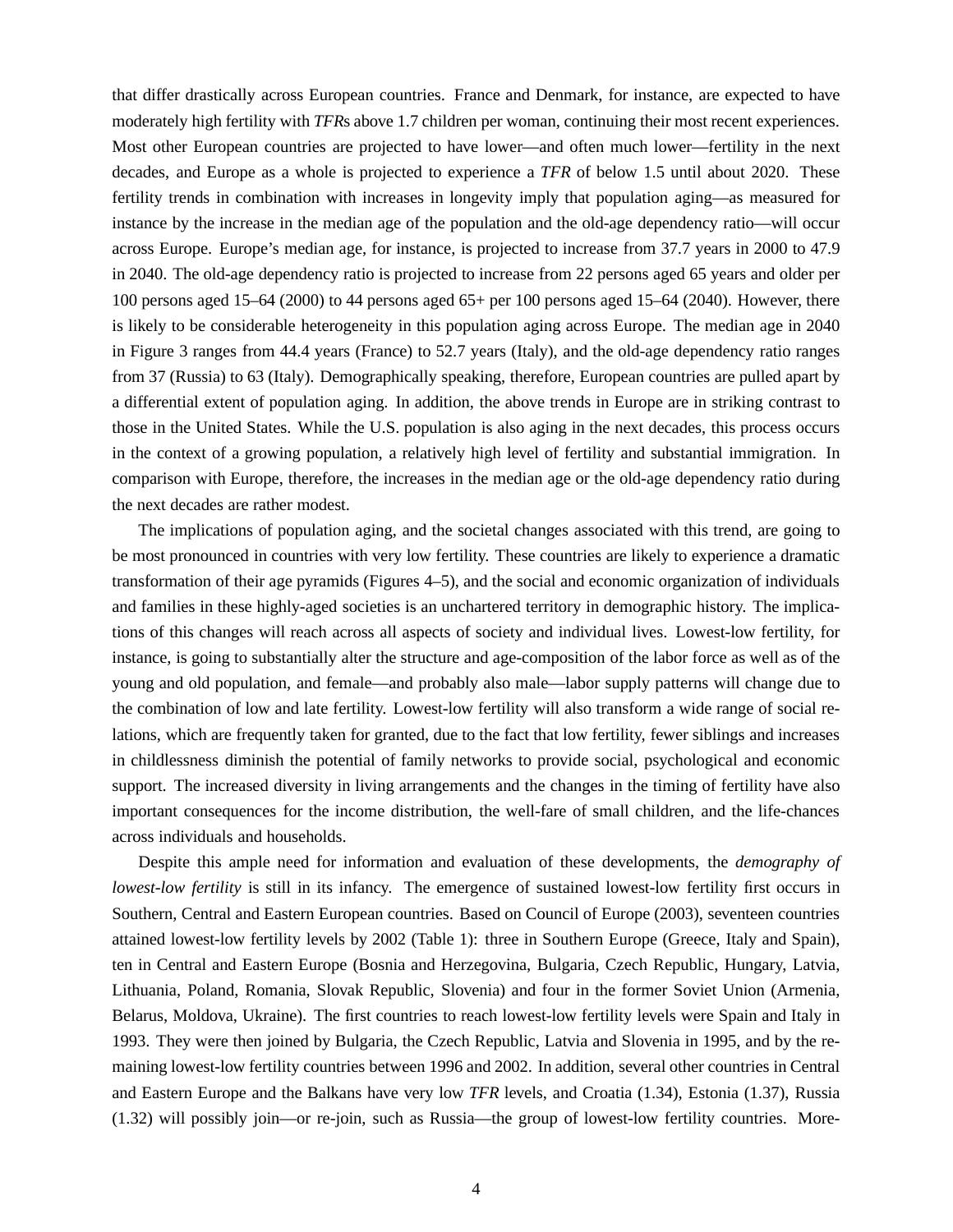

**Figure 3:** UN projections (medium variant) for Europe, USA, Bulgaria, Denmark, France, Germany, Italy and the Russian Federation

*Notes:* The different demographic measures are defined as follows: *Population size*: De facto population in a country, area or region as of 1 July of the year indicated. *Population growth rate*: annual average exponential rate of growth of the population. *Total fertility rate* (*TFR*): The average number of children a hypothetical cohort of women would have at the end of their reproductive period if they were subject during their whole lives to the fertility rates of a given period and if they were not subject to mortality. It is expressed as children per woman. *Life expectancy*: The average number of years of life expected by a hypothetical cohort of individuals who would be subject during all their lives to the mortality rates of a given period. It is expressed as years. *Median age*: Age that divides the population in two parts of equal size, that is, there are as many persons with ages above the median are there are with ages below the median. *Old age dependency ratio*: the ratio of the population aged 65 years or over to the population aged 15–64.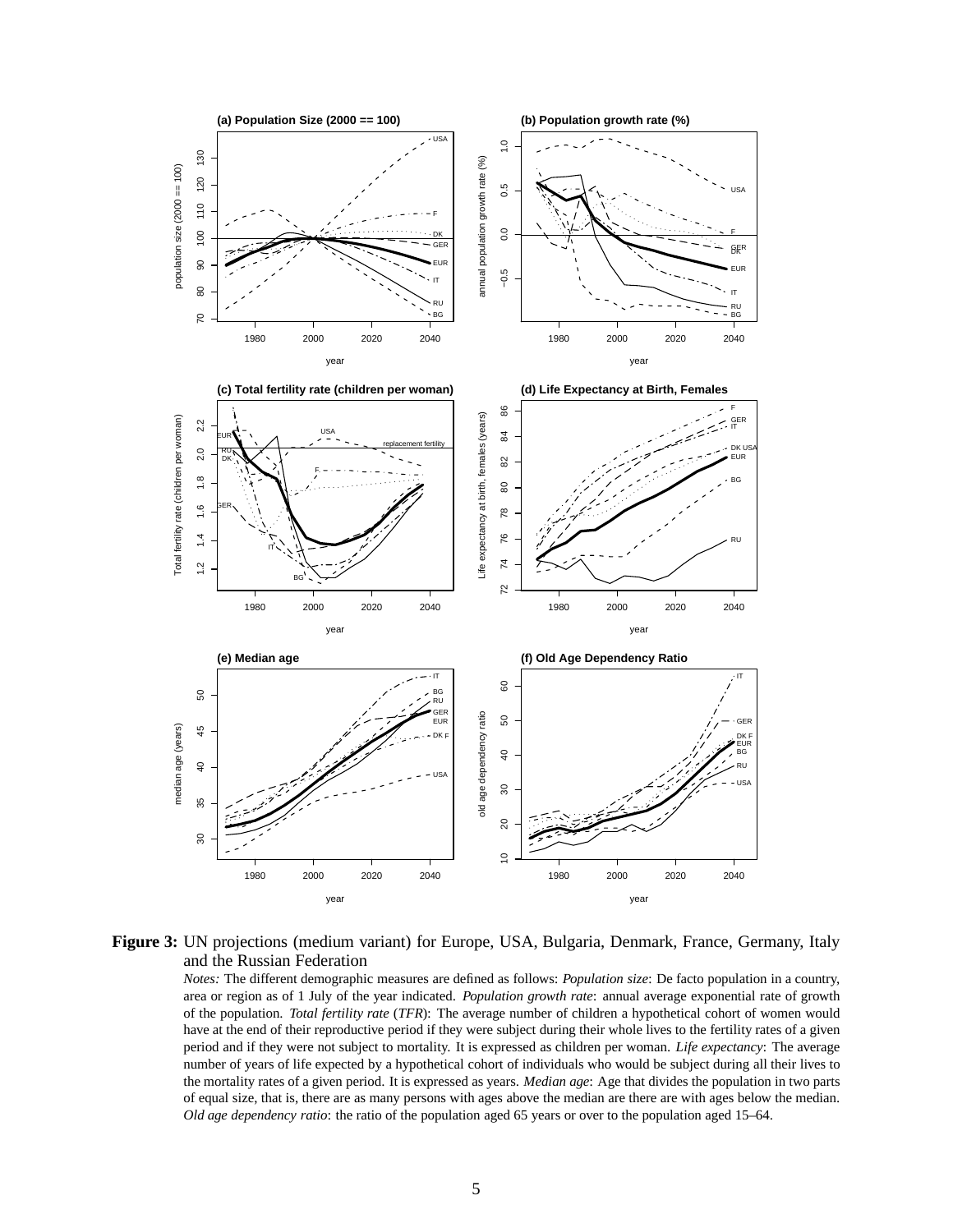

**Figure 4:** Population age pyramids based on the UN medium projections: Europe, United States, Bulgaria and Denmark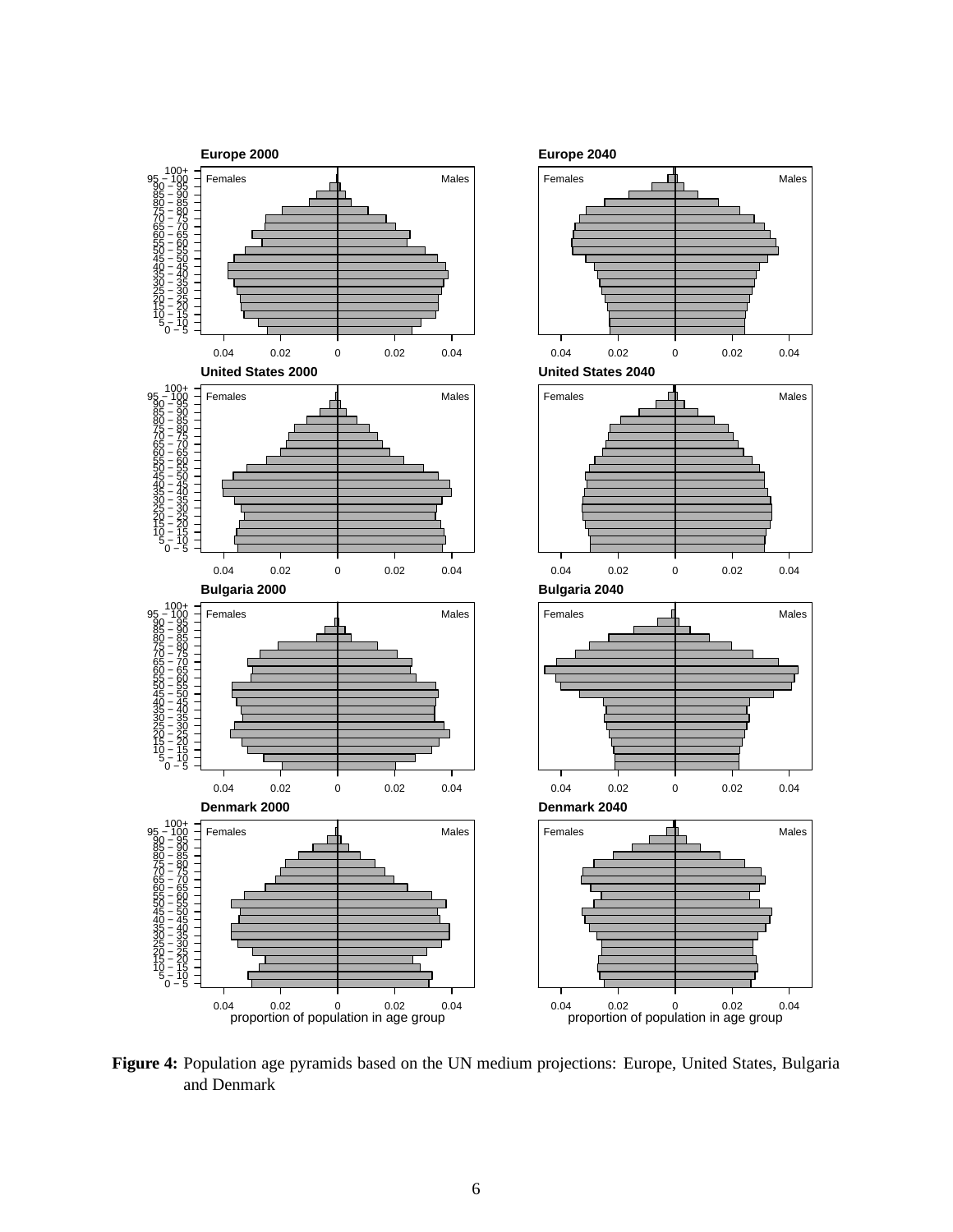

**Figure 5:** Population age pyramids based on the UN medium projections: France, Germany, Italy and Russia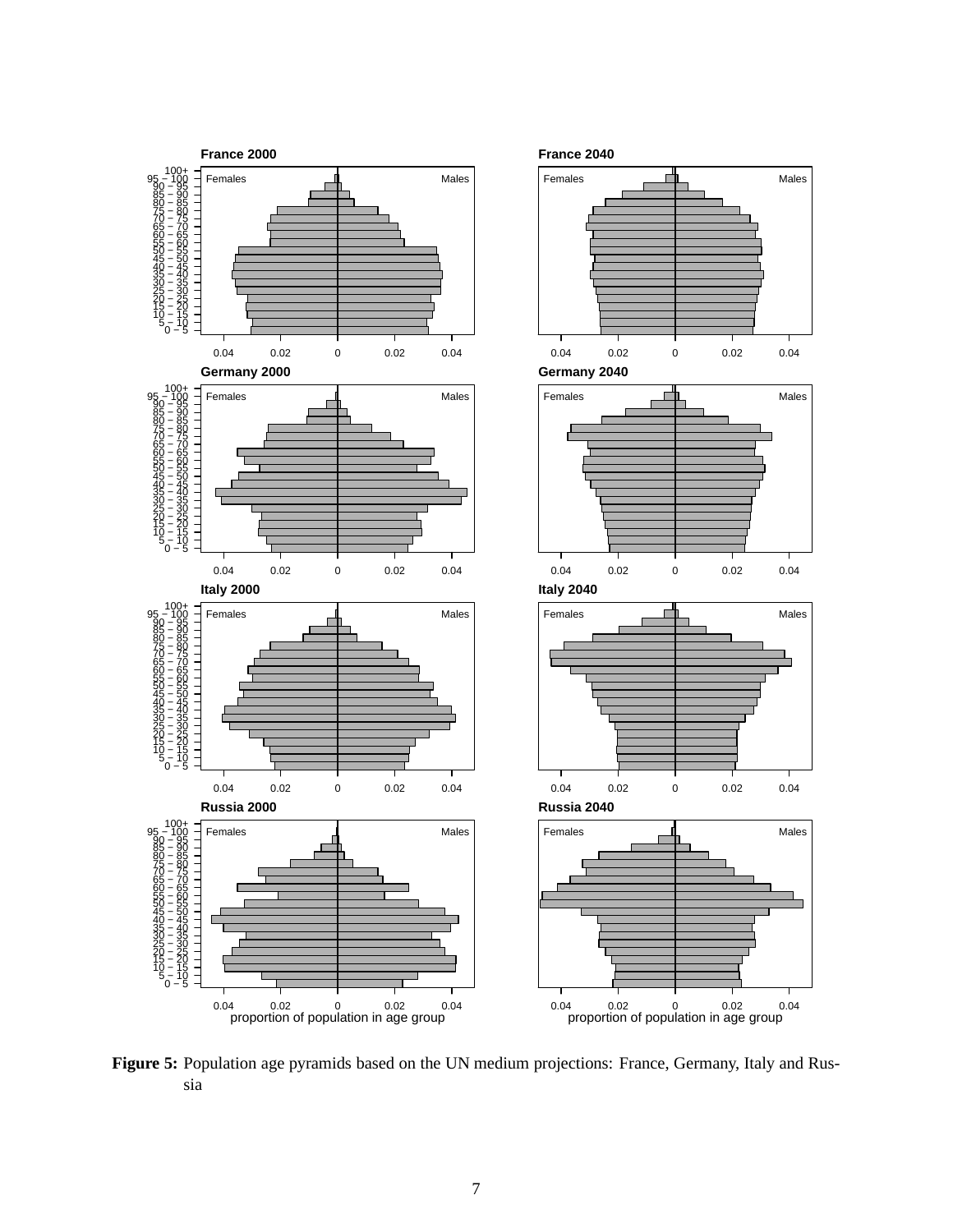over, other European countries with traditionally low fertility, such as Austria (1.34), Switzerland (1.4), and Germany (1.31), are candidates that may soon join the group of lowest-low fertility countries.

Despite these very low levels of fertility, demographic analyses suggest that the decline in the desire to have at least one child has *not* been a primary driving force in the emergence of lowest-low fertility in the Southern, Central and Eastern European countries (Kohler et al. 2002). While childlessness is likely to rise, it is projected to remain at relatively modest levels. Calculations by Kohler et al. (2002), for instance, suggest that a cohort experiencing the fertility pattern observed during the mid/late 1990s attains a childlessness of 16–19% in Italy and Spain and of 13–19% in Bulgaria, Czech Republic and Hungary (for related calculations, see also Sobotka 2004a,b). These levels of childlessness are comparable to the corresponding estimates for Sweden and the Netherlands in the late 1990s, and these levels quite are modest in a historical 20th-century perspective or when compared to the childlessness observed in some other countries, as for instance Germany, where more than quarter of the women in the 1965 cohort are estimated to have remained childless (Sobotka 2004b).

These findings on childlessness therefore suggest that even in lowest-low fertility contexts, the biological, social and economic incentives for children are sufficiently strong that most women (or couples) desire to have at least one child (e.g., Foster 2000; Kohler and Behrman 2003; Morgan and King 2001). Nevertheless, while first births are not necessarily foregone in lowest-low fertility countries, they are delayed to an increasingly late age. For instance, the mean age at first birth in all lowest-low fertility countries is higher in 2000-02 than in 1990 (Table 2). In the Southern European countries, postponement has been very intense with annual increases in the mean age exceeding 0.2 per year. Combined with a relatively high initial mean age, this postponement has lead to some of the highest mean ages at first birth worldwide. In the Central and Eastern European (CEE) countries, the patterns are not so uniform. Extremely fast postponement has occurred in Slovenia, the Czech Republic and Hungary. Other countries, like Bulgaria, Estonia, Latvia and Romania, have experienced moderate postponement with increases in the mean age at first birth around 0.1 per year, and these countries continue to have a very young mean age. Similar patterns also prevail in other countries of the former Soviet Union like Russia, Belarus and Armenia.

#### **2.1 Fertility-Related Patterns of Household and Union Dynamics**

The trend toward delayed childbearing—especially for first births—has occurred not only in lowest-low fertility countries, but in almost all countries across Europe. This almost universal transition towards a late pattern of childbearing, however, implies that the extent to which specific socioeconomic and institutional contexts in different European countries accommodate late childbearing has become an essential determinant of cross-country variation in fertility levels. To better understand this interrelation between institutional contexts and patterns of childbearing, we begin our analyses in this paper with a series of descriptive aggregate analyses to revisit the relation between low and lowest-low period fertility on the one, and key fertility-related behaviors—such as leaving the parental home, marriage and women's labor force participation—on the other side. These analyses can improve our understanding of the demographic, socioeconomic and institutional context that is associated with the emergence—or non-emergence—of lowest-low fertility in European countries, and it characterizes the basic demographic and socioeconomic patterns that are associated with low and lowest-low fertility in contemporary Europe.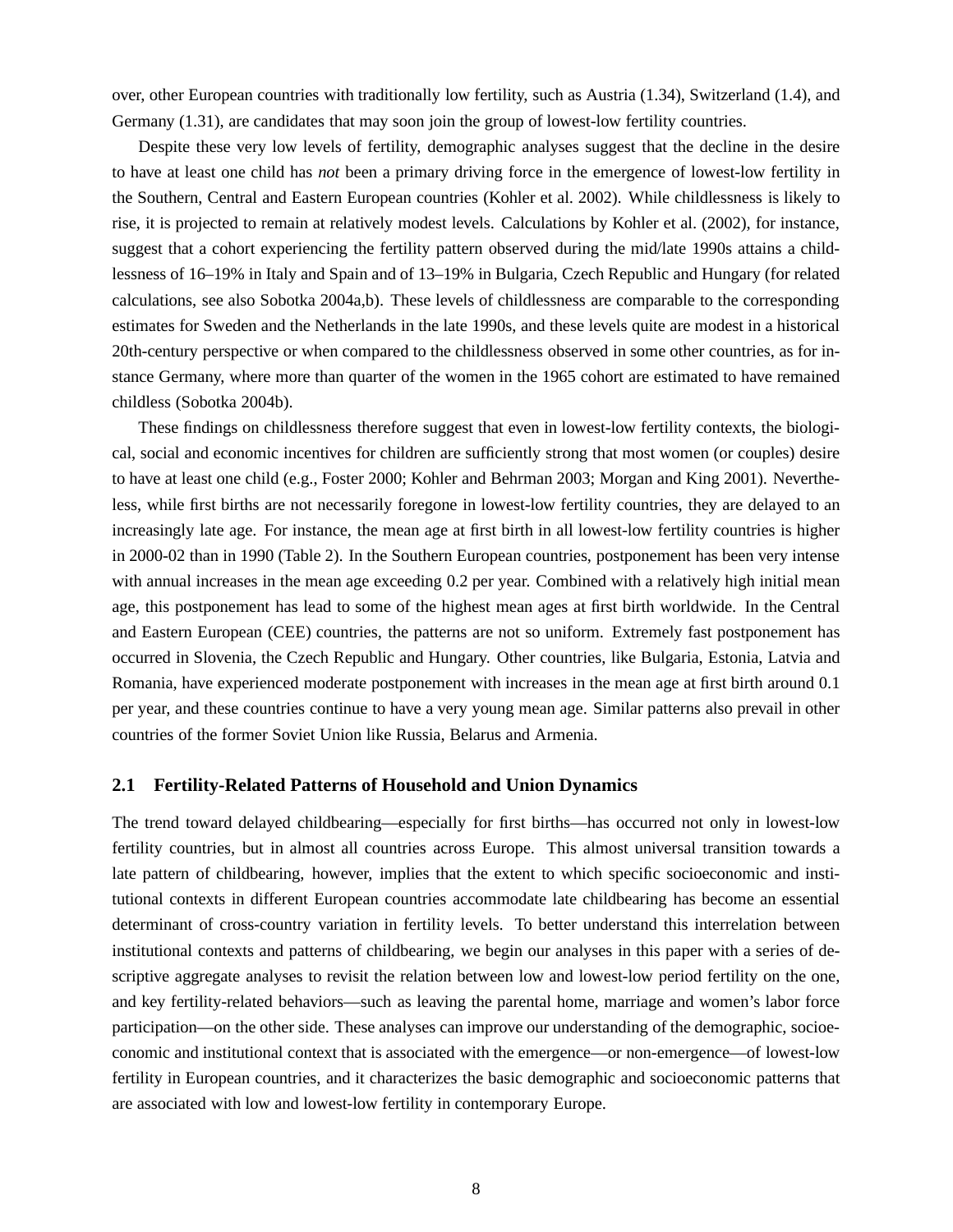|                                           |      |      | <b>TFR</b> |            |          | <b>Most recent</b><br>year TFR fell |
|-------------------------------------------|------|------|------------|------------|----------|-------------------------------------|
|                                           | 1980 | 1990 | 2000       | 2002       | $\leq 2$ | $\leq 1.3$                          |
| Lowest-low fertility countries            |      |      |            |            |          |                                     |
| Southern Europe                           |      |      |            |            |          |                                     |
| Greece                                    | 2.23 | 1.39 | 1.29       | $1.25^a$   | 1983     | 1998                                |
| Italy                                     | 1.64 | 1.33 | 1.24       | 1.27       | 1977     | 1993                                |
| Spain                                     | 2.20 | 1.36 | 1.24       | 1.25       | 1982     | 1993                                |
| Central and Eastern Europe                |      |      |            |            |          |                                     |
| Bosnia and Herzegovina                    | 1.93 | 1.71 | 1.34       | 1.23       | 1984     | 2002                                |
| Bulgaria                                  | 2.05 | 1.82 | 1.30       | 1.21       | 1987     | 2001                                |
| Czech Republic                            | 2.10 | 1.90 | 1.14       | 1.17       | 1983     | 1995                                |
| Hungary                                   | 1.91 | 1.87 | 1.32       | 1.30       | 1980     | 1999                                |
| Latvia                                    | 1.90 | 2.01 | 1.24       | 1.24       | 1991     | 1995                                |
| Lithuania                                 | 1.99 | 2.03 | 1.39       | 1.24       | 1992     | 2001                                |
| Poland                                    | 2.26 | 2.05 | 1.34       | 1.24       | 1992     | 2001                                |
| Romania                                   | 2.43 | 1.84 | 1.31       | 1.26       | 1990     | 2001                                |
| Slovak Republic                           | 2.31 | 2.09 | 1.30       | 1.19       | 1992     | 2000                                |
| Slovenia                                  | 2.10 | 1.46 | 1.26       | 1.21       | 1981     | 1995                                |
| Former Soviet Republics                   |      |      |            |            |          |                                     |
| Armenia                                   | 2.33 | 2.63 | 1.11       | 1.21       | 1993     | 1999                                |
| <b>Belarus</b>                            | 2.04 | 1.90 | 1.31       | 1.22       | 1990     | 2001                                |
| Moldova                                   | 2.41 | 2.39 | 1.30       | 1.21       | 1994     | 2000                                |
| Ukraine                                   | 1.95 | 1.89 | 1.09       | 1.10       | 1989     | 1997                                |
| South/East Asia                           |      |      |            |            |          |                                     |
| Japan                                     |      |      |            | $1.29^{b}$ | 1975     | 2003                                |
| Korea                                     | 2.83 | 1.59 | 1.47       | $1.19^{b}$ | 1984     | 2001                                |
| Lowest-low fertility candidates in Europe |      |      |            |            |          |                                     |
| Andorra                                   |      |      | 1.32       | 1.36       |          |                                     |
| Austria                                   | 1.65 | 1.46 | 1.36       | 1.40       | 1973     | $\overline{\phantom{0}}$            |
| Croatia                                   | 1.92 | 1.67 | 1.40       | 1.34       | 1968     |                                     |
| Estonia                                   | 2.02 | 2.04 | 1.34       | 1.37       | 1991     | 1997‡                               |
| Germany                                   | 1.56 | 1.45 | 1.38       | 1.31       | 1971     | 1992‡                               |
| <b>Russian Federation</b>                 | 1.86 | 1.90 | 1.21       | 1.32       | 1990     | 1996‡                               |
| Switzerland                               | 1.55 | 1.58 | 1.50       | 1.40       | 1972     | $\overline{\phantom{0}}$            |
| Selected other countries                  |      |      |            |            |          |                                     |
| Denmark                                   | 1.55 | 1.67 | 1.77       | 1.72       | 1973     | $\overline{\phantom{0}}$            |
| France                                    | 1.95 | 1.78 | 1.88       | 1.89       | 1975     | $\overline{\phantom{0}}$            |
| Netherlands                               | 1.60 | 1.62 | 1.72       | 1.73       | 1973     | $\overline{\phantom{0}}$            |
| <b>United Kingdom</b>                     | 1.89 | 1.83 | 1.64       | 1.64       | 1974     | $\overline{\phantom{0}}$            |
| <b>United States</b>                      | 1.81 | 2.08 | 2.06       | 2.01       | 1995†    |                                     |

**Table 1:** Total fertility rate (*TFR*) in lowest-low fertility countries, candidate countries, and selected other countries

*Notes:*  $a = 2001$ *,*  $b = 2003$ *;*  $\dagger$  = fertility has increased to levels above 2.0 by 2002;  $\dagger$  = fertility has increased to levels above 1.3 by 2002; *Sources:* Council of Europe (2003); Martin et al. (2003); Mathews and Hamilton (2002).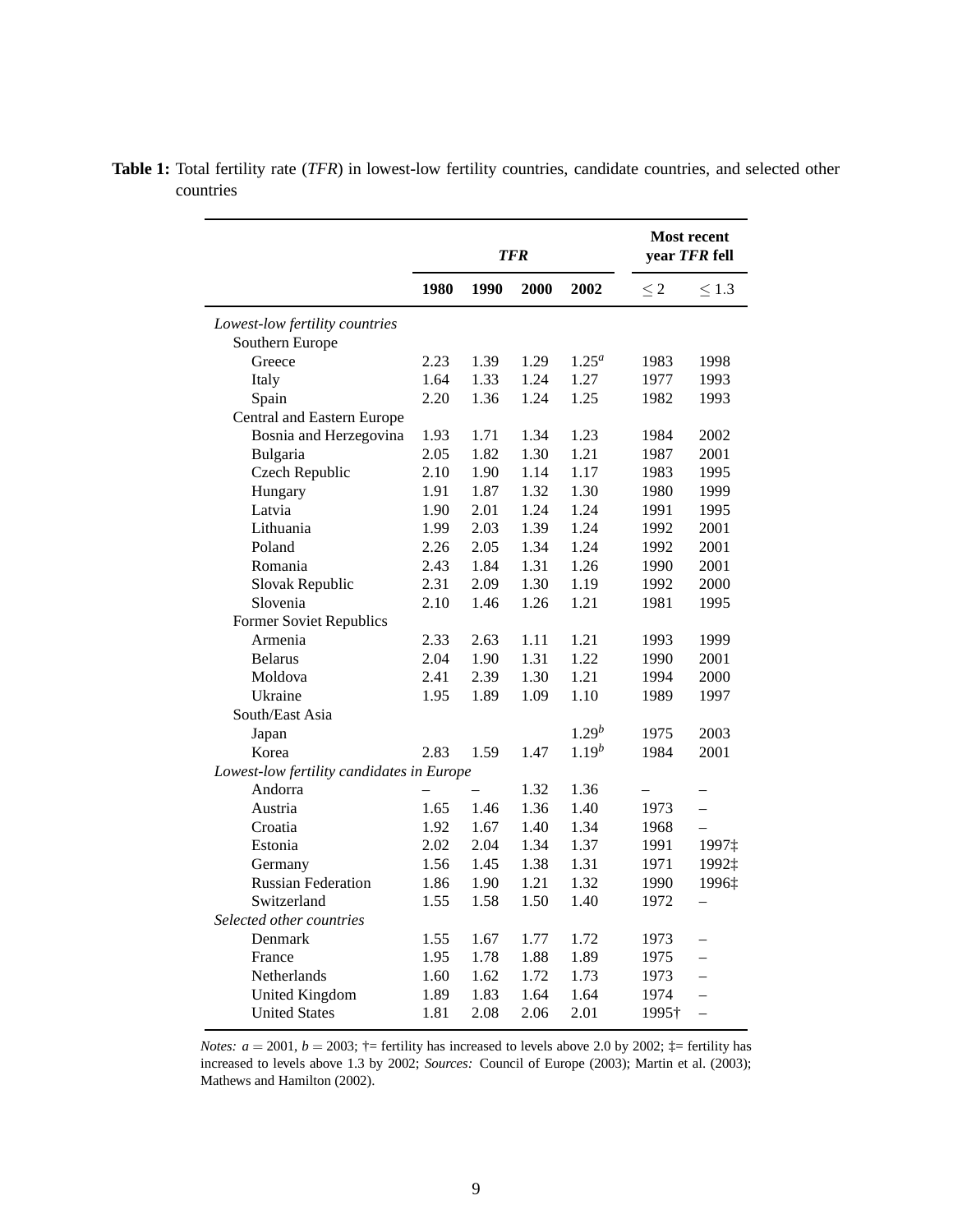|                                           | Mean age at first birth (MAFB) |                          |                          | <b>Annual</b><br>increase in<br><b>MAFB</b> |                          |                          |                          |
|-------------------------------------------|--------------------------------|--------------------------|--------------------------|---------------------------------------------|--------------------------|--------------------------|--------------------------|
|                                           | 1980                           | 1990                     | 2000                     | 2002                                        | 1980<br>1990             | 1990-<br>2000            | Year of<br>onset         |
| Lowest-low fertility countries            |                                |                          |                          |                                             |                          |                          |                          |
| Southern Europe                           |                                |                          |                          |                                             |                          |                          |                          |
| Greece                                    | 24.1                           | 25.5                     | 27.3 <sup>c</sup>        | $\qquad \qquad -$                           | 0.14                     | 0.20                     | 1983                     |
| Italy                                     | 25.0                           | 26.9                     | $28.7^{b}$               | $\equiv$                                    | 0.19                     | 0.26                     | 1978                     |
| Spain                                     | 25.0                           | 26.8                     | 29.1                     | $\overline{\phantom{0}}$                    | 0.18                     | 0.23                     | 1979                     |
| Central and Eastern Europe                |                                |                          |                          |                                             |                          |                          |                          |
| Bosnia and Herzegovina                    | 23.3                           | 23.6                     | -                        | $\overline{\phantom{0}}$                    | 0.03                     | $\overline{\phantom{0}}$ | $\qquad \qquad -$        |
| Bulgaria                                  | 21.9                           | 22.2                     | 23.5                     | 23.9                                        | 0.03                     | 0.13                     | 1992                     |
| Czech Republic                            | 22.4                           | 22.5                     | 25.0                     | 25.6                                        | 0.01                     | 0.25                     | 1991                     |
| Hungary                                   | 22.4                           | 23.1                     | 25.1                     | 25.6                                        | 0.07                     | 0.20                     | 1980                     |
| Latvia                                    | 22.9                           | 23.0                     | 24.4                     | 24.9                                        | 0.01                     | 0.14                     | 1992                     |
| Lithuania                                 | 23.8                           | 23.2                     | 23.9                     | 24.3                                        | $-0.06$                  | 0.07                     | 1994                     |
| Poland                                    | 23.4                           | 23.3                     | 24.5                     | 25.0                                        | $-0.01$                  | 0.12                     | 1991                     |
| Romania                                   | 22.5                           | 22.7                     | 23.6                     | 24.1                                        | 0.02                     | 0.09                     | 1991                     |
| Slovak Republic                           | 22.7                           | 22.6                     | 24.2                     | 24.7                                        | $-0.01$                  | 0.16                     | 1991                     |
| Slovenia                                  | 22.9                           | 23.7                     | 26.5                     | 27.2                                        | 0.08                     | 0.28                     | 1985                     |
| Former Soviet Republics                   |                                |                          |                          |                                             |                          |                          |                          |
| Armenia                                   | 22.1                           | 22.8                     | 23.0                     | $\overline{\phantom{0}}$                    | 0.07                     | 0.02                     | 1994                     |
| <b>Belarus</b>                            | $\overline{\phantom{0}}$       | 22.9                     | 23.4                     | 23.5                                        | $\overline{\phantom{0}}$ | 0.05                     | 1997                     |
| Moldova                                   | $\overline{\phantom{0}}$       | $\overline{\phantom{0}}$ | $\overline{\phantom{0}}$ | 23.0                                        | $\overline{\phantom{0}}$ | $\overline{\phantom{0}}$ | $\overline{\phantom{0}}$ |
| Ukraine                                   |                                |                          |                          | $\overline{\phantom{0}}$                    |                          | $\overline{\phantom{0}}$ |                          |
| South/East Asia                           |                                |                          |                          |                                             |                          |                          |                          |
| Japan                                     | 26.4                           | 27.0                     | 28.0                     | 28.3                                        | 0.06                     | 0.1                      |                          |
| Korea                                     |                                |                          |                          |                                             |                          |                          |                          |
| Lowest-low fertility candidates in Europe |                                |                          |                          |                                             |                          |                          |                          |
| Andorra                                   |                                |                          |                          |                                             |                          |                          |                          |
| Austria                                   | $\overline{\phantom{0}}$       | 25.0                     | 26.4                     | 26.7                                        | $\overline{\phantom{0}}$ | 0.14                     | 1984                     |
| Croatia                                   | 23.4                           | 24.1                     | 25.5                     | 25.9                                        | 0.07                     | 0.14                     | 1978                     |
| Estonia                                   | 23.2                           | 22.9                     | 24.0                     | 24.6                                        | $-0.03$                  | 0.11                     | 1991                     |
| Germany†                                  | 25.0                           | 26.6                     | 28.2                     | $28.4^{d}$                                  | 0.16                     | 0.16                     | 1972                     |
| <b>Russian Federation</b>                 | 23.0                           | 22.6                     | $23.0^{b}$               | $\qquad \qquad -$                           | $-0.04$                  | 0.06                     | 1994                     |
| Switzerland†                              | 26.3                           | 27.6                     | 28.7                     | 28.9                                        | 0.13                     | 0.11                     | 1971                     |
| Selected other countries                  |                                |                          |                          |                                             |                          |                          |                          |
| Denmark                                   | 24.6                           | 26.4                     | $27.5^a$                 |                                             | 0.18                     | 0.18                     | 1967                     |
| France                                    | 25.0                           | 27.0                     | 27.9                     | $28.0^{d}$                                  | 0.20                     | 0.09                     | 1973                     |
| Netherlands                               | 25.7                           | 27.6                     | 28.6                     | 28.7                                        | 0.19                     | 0.10                     | 1972                     |
| United Kingdom†                           | $\overline{\phantom{0}}$       | 27.3                     | 29.1                     | $\equiv$                                    | $\overline{\phantom{0}}$ | 0.18                     | $\overline{\phantom{0}}$ |
| <b>United States</b>                      | 22.7                           | 24.2                     | 24.9                     | $\overline{\phantom{0}}$                    | 0.15                     | 0.07                     | 1974                     |

**Table 2:** Mean age at first birth (*MAFB*) in lowest-low fertility countries, candidate countries, and selected other countries

*Notes:*  $a = 1996$ *,*  $b = 1997$ *,*  $c = 1999$ *,*  $d = 2001$ *;*  $\dagger =$  *birth-order within current marriage; <i>Sources:* Council of Europe (2003); Martin et al. (2003); Mathews and Hamilton (2002).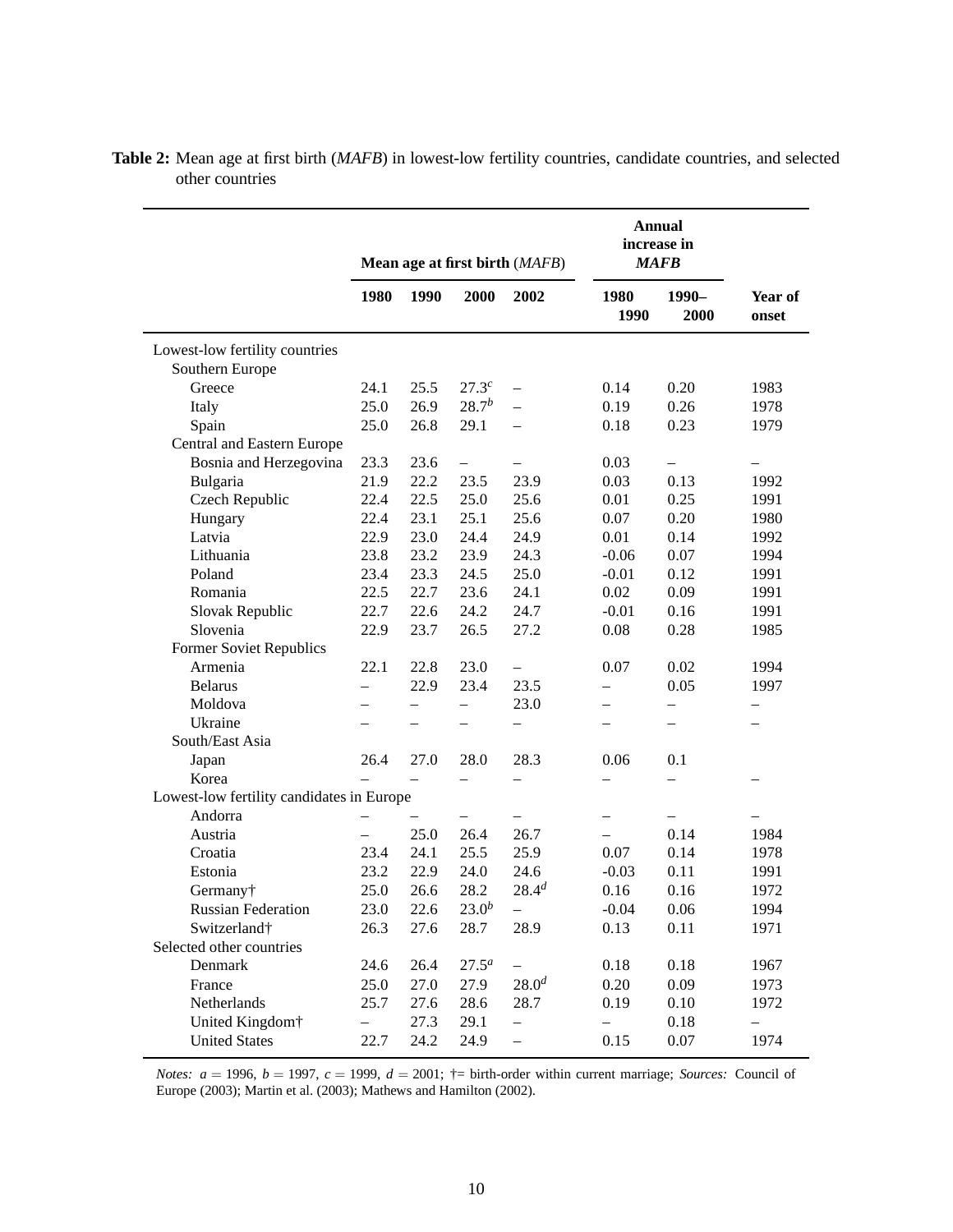#### **2.1.1 Leaving the Parental Home**

Leaving the parental home is one of the crucial nodes of the life-course and a central event in early adulthood. First, it generally implies the formation of a new household and greater autonomy for young people in all aspects of social life and personal decision-making, including also many fertility-related decisions. Second, and most important for our context, childbearing in developed countries almost invariably takes place after young adults have left their parental home, and home-leaving constitutes a central correlate of fertility and union formation in Europe and other industrialized countries.

In a pioneering study, Kiernan (1986) investigates home-leaving in six Western European countries in 1982. The study identifies Denmark as the country with the earliest home-leaving, followed by West Germany, France, the Netherlands, Ireland and the UK. In a follow-up investigation, Fernández Cordón (1997) examined the living arrangements of young adults over time in Spain, Greece, Italy, France, Germany and the UK between 1986 and 1994. These longitudinal analyses revealed that Italy had the highest share of young people co-residing with their parents during early adulthood, while the UK had the smallest share. Moreover, Corijn (1999) found that cohorts in most European countries born around 1950 and 1960 were postponing the transition out of the parental home. This common trend towards delayed home-leaving, however, co-exists with substantial variation in the timing of this event across countries: Italy and Spain are among the countries with a late separation from the parental home, while Austria, the Netherlands and Sweden were among the countries with an early pattern.

Despite this overall heterogeneity in patterns of home-leaving, however, there is an important regularity with respect to the relation of home-leaving and lowest-low fertility. In particular, retrospective survey data—which are the only available data source for this purpose—reveal that the timing of home-leaving is quite homogeneously concentrated at relatively late ages among lowest-low fertility countries. In an international comparison of the timing of home-leaving for cohorts born around 1960, for instance, Italy, which is the first country experiencing lowest-low fertility in the early nineties, has the highest age both for men and for women with 26.7 years and 23.6 years respectively. Some Central and Eastern European countries, including those with lowest-low fertility, are not distant from the latest-late pattern of Southern European countries. On the other hand, Sweden represents the opposite side of the ranking with 20.2 years for men and 18.6 for women, resulting in a difference of more than 6.5 years (males) and 5 years (females) in the timing of home-leaving across European countries (see Billari et al. 2001).

#### **2.1.2 Fertility and Marriage: A Shifting Relationship?**

In a well-known study, Hajnal (1965) traces an East-West divide in historical family systems in Europe, the so-called Hajnal line, that connects the cities of Trieste in North-Eastern Italy and St. Petersburg in Western Russia. To the West of this line, the family formation pattern is dominated by a neo-local nuclear family with relatively late marriage and a significant proportion of individuals who never marry. To the east of Hajnal's line, marriage has been early and universal, and the family is often extended. This divergence of marriage pattern along Hajnal's like also prevails after WWII and persists until the present time. It is particularly pronounced between Central and Eastern Europe on the one and Southern Europe on the other side (Monnier and Rychtarikova 1992). Countries to the west of Hajnal's line reveal greater heterogeneity and diversity in contemporary marriage behaviors that do not easily cluster into a single pattern (Reher 1998).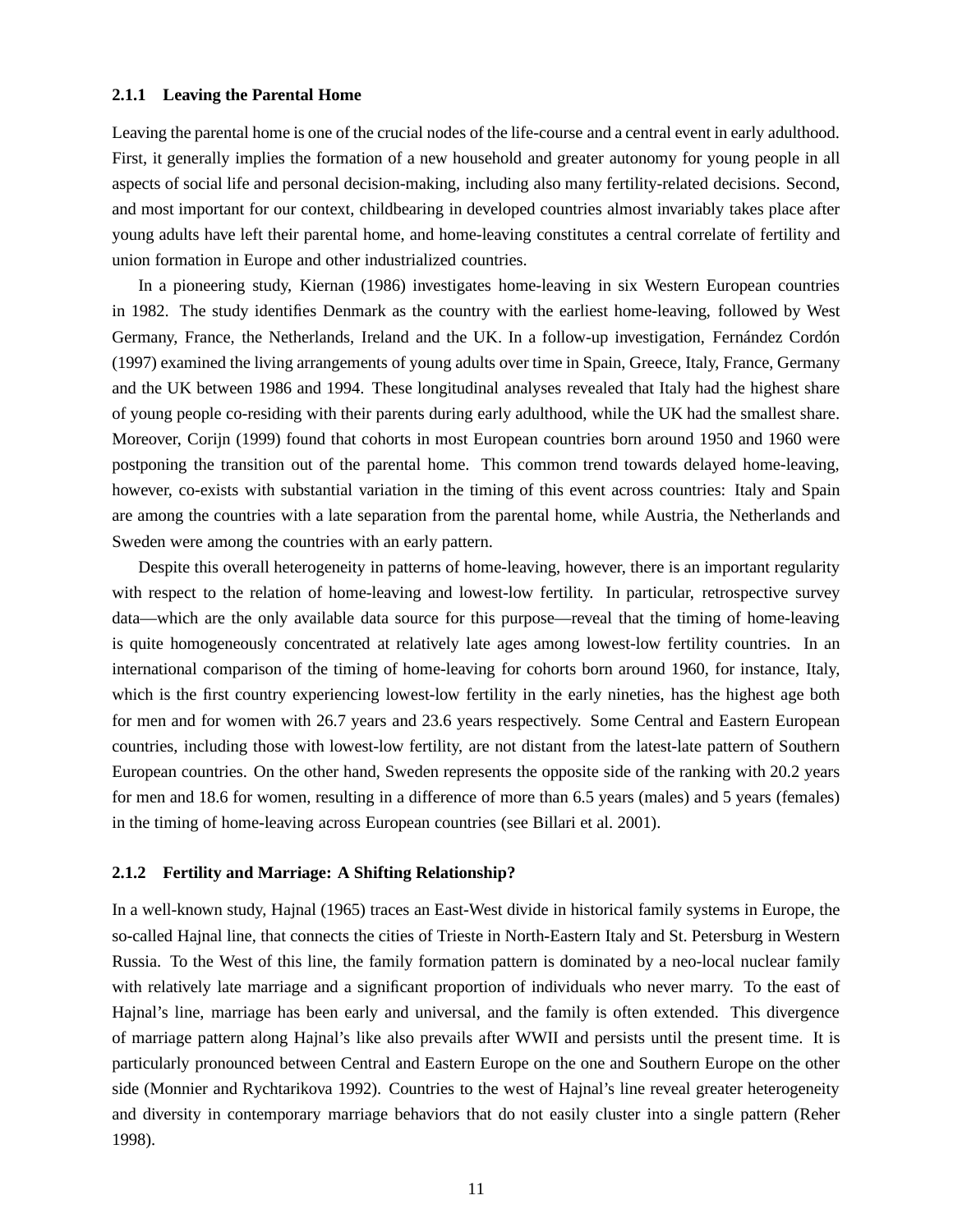Even if historical patterns are an important aspect shaping present marriage behaviors and family organizations, the emergence of lowest-low fertility is associated with an important shift of the relationship between marriage and fertility between the mid 1970s and the beginning of this decade. In particular, it has traditionally been argued that cumulated fertility is inversely related to age at marriage, and variations in the age at marriage have often been an important explanatory factor of aggregate fertility differences across countries. For instance, a linear relationship between total fertility and the age at first marriage has been shown to be a surprisingly good approximation, and Billari et al. (2000) estimate that a one-year increase in the age at marriage would bring down the number of female children ever born by about 0.08 in Italian cohorts born around 1950.

In contrast to this positive association between marriage and fertility, the recent emergence of lowestlow fertility, especially in Southern Europe, is associated with a situation in which long-term partnership commitments—symbolized by a high prevalence of legal marriage and low prevalence of divorce apparently represent an obstacle for the progression to (relatively) high fertility levels. To illustrate this association, we compare on the left-hand side of Figure 6 the level of period total fertility with the period total first marriage rate (*TFMR*) (see Appendix Table A.1 for the list of included countries and the underlying data). In order to indicate the relevance of individual countries for the relationships in Figure 6, the data points are surrounded by circles that have an area proportional to a country's population size. In 1975, Figure 6a shows that marriage and fertility were still closely intertwined and there has been a positive correlation between the total fertility and the total first marriage rate. The correlation radically changes at the end of the 1990s. In particularly, after lowest-low fertility has emerged, the positive correlation between the total fertility and the *TFMR* is has vanished, and countries with high fertility levels no longer exhibit high marriage propensities (Figure 6b). A similarly shifting relation occurs also with respect to fertility and divorce (Figures 6c,d). In 1975, a higher level of divorce in European countries was associated with lower levels of fertility in cross-sectional comparisons, and the period total divorce rate (*TDR*) exhibits a negative correlation with the level of total fertility (Figure 6c). This correlation reverses in 2001–02: countries with high *TDR* levels exhibit higher fertility levels than countries with a low total divorce rate (Figure 6d). In Figure 7 we additionally illustrate that the relationship between the extent of out-of-wedlock childbearing and the level of fertility has reversed along with the shifting centrality of marriage. In particular, a cross-sectional comparison on European countries in 1975 reveals a negative correlation between the level of extra-marital fertility and total fertility. In 2001–02, this correlation has become positive, and along with this reversal, the Southern European countries, Italy and Spain, stand out as combining both lowest-low fertility and the lowest prevalence of non-marital fertility.

In summary, the above analyses reinforce the argument that the emergence of lowest-low fertility during the 1990s has been associated with fundamental shifts in the relationships between fertility and marriage. In particular, there has been an increasing disconnection between marriage patterns and fertility levels after the emergence of lowest-low fertility in the 1990s in cross-sectional analyses of European countries, and marriage formation and dissolution are no longer important predictors of national fertility levels in cross-sectional analyses of European countries during the late 1990s (see also Heuveline et al. 2003). Moreover, the above analyses show that the aggregate cross-country relationship between partnership formation/dissolution and levels of fertility has become quite indeterminate in the late 1990s, which is strikingly different from the strong relations between fertility and union formation and dissolution that prevailed 20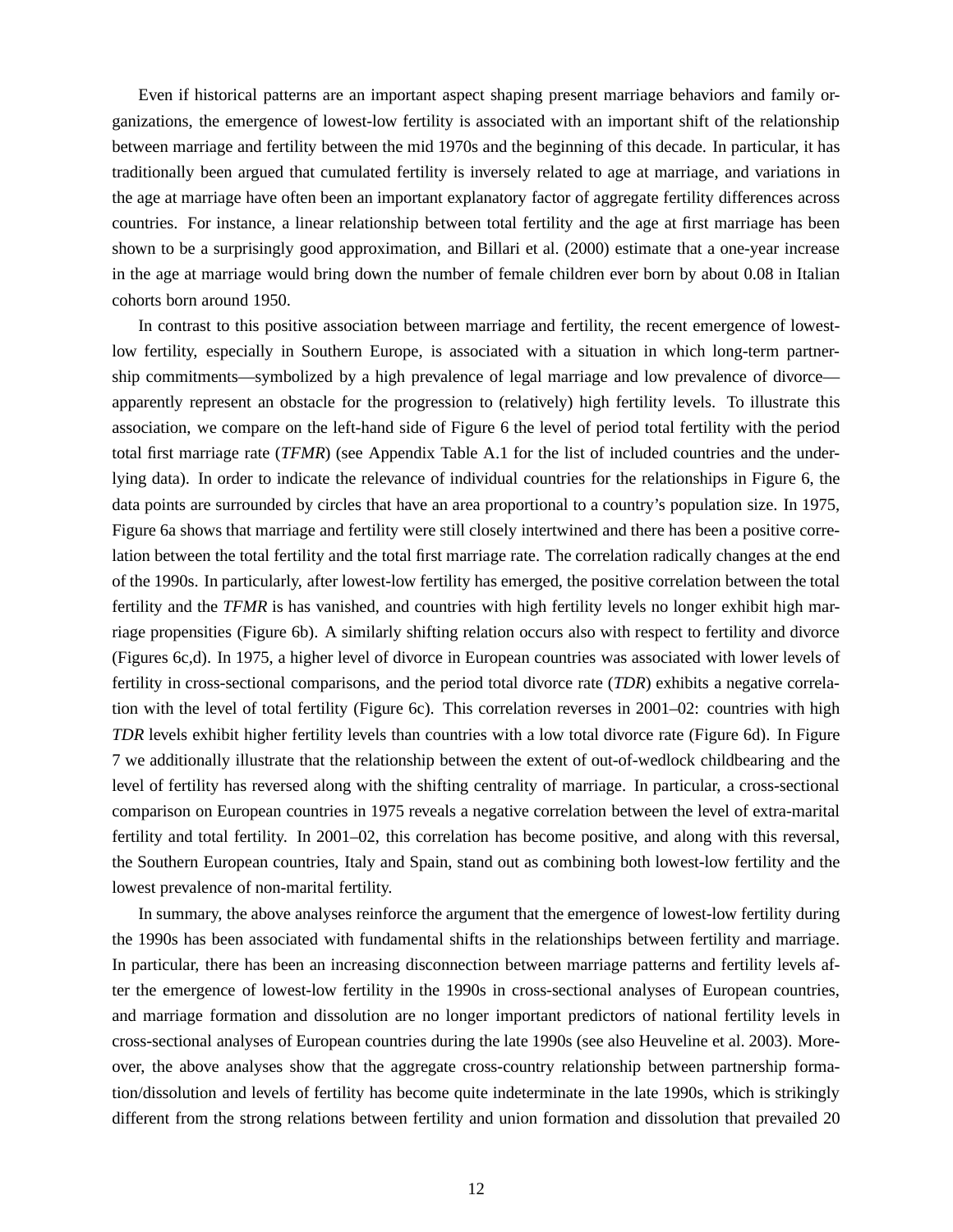

**(a) Total fertility and first marriage: 1975**

**(c) Total fertility and divorce: 1975**

**Figure 6:** Relationship between total fertility, marriage and divorce in 1975 and 2001/02 *Notes:* See Table A.1 for the data and list of countries. The 'x' mark gives the exact position of a country, while the area of circle is proportional to the country's population size in 1975 or 2002. The regression line included in the figures is obtained from a weighted regression with weights equal to the population size. *Source for data:* Council of Europe (2003).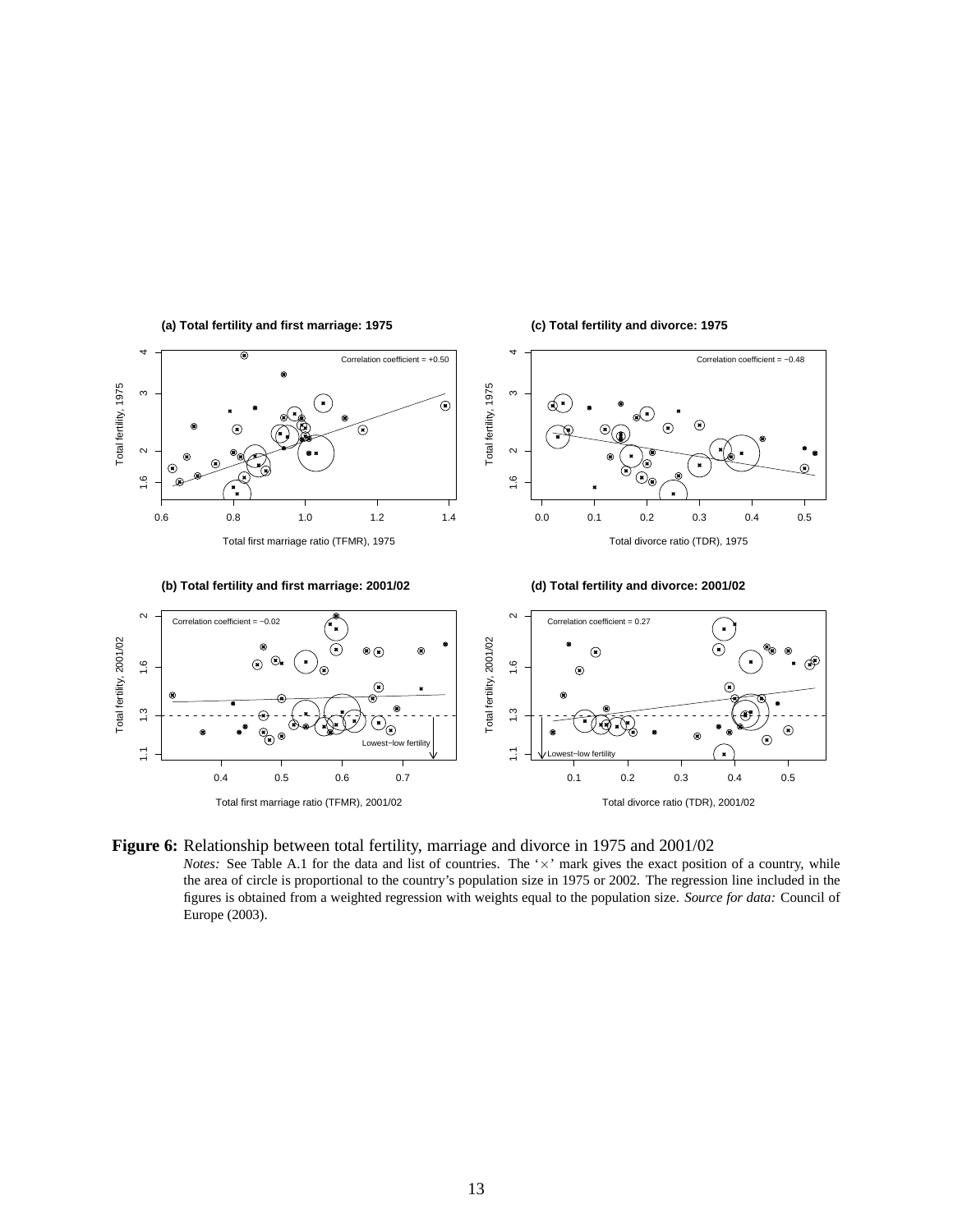



Proportion of extra−marital births, 1975





**Figure 7:** Relationship between the proportion of extra-marital births and total fertility in 1975 and 2001/02 See Notes to Figure 6. *Source for data:* Council of Europe (2003).

years earlier. In addition, further analyses—not reported here in detail—reveal important differences in home-leaving, union formation and dissolution between lowest-low fertility countries (see also Billari et al. 2001). On the one hand, the Southern European pattern is characterized by late separation from the parental household, a low prevalence of cohabitation and extra-marital fertility, and a high centrality of marriage with long-term commitments and low rates of divorce. On the other hand, the Central and Eastern European pattern is more diverse and characterized earlier home-leaving, lower rates of marriage and higher rates of divorce and extra-marital fertility than the Southern European pattern.

#### **2.2 Fertility-related Patterns of Labor Force Participation**

In addition to witnessing a changing relation between fertility and marriage or divorce, the 1990s have also challenged the conventional wisdom about the aggregate-level relation between total fertility and women's labor force participation. In particular, conventional economic theory predicts that increases in the wage rate of women lead to increases in women's labor force participation on the one side, and decreases of fertility on the other side due to increased opportunity costs of children in combination with a low income elasticity of the number of children (Becker 1981; Cigno 1991; Willis 1973). At the macro level, this relation has been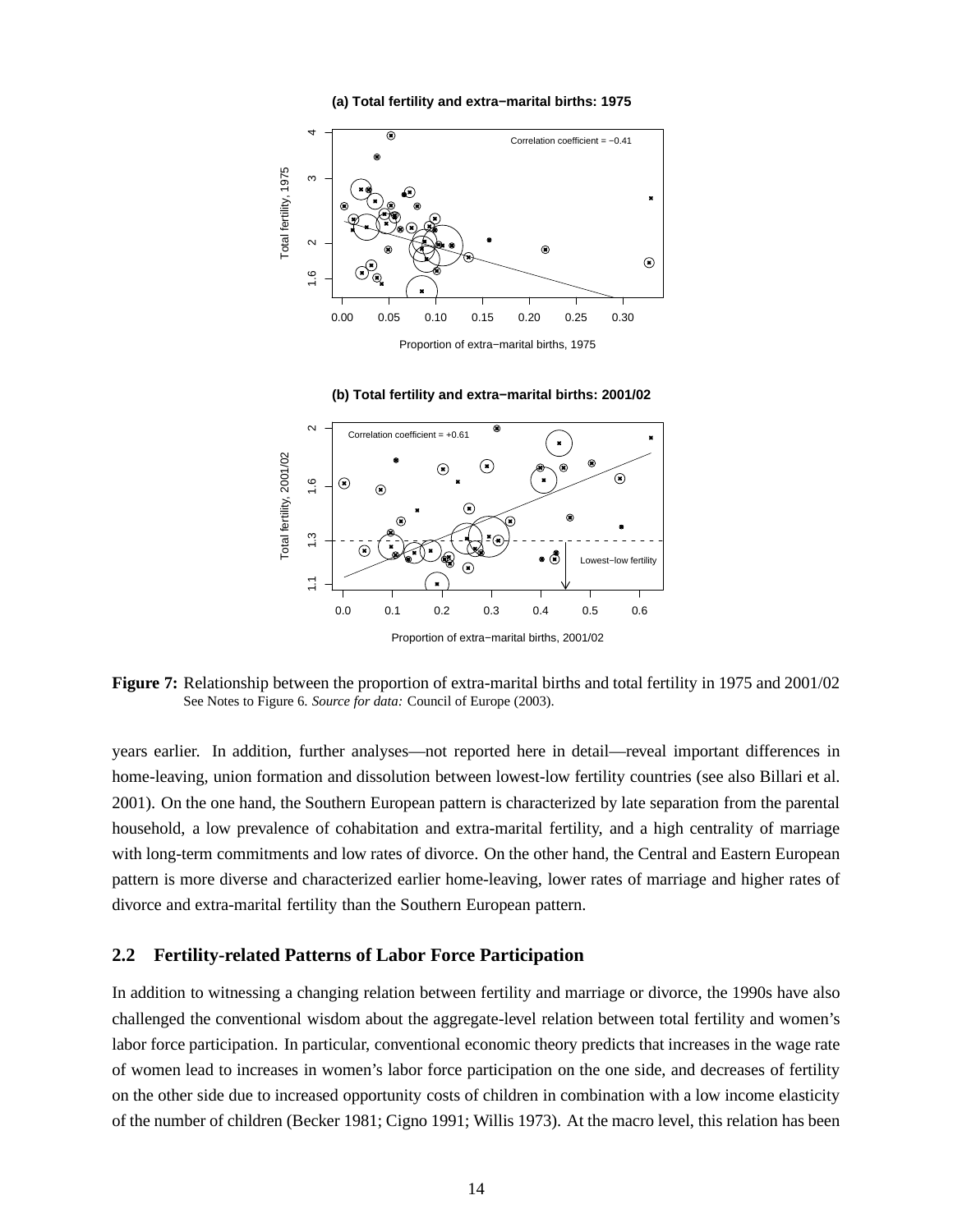



Female labour force participation ratio, 1975





**Figure 8:** Relationship between the labor force participation of women and total fertility in 1975 and 1996 See Notes to Figure 6. *Source for data:* Kögel (2004).

translated into the hypothesis that total fertility and female labor force participation rate (*FLFPR*) should be inversely related in cross-country studies.

In this section we investigate the empirical evidence for this hypothesis as part of our overall attempt in this paper to portrait the socioeconomic context of lowest-low fertility trends. In particular, several recent studies have documented that the cross-country correlation between the total fertility level and women's labor force participation (*FLFPR*) has changed its sign in OECD countries during the mid 1980s and early 1990s (Ahn and Mira 2002; Engelhardt et al. 2004; Kögel 2004; Rindfuss et al. 2003). This finding is also confirmed in regression-based analyses (Brewster and Rindfuss 2000; Esping-Andersen 1999), where the labor force participation of women has a *positive* (and significant) influence on the total fertility in cross-sectional analyses of OECD countries in the 1990s, while comparable analyses for the 1970s reveal a negative influence.

This reversal is depicted in Figure 8 that plots total fertility levels against female labor force participation rate (*FLFPR*) for 1975 and 1996. We focus in Figure 8 on Western Europe, where the labor force participation of women has traditionally been very different between countries (the countries included in Figure 8 include Austria, Belgium, Denmark, Finland, France, West-Germany, Ireland, Italy, Luxembourg, Netherlands, Norway, Sweden, Switzerland, United Kingdom, Greece and Spain). In 1975, countries with a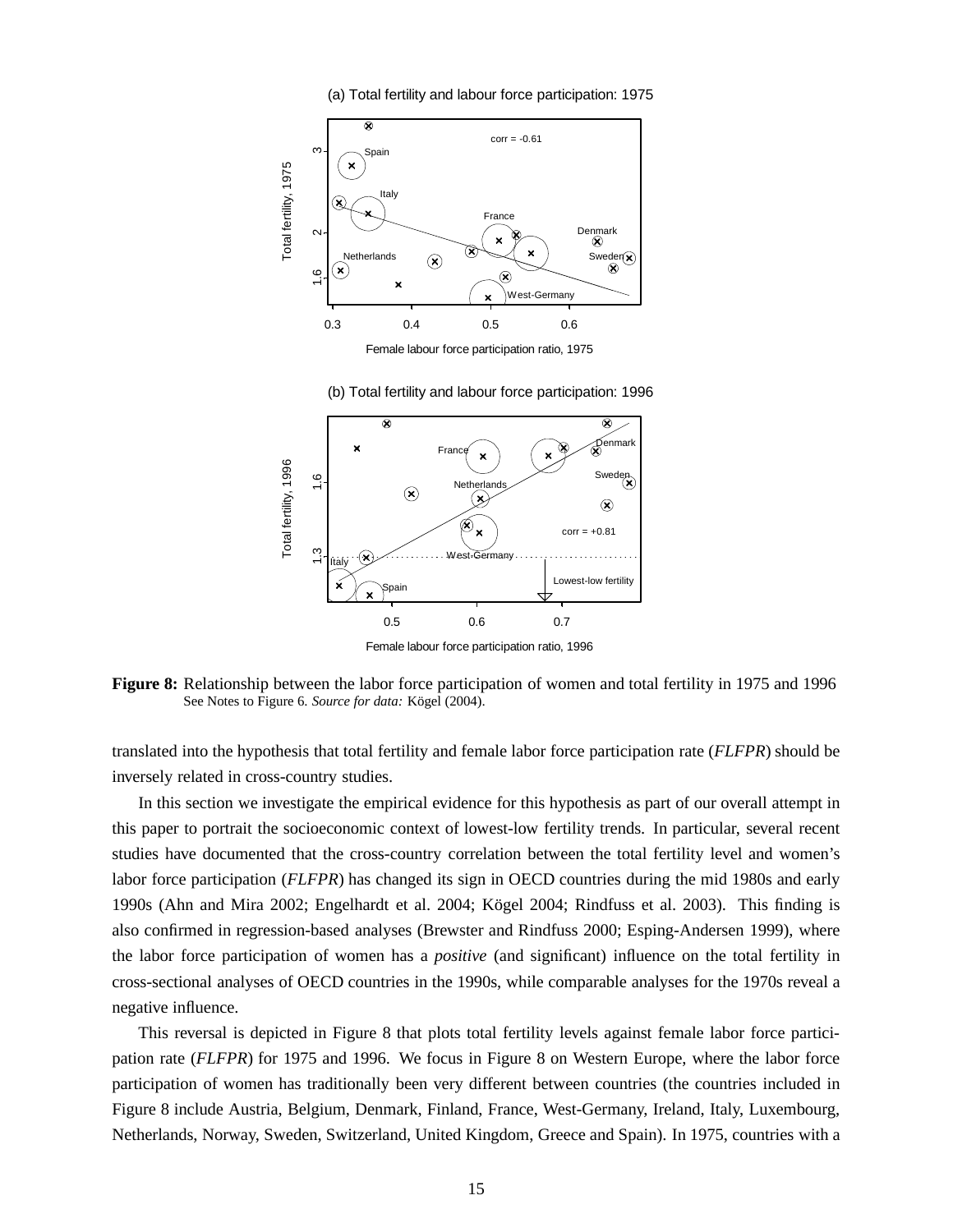high *FLFPR*, such as Sweden or Denmark, exhibited low fertility in a European comparison, while countries with low *FLFPR*, such as Italy or Spain, had relatively high fertility. In 1996, high *FLFPR* is associated with high fertility, such as in Denmark and Sweden, while lowest-low fertility countries such as Italy and Spain are characterized by a quite modest participation of women in the labor market. It is also important to note that changes in fertility levels—rather than changes in the labor force participation of women—have been more prevalent in the countries in Figure 8, and the relative country positions with respect to female labor force participation rates have been remarkably constant during the period 1975–96 (e.g., see the labeled points in the figure).

The above findings about the changing association between total fertility levels and women's labor force participation has spurred several additional analyses that investigate this issue further. Ahn and Mira (2002), for instance, emphasize the relevance of Mediterranean countries in the above pattern because the emergence of lowest-low fertility is an important factor contributing to the reversal of the correlation. Brewster and Rindfuss (2000) also emphasize the role of institutional arrangements, e.g., different family policies, childcare systems or welfare state typologies, and they stress the altered social norms regarding the combination between childrearing and labor force participation of women. Specifically, lowest-low fertility in Southern Europe has occurred in a context with a very low compatibility of childbearing with woman's labor market participation, which is due to the difficulties in entering and re-entering the labor market and the limited flexibility of working hours (Bettio and Villa 1998; Del Boca 2002).

## **3 Explaining the emergence of lowest-low fertility: Incentives, social interactions and institutional factors**

After characterizing the basic patterns of European low fertility and their relation to marriage, divorce and labor force participation, we explore in this section the socioeconomic conditions and individual-level determinants that underlie this transformation of the demographic landscape in Europe. We initially focus on the delay of childbearing that we have emphasized in our earlier analyses as one of the central demographic aspects in understanding lowest-low fertility. The basic starting point of our discussion is the observation that fertility is a dynamic process over the life-course. When individuals progress through their life-course and make plans for the future, they can decide—possibly sequentially—how many children they have in total, which is denoted as the *quantum of fertility*, and they can also decide when they have these children, which is denoted as the *timing* or *tempo of fertility*. Individuals have considerable control over the timing of fertility. Specifically, due to the widespread availability of reliable contraception in most lowest-low fertility countries, we can assume that births are looked for, or at least, not intentionally avoided. In such a context, there are different reasons why individuals may not have an extra child for the moment: one may plan to have a child at a later time, or one may plan not to have a child at all, or one might not have a clear idea about these future plans. It is important that this decision to postpone childbearing can be revised afterwards. There is no irreversible commitment associated with plans to delay fertility, at least within the biological and medical limits that determine the ages of childbearing. This flexibility is in sharp contrast to the transition into parenthood, which is generally irreversible once a child is born. This asymmetry between the irreversibility of childbirth and the reversibility of future plans about the timing of fertility provides an incentive to postpone the decision of having children. A postponement can reduce the uncertainty about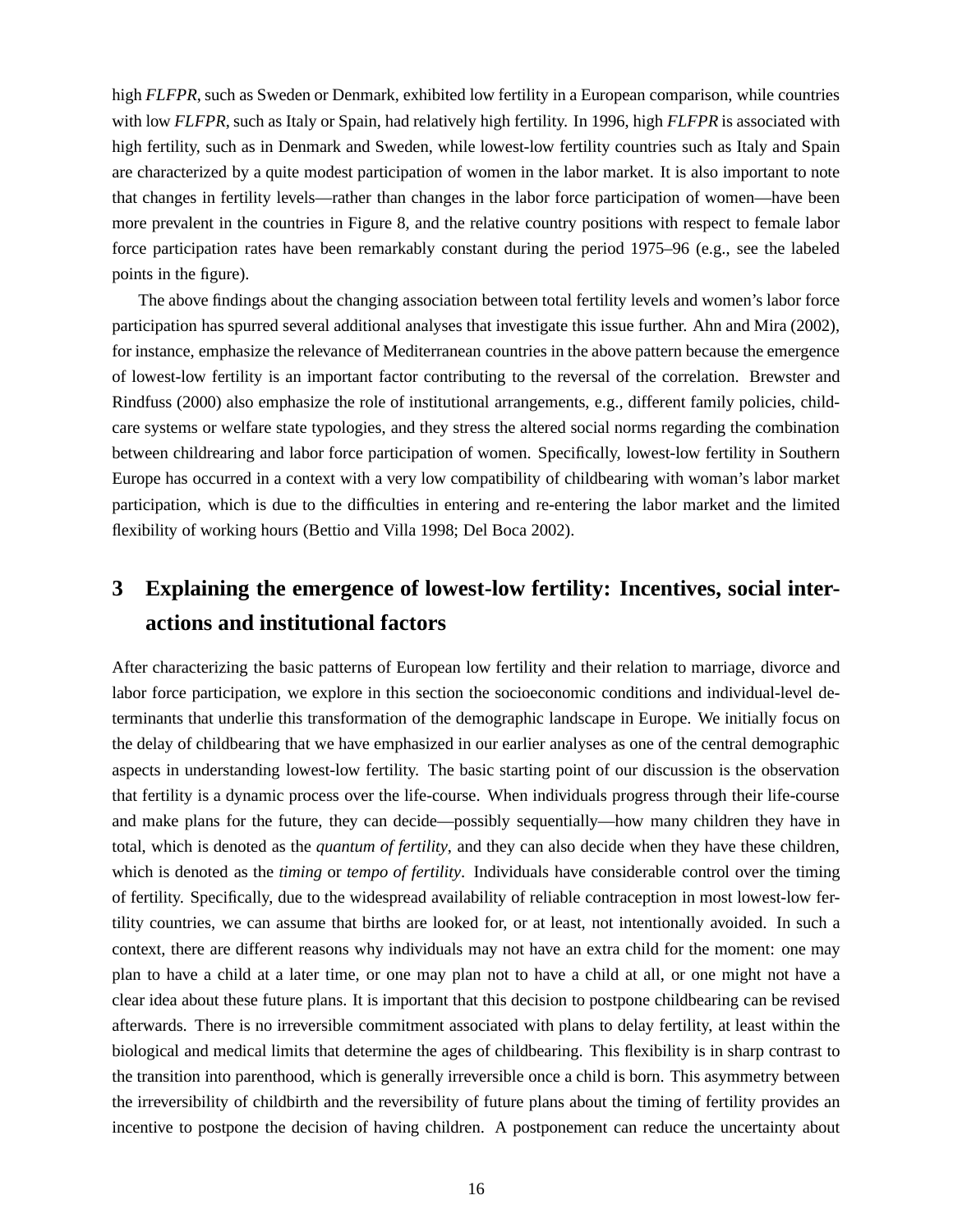| Country        | <b>Economic Indicators</b>  |                                |                                   |                      |            | <b>Gross University Enrollment</b> <sup>c</sup> |            |               |
|----------------|-----------------------------|--------------------------------|-----------------------------------|----------------------|------------|-------------------------------------------------|------------|---------------|
|                | <b>GNI</b><br>per           | <b>GDP</b><br>average          | <b>GDP</b><br>growth <sup>b</sup> | Average<br>inflation |            | Women                                           |            | Men           |
|                | capita <sup>a</sup><br>1999 | growth <sup>b</sup><br>1990-99 | 1999                              | 1990-99              | 1989       | 1999-<br>2000                                   | 1989       | 1999-<br>2000 |
| Greece         | 12.1                        | 2.2                            | 3.4                               | 6.2                  | 25.3       | 56.2                                            | 24.4       | 53.2          |
| Italy          | 20.2                        | 1.4                            | 1.4                               | 3.4                  | 29.1       | 52.8                                            | 30.3       | 40.7          |
| Spain          | 14.8                        | 2.2                            | 3.7                               | 3.1                  | 33.8       | 62.3                                            | 36.3       | 53.0          |
| Bulgaria       | 1.4                         | $-2.7$                         | 2.4                               | 116.5                | 28.2       | 50.1                                            | 24.4       | 35.7          |
| Czech R.       | 5.0                         | 0.8                            | $-0.2$                            | 7.7                  | 13.9       | 29.1                                            | 17.7       | 28.2          |
| Estonia        | 3.4                         | $-1.3$                         | $-1.1$                            | 15.5                 | 26.5       | 62.6                                            | 25.7       | 43.3          |
| Hungary        | 4.6                         | 1.0                            | 4.5                               | 17.4                 | 14.9       | 40.5                                            | 13.7       | 33.1          |
| Latvia         | 2.4                         | $-4.8$                         | 0.1                               | 9.2                  | 29.0       | 62.4‡                                           | 20.4       | 37.9‡         |
| Romania        | 1.5                         | $-0.8$                         | $-3.2$                            | 61.4                 | 8.4        | 24.3†                                           | 8.6        | 20.8†         |
| Slovenia       | 10.0                        | 2.4                            | 4.9                               | 9.9                  | 27.8       | 61.3‡                                           | 22.3       | 45.7‡         |
| Armenia        | 0.5                         | $-3.2$                         | 3.3                               | 32.5                 | $23.8^{d}$ | 14.0†                                           | $23.8^{d}$ | $10.5\dagger$ |
| <b>Belarus</b> | 2.6                         | $-3.0$                         | 3.4                               | 169.6                | 50.3       | 56.2                                            | 45.5       | 43.7          |
| Russia         | 2.3                         | $-6.1$                         | 3.2                               | 52.0                 | 58.9       | 73.0                                            | 48.4       | 57.4          |
| Ukraine        | 0.8                         | $-10.7$                        | $-0.4$                            | 69.8                 | $45.8^{d}$ | 46.0‡                                           | $45.8^{d}$ | 40.4‡         |

**Table 3:** Economic indicators and gross university enrollment ratios for lowest-low fertility countries

*Notes:* (*a*) GNI per capita = gross national income per capita in thousand US\$; (*b*) GDP = gross national product; (*c*) gross university enrollment ratio is the total enrollment in university education, regardless of age, divided by the population of the age group which officially corresponds to university education; (*d*) enrollment ratio pertains to males and females combined. *Calendar year:* (†) 1996; (‡) 1998–99. *Sources:* The World Bank, Data & Statistics (available at http://www.worldbank.org); UNESCO, Institute for Statistics (online available at http://www.unesco.org)

the costs and benefits of children, and also the uncertainty associated with the economic situation and the stability of partnerships in early adulthood.

#### **3.1 The socioeconomic background of delayed childbearing in lowest-low fertility countries**

The socioeconomic context of decisions about timing of parenthood varies substantially across lowest-low fertility countries, and there is a striking difference between Southern European and Central/Eastern European (CEE) countries. In Southern European countries, per capita income levels are at medium to high levels with steady growth, and these countries have also experienced low inflation (Table 3). At the same time, the entry into the labor market for young adults is extremely difficult (Table 4). The three lowest-low fertility countries in Southern Europe have the highest youth unemployment rates in the European Union in 1999, and this situation has been essentially unchanged since 1989. Unemployment rates are also higher for females than for males, in contrast to Northern European countries. The link between unemployment and low fertility is also supported by the observation that the only Southern European country with relatively high fertility is Portugal, with considerably lower unemployment rates than its Mediterranean counterparts.

The chronic high unemployment situation in Southern Europe has discouraged young adults from entering the labor market and made higher education more attractive, and it has deteriorated working conditions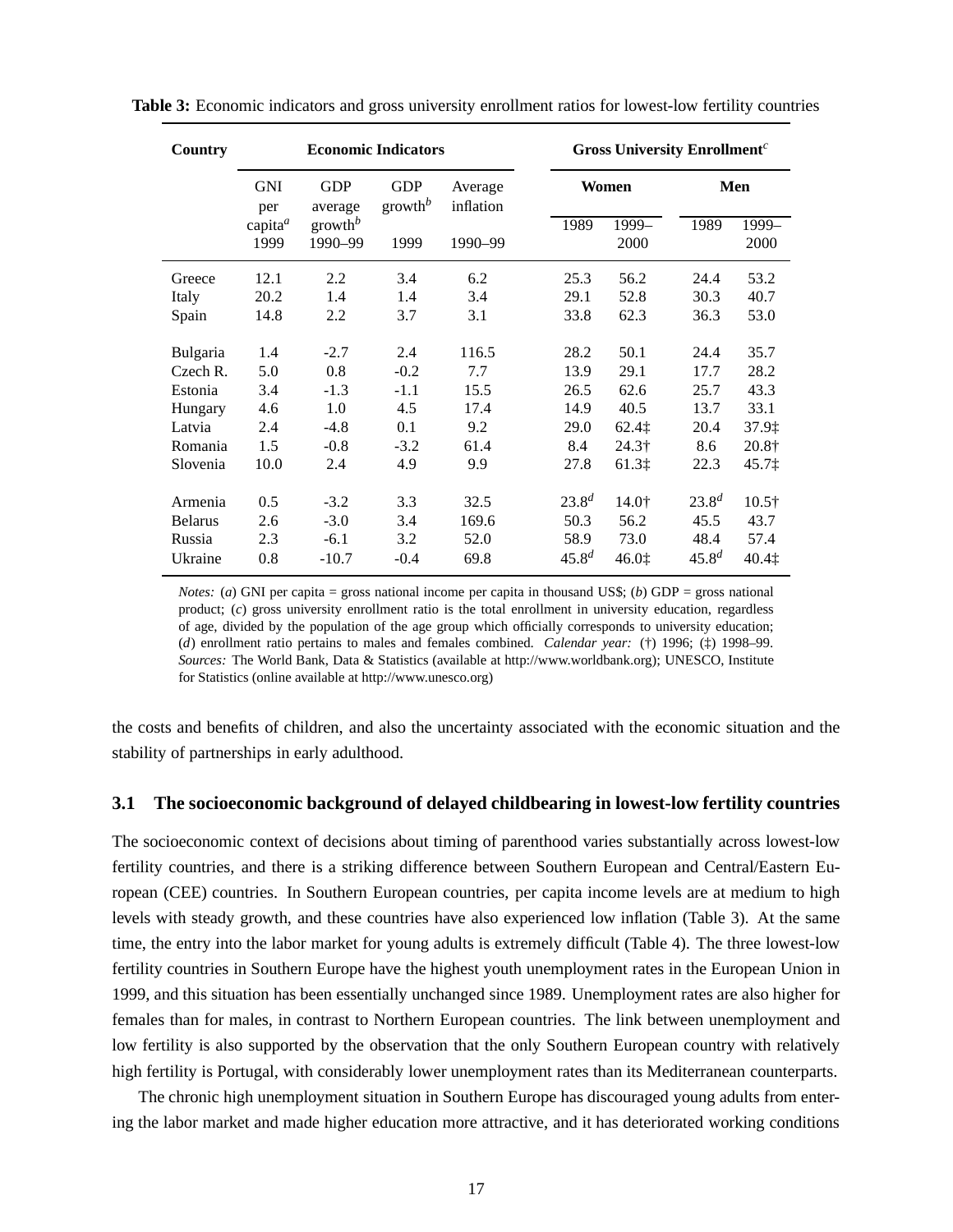| Country  | <b>Women 1989</b> | Women 1999 | Men 1989 | Men 1999 |
|----------|-------------------|------------|----------|----------|
| Italy    | 38.5              | 38.3       | 25.9     | 28.6     |
| Greece   | 34                | 39.3       | 17       | 21.4     |
| Spain    | 42.6              | 37.3       | 24.4     | 21.7     |
| Portugal | 15.8              | 11.1       | 8.3      | 7.5      |
| EU(15)   | 19.6              | 19.2       | 14.4     | 16.7     |

**Table 4:** Youth unemployment rates (under 25) in Southern Europe

*Source:* OECD, Employment Statistics (available at http://www.oecd.org)

to sometimes precarious situations with mostly low-paid temporary jobs. In addition, there is a crowdingout process in which more educated young people are displacing less educated people from their traditional positions (e.g., Dolado et al. 2000). The labor market uncertainty and poor economic prospects in early adulthood also facilitate the commonly observed behavior of prolonging the stay in the parents' household until relatively late ages. In both Italy and Spain, for instance, the successful entry into the labor force tends to accelerate household and union formation (Billari et al. 2002).

There is also considerable heterogeneity in the determinants of low fertility and postponement among Eastern Europe countries and former Soviet Republics. While all of these countries share the common experience of the transition from a planned to a market economy, the success of this transition and the economic hardship during the transformation have varied considerably. Some of these tremendous differences in income levels and economic outcome during the transition period are documented in Table 3. Most of the CEE countries with lowest-low fertility, and in particular those in the former Soviet Union, have experienced a decline in output over the transition period. Many countries have also experienced a substantial surge in inflationary pressures during the economic crisis. This is especially the case in the former Soviet Union, and countries such as Bulgaria or Romania. In addition, income levels have been very volatile in all transition countries in Table 3, and the median income fluctuated from year to year by as much as 25 per cent (Forster and Toth 1997; Lokshin and Ravallion 2000). Similarly, labor turnover has been very frequent and lead to common spells of unemployment. For instance, 57 per cent of Russian women during 1994–1998 were very concerned about the possibility of not being able to provide themselves with the bare essentials in the following year (Kohlmann and Zuev 2001; see also Kohler and Kohler 2002).

The structure of wages and employment has also been transformed in Central and Eastern European transition countries. The returns to human capital have considerably increased as compared to the pretransition period, and young cohorts can expect reward levels for skills that approach—or are comparable to—the returns in western European countries (e.g., Munich et al. 1999; Newell and Reilly 2000; Orazem and Vodopivec 1995; Rutkowski 1996). In contrast, there has been a decline in the returns to experience for low educated people. As a result, poverty is particularly common among the low educated and those having more than two children (Grootaert and Braithwaite 1998; Milanovic 1998).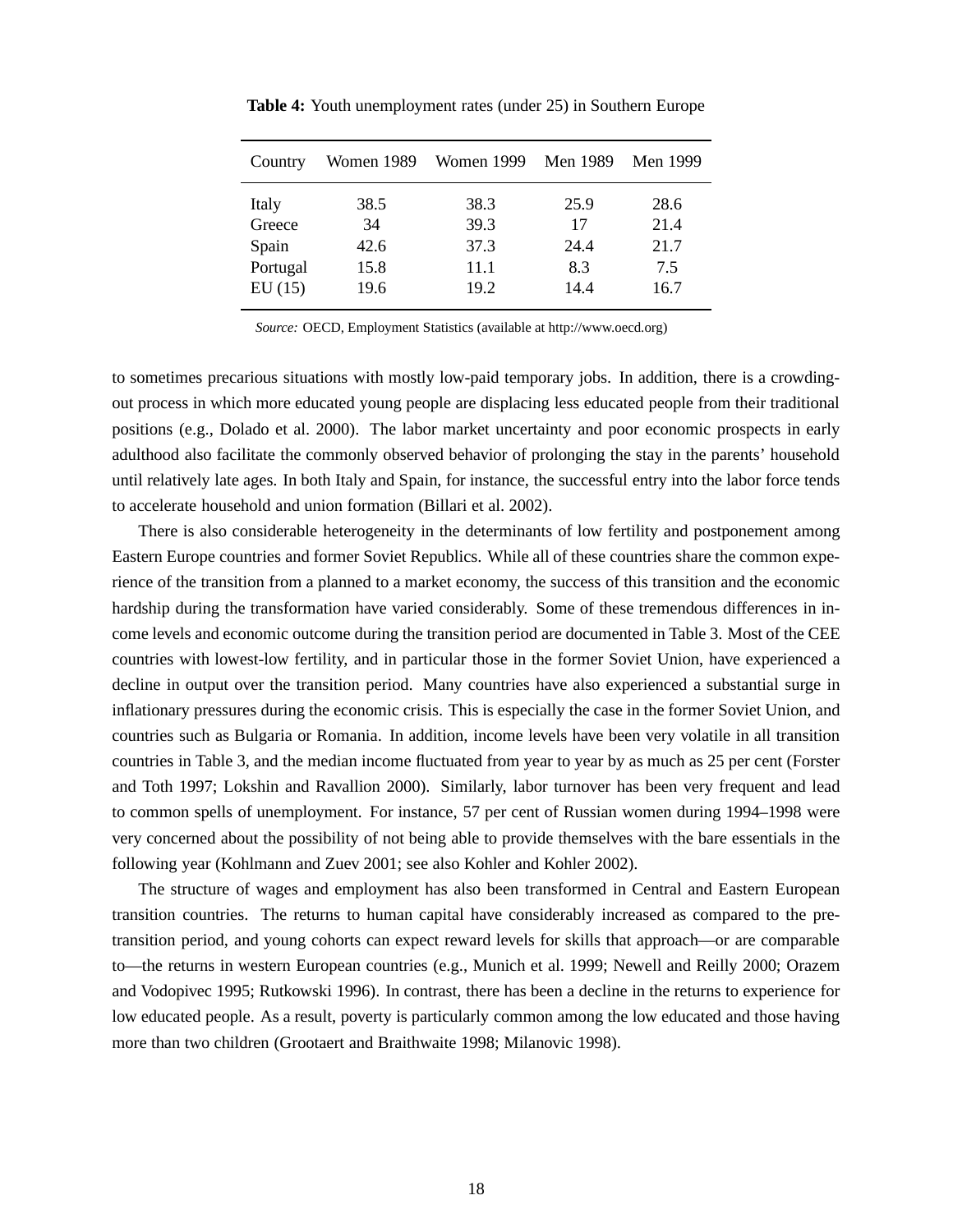#### **3.2 Postponement as a rational response to socioeconomic incentives**

Based on the above sketch of the socioeconomic background, we can investigate the individual-level determinants of delayed childbearing in lowest-low fertility countries. In particular, an important commonality of the socioeconomic context in lowest-low fertility countries is a high level of economic uncertainty in early adulthood. This uncertainty provides an incentive to delay decisions that imply long-term commitments, such as the decision to have children, and it provides an incentive to invest in education and human capital.

In the Southern European countries, the uncertainty is basically due to youth unemployment and/or job instability. High unemployment risks simultaneously lower the opportunity costs of pursuing higher education and create incentives for education due to the increased employment opportunities. Higher education has thus become the primary pathway for individuals to increase their chances of finding a stable job with a sufficient wage (Lassibille et al. 2001; Sá and Portela 1999). In the CEE countries, the uncertainty is due to the overall economic insecurity and hardship caused by the transition. Moreover, the economic transition has increased the returns to education. The combination of these factors has rendered human capital investments very attractive since these investments provide insurance against poverty and enable access to more stable employment with relatively high salaries. The main problem in attaining education faced by individuals in Eastern Europe is that the opportunity costs may be too high in some of the poorest countries. Parents may have problems financing higher education of their children since they are also affected by the transition, and credit constraints may preclude access to loans in order to cover tuition and consumption during studies.

The university enrollment ratios in Table 3 reflect the drastic increase in higher education in Southern European countries where half of the women pursue university studies in the late 1990s. Central and Eastern European countries share this general trend towards increased enrollment ratios, particularly for women. Estonia, Slovenia, Latvia and Bulgaria, have strongly increased their enrollment ratios to levels comparable to western countries. The levels in the Czech Republic, Hungary and Romania have also increased, but since these countries started at much lower levels they are still lagging behind. The only deviations from the trend towards increased higher education are among the former Soviet Republics.

The comparison of the evolution of university enrollment with the mean age at childbearing is very illuminating. The countries with marked increases in higher education tend to be identical to the countries with the most pronounced delays in the mean age at first birth. This association between delays in childbearing and increases in individuals' human capital investments is consistent with our hypothesis: increasing returns to education induce young adults—and particularly young women—to study for a longer time in the expectation that this improves their ability to cope with the economic uncertainty and to take advantage of the new opportunities created during the transition period. Exceptions to this general pattern seem to be concentrated among countries where the economic situation is worst, and where the coping strategy of higher education and human capital investments is not accessible for important fractions of the population. In addition to the human capital motive for delaying childbirth, the very unstable standards of living in Eastern Europe also lead to a strategic postponement in which children—and similar decisions implying long-term commitments—are deferred in the expectation that the uncertainty about future prospects is reduced over time.

Changes in social policy are an important additional factor in the former socialist countries. In the socialist period many countries had developed a system of incentives that rewarded early childbearing, for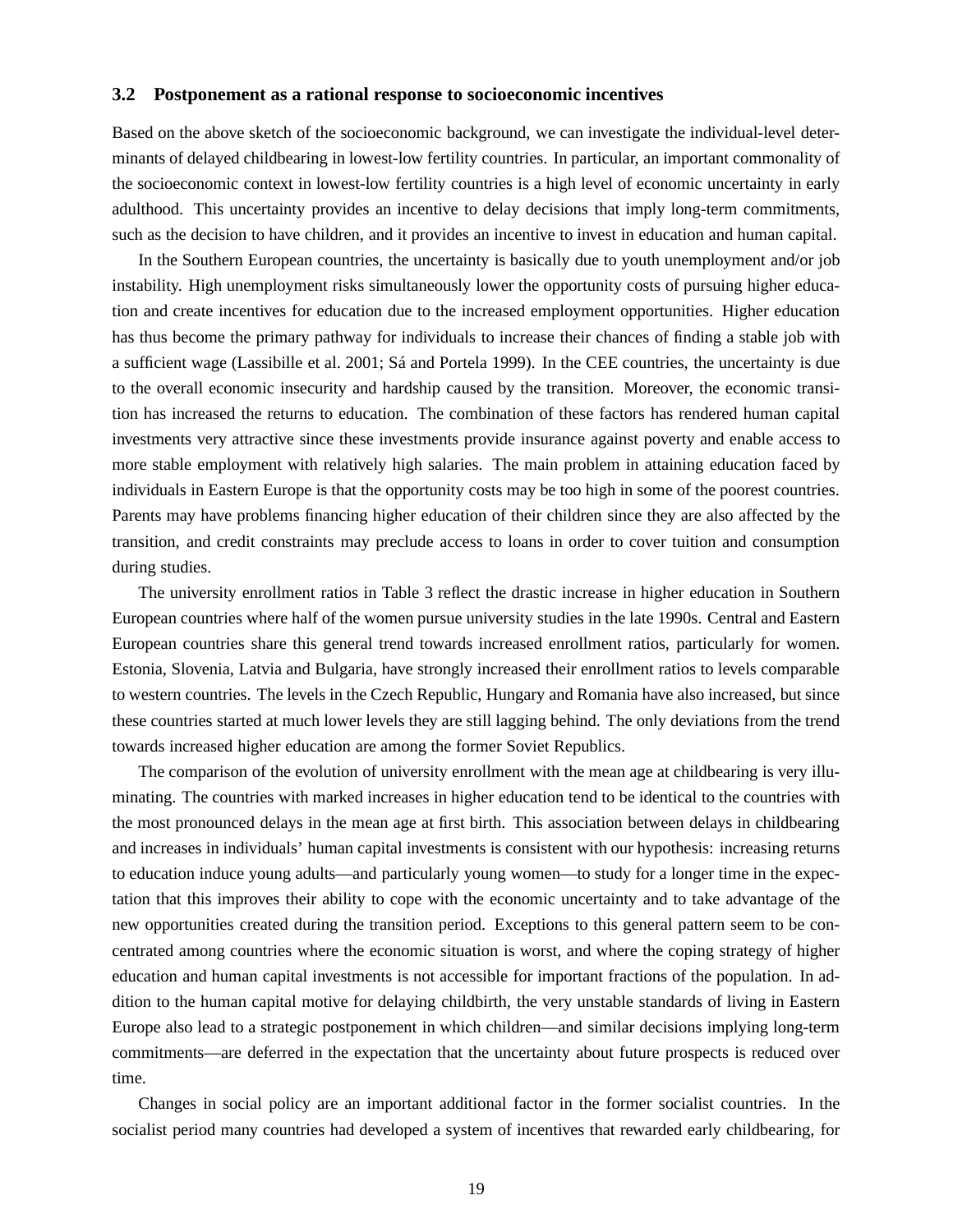instance via easier access to housing and paid maternity leave. These incentives resulted in a reduced age at motherhood, especially during the 1980s (Frejka 1980; Zakharov and Ivanova 1996). During the 1990s many of these benefit structures have ended, or eroded due to inflation, or were modified, and this fact has also contributed to the postponement of motherhood in the last decade.

A further determinant of the postponement–low-fertility nexus is the delay of childbearing in association with investments in housing and durables. This is especially relevant in Italy and Spain, where the interference of childbearing with educational investments has been much reduced due to the delay of parenthood to very late ages. In these countries, the preponderance of own property in the housing market and the restricted rental market induces young people to stay at home with their parents until their financial resources are adequate for paying the mortgage (Duce Tello 1995). Since this can take several years after entry in the labor market, this process can lead to delays of childbearing substantially beyond the completion of higher education.

#### **3.3 Social feedback effects on the timing of fertility**

The previous section has primarily focused on individuals' incentives that render delayed childbearing more advantageous. The discussion of these individual-level determinants of timing decisions, however, is not sufficient to understand the fertility change in contemporary Europe and other developed countries. In particular, we believe that important *social feedback mechanisms* reinforce individuals' behavior changes to socioeconomic conditions, particularly with respect to changes in the timing of fertility. Social feedback exert important influences on the dynamics of the fertility postponement for at least three reasons (Kohler et al. 2000; Montgomery and Casterline 1996):

*Social learning about the optimal timing of fertility*: The optimal timing of fertility is a highly complicated problem for women or couples, especially in the context of uncertainty and changing socioeconomic environments. Social learning provides a possibility to simplify and augment decision-making in this context. Childbearing and career experiences of friends are therefore likely to influence women's and couples' decisions about the timing of fertility. For instance, the interaction with others can provide information about questions like "How did classmates, who had their first child relatively early, fare in terms of career and partnership?" and "What is the divergence in social and economic attainment between those who had their children early as compared to those who had them later?" In addition to this possibility to learn from others, social learning also implies an aggregate-level feedback mechanism. In particular, in a population that delays childbearing, social learning from others implies that the experience of friends having children is revealed at an increasingly later age. A woman at some given age, say age 25, therefore faces more uncertainty about the advantages and disadvantages of childbearing in a population that exhibits a late pattern of childbearing as compared to an identical woman in a population with early childbearing. Higher uncertainty in turn implies a further incentive to delay childbearing. Social learning therefore implies a multiplier effect that reinforces the impact of socioeconomic changes that lead to delayed patterns of childbearing.

*Social feedbacks mediated through the marriage market*: In many lowest-low fertility countries, partnership formation and marriage are inherently connected with the transition into parenthood. This is particularly the case in Italy and Spain, where out-of-wedlock childbearing is still relatively rare, pre-marital cohabitation is not wide-spread, and the trend towards late childbearing is associated with late home-leaving and late union-formation (De Sandre 2000; Delgado and Castro Martín 1998). An important demographic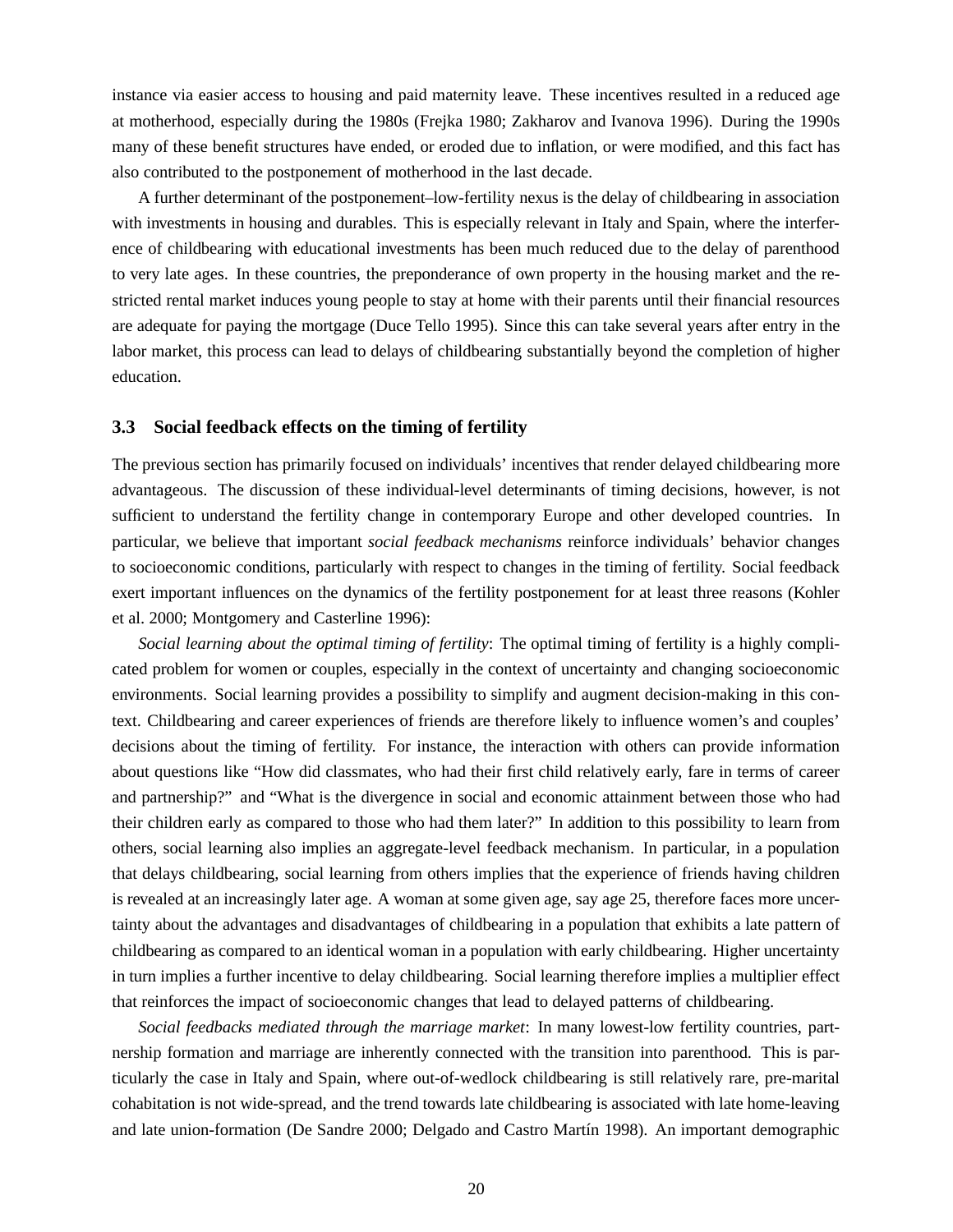implication of this trend towards late union-formation is the induced shift in the composition of potential mates in the marriage market. While the traditional literature on marriage squeezes emphasizes the effect of differential cohort sizes (e.g., Goldman et al. 1984; Grossbard-Shechtman 1985), similar implications are caused by changes in the age-distribution of union formation. In particular, a general delay of partnership formation in the population reduces the marriage market 'costs' encountered by individuals who delay marriage/cohabitation: first, it increases the probability of finding a partner at later ages, for instance after finishing more extended education, and second, it increases the expected 'quality' of marriageable partners at older ages because the marriage market will be 'thicker' and contain more potential mates at any given age. Socioeconomic changes that provide incentives for delayed childbearing, for instance higher returns to female education or technological innovations facilitating fertility control, therefore affect the timing of marriage in a twofold manner: on the one hand, via a direct effect on individual's incentives to delay, and on the other hand, via an indirect effect through the reduction in the costs of delaying marriage/cohabitation for individuals. The latter aspect gives again rise to a social multiplier effect (for a formal analysis and application to the U.S., see Goldin and Katz 2002).

*Social feedbacks through competition in the labor market*: A further potentially relevant mechanism of social interaction is competition in the labor market that is caused by the presence of high unemployment. In this situation, the labor market can give rise to a social multiplier effect, quite similar to the mechanism operating through the marriage market above (for a related formal model, see Kohler 2001, Chapter 6). In particular, social interaction reinforces the effect of unemployment and economic uncertainty towards delayed childbearing. This social multiplier effect arises because women with children tend to have lower labor supply than women without children, especially in those low and lowest-low fertility countries with inflexible labor markets and insufficient supply of day-care. In this situation, a delay of childbearing in the population increases the level of childlessness among women at the primary ages of entering the labor market. This increased childlessness leads to an increased female labor supply, which in turn increases the competition and unemployment risks during early adulthood. The postponement of fertility caused by unemployment during early adulthood is therefore exacerbated through a feedback process that increases the overall female labor supply in the age groups that are most affected by economic stress.

We argue in this section that, as a result of these social feedback mechanisms, the delay of childbearing follows a *postponement transition* that shares many characteristics of the fertility transition in Europe or contemporary developing countries (e.g., see Bongaarts and Watkins 1996). This notion of a postponement transition is substantiated in Figure 9. In this figure we define the *year of onset of the postponement transition* as the first in a group of three years during which the mean age at first birth increases by more than .3 years. Within lowest-low fertility countries, this year of onset ranges from 1978 (Italy) to 1994 (Lithuania, Armenia) and 1997 (Belarus) (Table 2). The horizontal axis in Figure 9 plots the years since the onset of the postponement transition, and the vertical axis depicts the change in the mean age at first birth since this onset. In order to avoid a cluttering of the graph, we display some CEE countries with a very recent onset in a sub-graph. In addition we include several other European countries for comparison. Particularly interesting in this context are the Netherlands that are representative for a Western European country with an early onset of the postponement transition (1972) and a moderately high total fertility rate (1.73 in 2002).

The figure reflects the substantial increases in the mean age at first birth in lowest-low fertility countries that we have emphasized throughout this paper. More importantly, the standardization of the time-scale in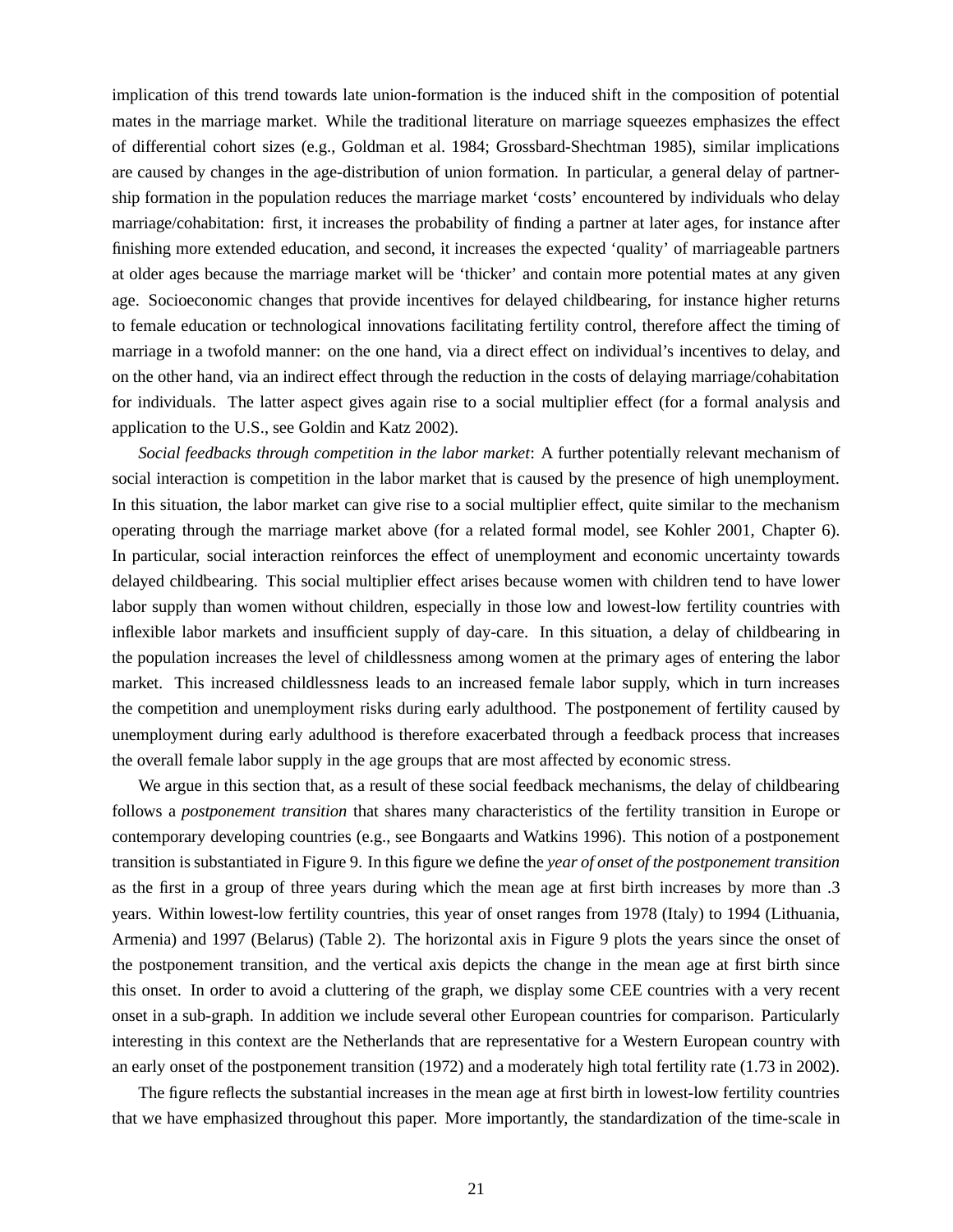

Years since onset of transition

**Figure 9:** Onset and pace of the postponement transition in European countries *Note:* Graph includes all European countries in Tables 1–2, with exception of Andorra, Bosnia and Herzegovina, Moldova, Ukraine, and United Kingdom for which adequate data are missing. For country codes, see Table A.1. *Source for data:* Council of Europe (2003).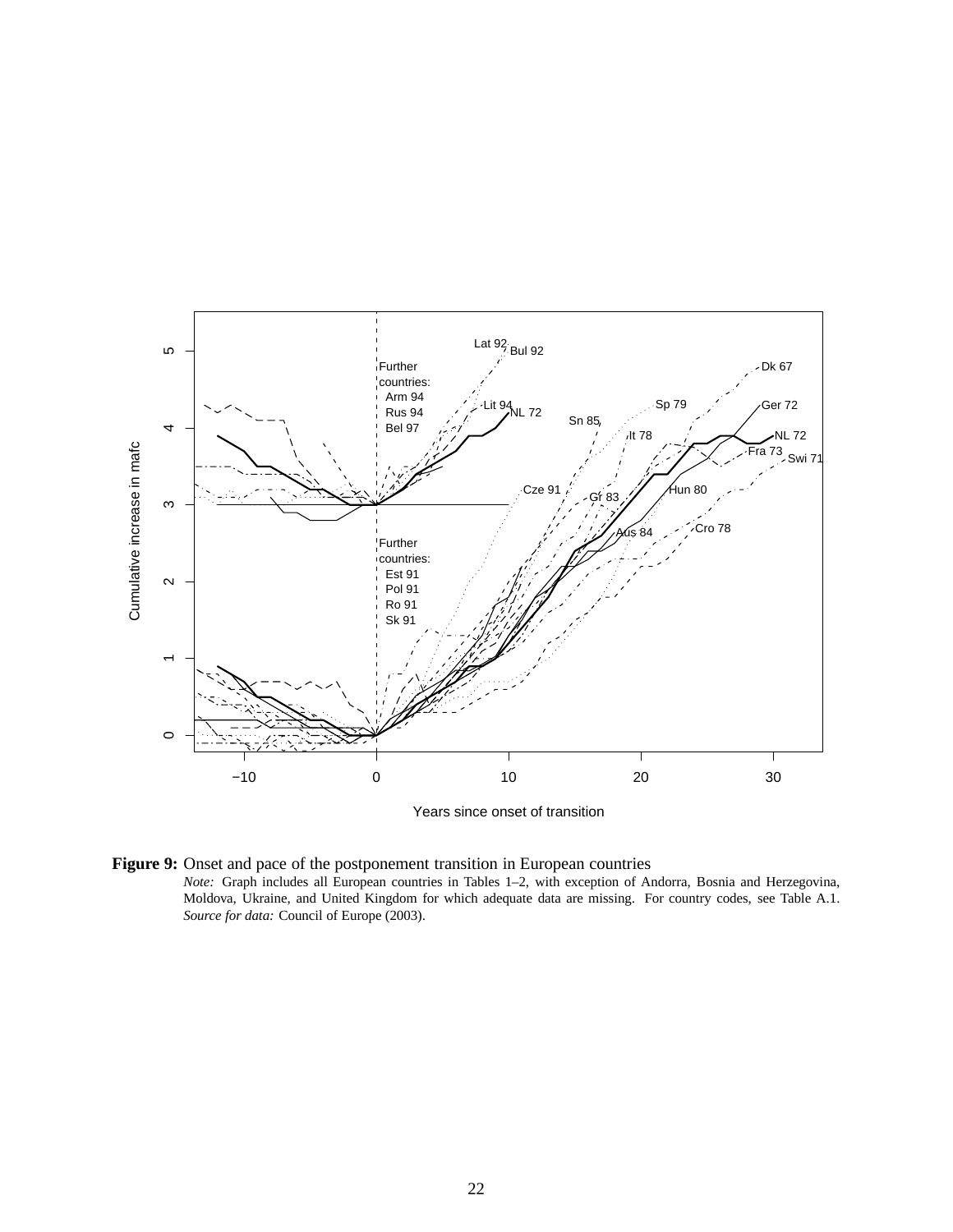this figure reveals several key characteristics that seem to be inherent to the postponement of fertility: (*a*) the onset of delayed childbearing in low and lowest-low fertility countries is a break with an earlier regime that is characterized by a relative stability in first-birth timing; (*b*) once initiated, the postponement transitions tend to be persistent and irreversible, leading to large changes in the mean age at first birth; (*c*) the broad characteristics of the postponement transition are similar across a wide range of socioeconomic conditions: for instance, the paths for all countries with an onset of the transition up to 1991—that is, Austria, Croatia, the Czech Republic, Denmark, Estonia, France, Germany, Greece, Hungary, Italy, the Netherlands, Poland, Romania, Slovenia, Slowak Republic, Spain and Switzerland—trace each other closely. This similarity occurs despite the fact that these countries represent very different socioeconomic conditions in Europe, including also very different patterns of post-1990 economic crises in Eastern Europe and very different levels in the mean age at first birth prior to the postponement transition. For countries with an onset of the transition after 1993 it is still very early to make inferences about the path of the postponement transitions, but it seems very likely that they will follow the other lowest-low fertility countries.

The above postponement transition towards late childbearing regimes, which is in our opinion likely to occur in many European and other developed countries, can therefore be been seen as a further step in a long-term transformation of fertility and related behaviors. In particular, the above discussion suggests that the long-term trend towards low and lowest-low fertility in Europe is related to three distinct transition processes: the (first) demographic transition leading to parity-specific stopping behavior within marriage, the second demographic transition resulting in ideational changes and in the rise of non-marital family forms, and most recently, the postponement transition that shifts the timing of fertility towards a late childbearing regime. The postponement transition is therefore a third step that follows the control of marital fertility and the transformation of partnership behaviors, and it implies a delay of parenthood towards later age as the combined result of individual incentives for late childbearing and social interaction effects that reinforce this trend.

It is also clear that the upper age-limit to childbearing prevents substantial future postponement without changing the age-pattern of parity-specific fertility rates. Yet, in many CEE countries with still relatively early childbearing the postponement of birth, even at relatively rapid annual rates such as an annual increase in the mean age at first birth by .2, can continue for at least two to three decades until they reach the late agepatterns of fertility currently observed among Northern and Southern European countries. In Western and Southern European countries with an already very late age-pattern of childbearing, a differential postponement of fertility across age-groups can continue for a considerable time. For instance, borrowing a popular idea on human longevity, one may foresee a rectangularization of fertility patterns. This rectangularization, which needs not be only a feature of lowest-low countries but of all below-replacement fertility countries, is characterized by a concentration of childbearing in an increasingly narrow age-interval. In this scenario, few women will have children prior to, say, age 28 or 29, and childbearing at parity one and two will be concentrated when women are in their thirties. There will be very few higher parity births, especially among women with a late onset of childbearing.

#### **3.4 Determinants of the quantum in lowest-low fertility countries**

There is quite widespread agreement in the literature that lowest-low fertility countries share an institutional setting that implicitly favors a relatively low quantum of fertility. For instance, the lowest-low fertility coun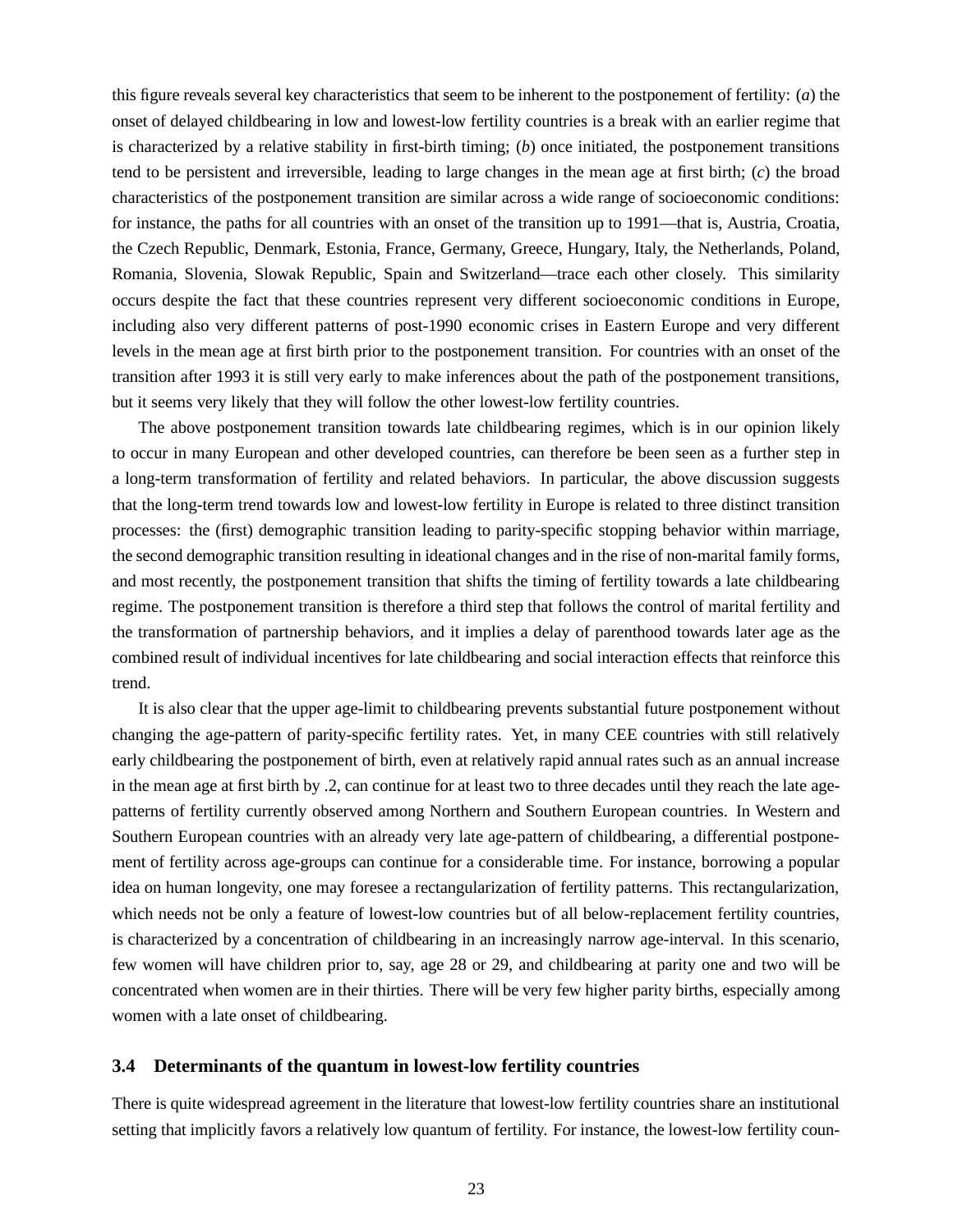tries in Southern Europe, Italy and Spain, provide highly insufficient child-care support (Esping-Andersen 1999). In the 1980s, for instance, the share of children below age 3 with day-care coverage in Southern Europe was 4.7%, with respect to 9.2% in Continental Europe (Austria, Belgium, France, Germany and the Netherlands) and 31.0% in the Nordic countries (Denmark, Finland, Norway and Sweden) (Esping-Andersen 1999). The labor market is also relatively inflexible in terms of possibilities for part-time work or re-entering the labor force after an absence due to child-birth (Del Boca 2002; González et al. 2000; Stier et al. 2001). This hinders the combination of female labor force participation and childbearing. In comparison with other Western European countries, Italy and Spain also have among the lowest levels of state support for families with children in terms of tax allowances or direct transfers (Esping-Andersen 1999). While this deficit is partially compensated through strong family networks, as for instance through the provision of child-care or economic resources by grandparents (Reher 1997), this substitution of family support for public support is likely to be insufficient in contemporary industrialized countries. Moreover, the high integration of young adults in their parents' home and extended family may even discourage union formation and fertility (Dalla Zuanna 2001).

Family roles in the Southern European lowest-low fertility countries have also been slow in adapting to the new role of women (Chesnais 1996). Italy and Spain have a highly asymmetric labor divisions within households, which becomes even more asymmetric after the birth of the first child (Palomba and Sabbadini 1993). The countries therefore conform with McDonald's (2000a) argument about gender equity: fertility falls to very low levels when gender equity rises in individual-oriented institutions, like the labor market, while it remains low in family-oriented institutions.

The moderate and very low quantum in Eastern Europe is in part determined by similar institutional factors hindering high parity progression probabilities. In addition, many of the pronatalist—or at least family friendly—policies in CEE countries have discontinued after 1990 (Macura 2000), and the economic crisis has deteriorated particularly the high integration of women in the labor market. Furthermore, Eastern Europe is characterized by a persistence of economic insecurity throughout the life-course. This is in contrast to Southern Europe, where unemployment and economic stress are concentrated during early adulthood years. In Eastern Europe, the uncertain long-term outlook regarding unemployment, the housing situation and economic recovery implies that uncertainty affects not only the timing of the first birth but also the transition to the second child and higher-parity children.

While the above institutional context—at least in Southern Europe—has been relatively constant in recent decades, its effect on the quantum of fertility has not. In particular, the effect of this institutional context needs to be investigated with an explicit attention to the rapid postponement that has transformed the age-pattern of entering parenthood in lowest-low fertility countries. Specifically, the delay of childbearing has been associated with substantially increased investments in higher education for females (Table 3). Similarly, labor market experience prior to marriage and parenthood are likely to be higher for women with late childbearing than for women with early fertility. A direct consequence of these increased levels of female human-capital and labor market experience at the time of childbirth is an increase in the opportunity costs of childbearing in terms of foregone wages.

This relation between the timing of fertility and the wage-level (measured around first childbirth) is depicted by the broken line in Figure 10(a). The wage-level has been standardized so that it equals one for women with an early onset of parenthood. It increases with a later age at first birth because the delay in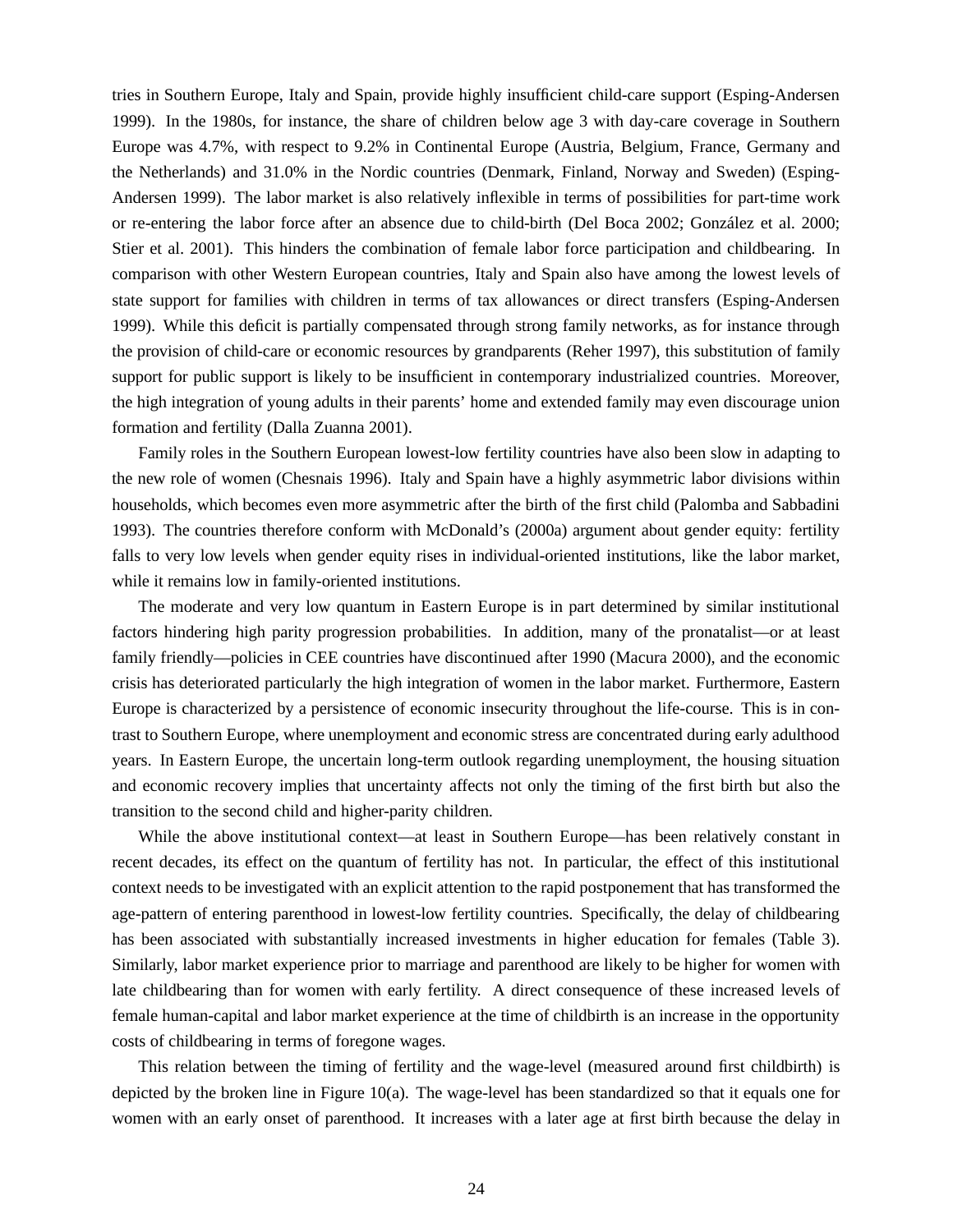childbearing is generally associated with higher levels of human capital and labor-market experience that are rewarded in the labor market. This rise in wages increases the opportunity costs of time spent outside the labor-market, and it increases the costs of time-intensive 'goods' such as children. The opportunity cost, however, is not as high as the wage level since there can be some labor force participation. In particular, women with late childbearing can substitute away from 'own' child-care and into 'purchased' child-care (kindergarten, household help, etc.). This implies that the opportunity costs of children increase less steeply with delayed childbearing than the index of wages (for the moment we ignore other costs of children that may potentially depend on the age at first birth, such as for instance health costs during pregnancy).

The extent of this difference between wages and opportunity costs of children, however, depends on the compatibility of childbearing with female labor force participation. In a country with a low compatibility, the ability to arrange a flexible part-time work, or the ability to find a position that can be combined with institutional day-care, is limited. Hence, the scope for the above substitution from time-at-home to timein-the-labor-market is restricted. The postponement-induced increase in wages therefore translates into substantial increases in the opportunity costs of children, including also the opportunity costs of additional children after the first child (see line AB in Figure 10a). These higher child-costs will tend to reduce the quantum of fertility and the parity progression probabilities after the first birth.

If there is a high compatibility of childbearing and female labor force participation, wage increases associated with late childbearing lead to more modest increases in the opportunity costs of children (see line AC in Figure 10a). In particular, women will be able to shift relatively flexibly their time allocation from time-at-home to time-in-the-labor-market, and this substitution diminishes the effects of increased wages on child-costs. In addition, with high levels of female labor force participation there can also be a positive income effect on the demand for children.

These differences between countries with high and low compatibility of work and children have important implications for the causal effects of delayed childbearing on the quantum of fertility. In particular, the higher human-capital associated with delayed childbearing translates directly into increased opportunity costs of children. This effect is especially relevant when it is combined with the large delays in childbearing that occur during the postponement transition. In this case, the postponement-induced increases in childcosts are likely to imply substantial declines in individual's demand for children of birth-order two and higher.

Socioeconomic conditions that provide incentives for individuals to delay childbearing, such as uncertainty in early adulthood, therefore indirectly increase the costs of children and have an indirect negative impact on the desired number of children. This effect is particularly strong in the context of inflexible labor markets and insufficient availability of day-care that characterizes Southern European lowest-low fertility countries. Moreover, this effect is likely to constitute one of the key reasons why postponement effects, which measure the reduction in completed fertility due to an additional year of delay in parenthood, are particularly strong in Southern Europe (Kohler et al. 2002), and it explains the "falling behind" of cumulated cohort fertility at higher ages in Italy and Spain as compared to countries such as the Netherlands or Denmark that have combined late childbearing without important reductions in cohort and period fertility (Billari and Kohler 2004).

In summary, the above discussion suggests that the postponement of fertility is not neutral with respect to the quantum of fertility. Quite to the contrary, there is a negative association, and the magnitude of this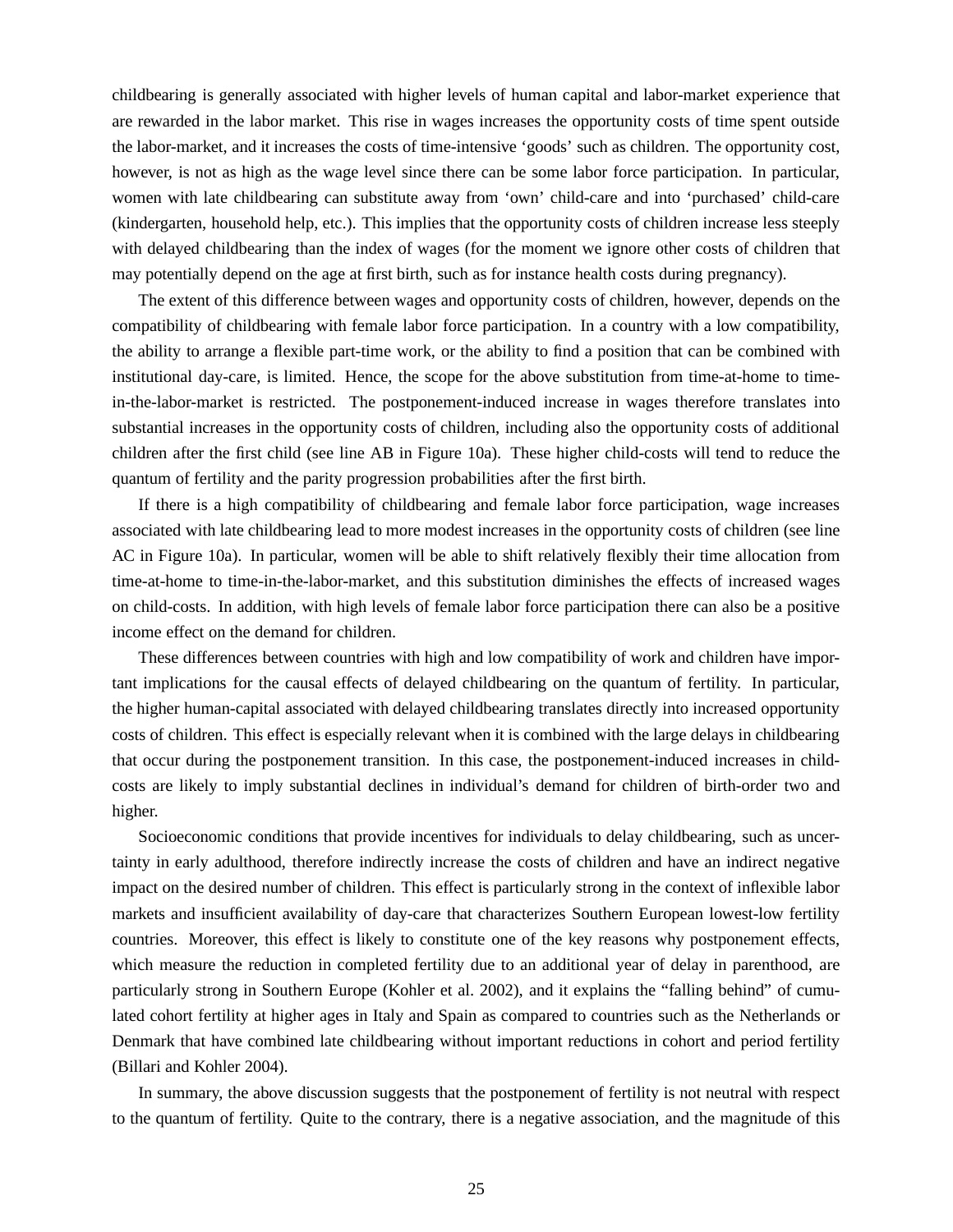**a) Wages, child-costs, and compatibility of fertili ty and female labor force participation**



**b) Postponement effect and compatibility of fertili ty and female labor force participation**



**Figure 10:** Postponement of fertility, wages and child-costs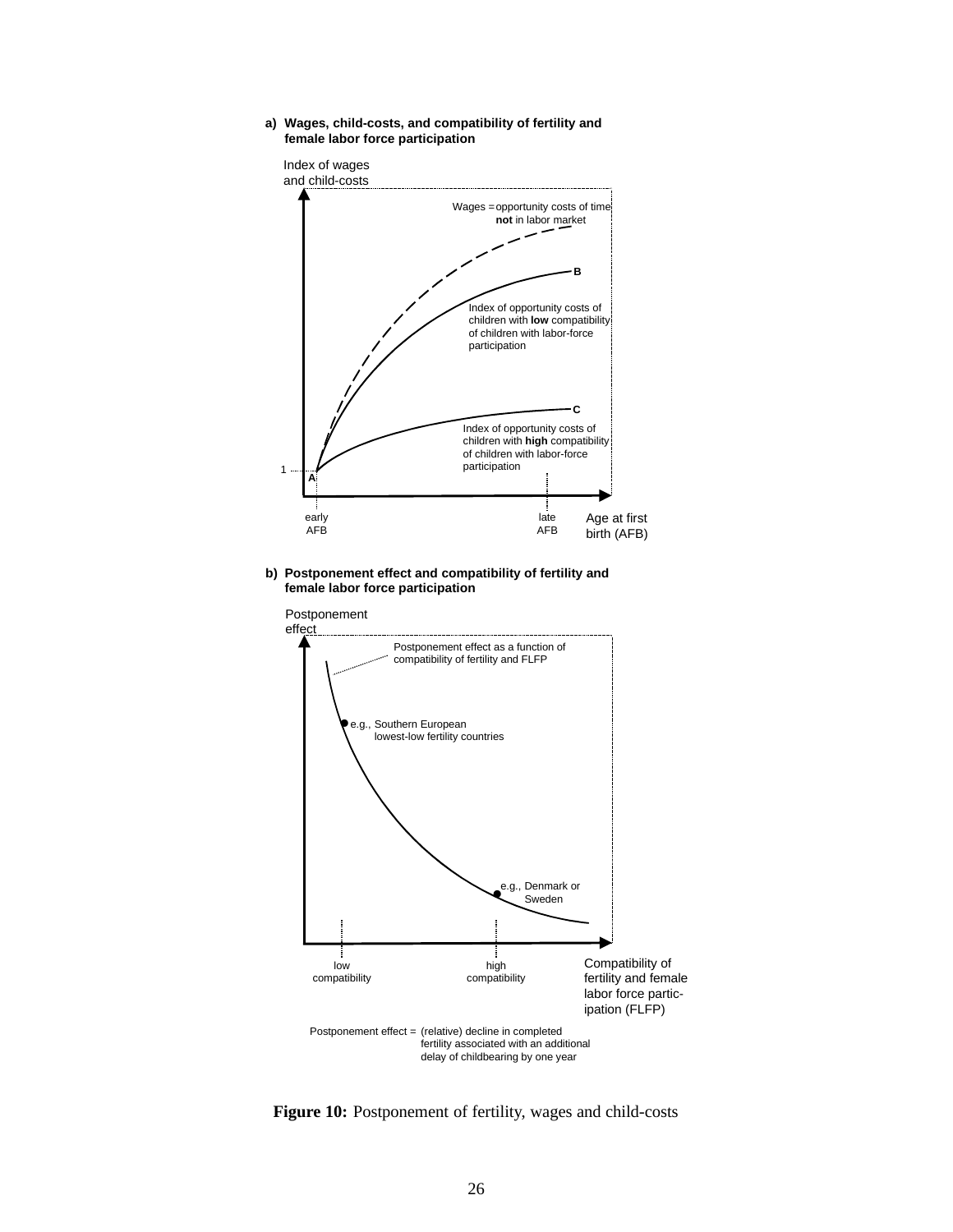negative effect of delayed parenthood on the quantum of fertility depends mainly on the compatibility of work and children (Figure 10b). On the one hand, countries with low compatibility between female labor force participation and childbearing, such as Italy and Spain, are subject to large postponement effects. These countries therefore experience substantial reductions in completed fertility that are causally related to delayed childbearing. On the other hand, in countries with a high compatibility of work and children, as for instance Denmark or Sweden, the increased costs of time-at-home associated with delayed parenthood can be partially accommodated by increasing the labor force participation. These countries are therefore likely to have a smaller postponement effect, and late childbearing in itself does not imply strong reductions in the quantum of fertility. The above analyses also suggest that differential postponement effects—as depicted in Figure 10b—constitute an important determinant of the differential reductions in second and higher order fertility in European countries as a result of delayed childbearing. Differences in these postponementquantum interactions are therefore likely to be an important factor underlying the divergence of fertility levels between low and lowest-low fertility countries in Europe that we have emphasized in our introductory section.

#### **3.5 The future of lowest-low fertility—some speculations**

Three questions seem to be of central importance in assessing the future of lowest-low fertility. First, is lowest-low fertility a permanent, long-term phenomenon or is it merely a transient phenomenon that will disappear from the demographic landscape in the near future? Second, has lowest-low fertility already reached its lowest levels, or are future declines in fertility likely? Third, is the emergence of lowest-low fertility likely to be a wide-spread phenomenon, or will it remain restricted to regions such as Southern, Central and Eastern Europe, where this pattern is currently concentrated? Our evaluation of the future of lowest-low fertility indicates that this pattern is unlikely to be a short-term phenomenon that will quickly disappear from the demographic landscape. In our opinion, lowest-low fertility is likely to be a persistent pattern, at least for several decades. We expect that it prevails for a considerable period in the CEE countries with a *TFR* below 1.3. In addition, we believe that lowest-low fertility is likely to spread in the near future to several other countries that currently experience a *TFR* between 1.3 and 1.4 (see Tables 1–2). These European 'lowest-low fertility candidates', for instance, include Austria, Germany, Switzerland, and several Central/Eastern European countries like Poland, Lithuania, Slovakia, Russia and Croatia, comprising overall a population of 248 million people. It is also likely that fertility declines further in some countries that have already very low levels of fertility. In particular, several Eastern European countries and former Soviet Republics—have experienced *TFR* levels below 1.3 without a pronounced postponement of fertility (Figure 9). Once the pace of fertility postponement in these countries increases, it is likely to depress fertility levels further, perhaps even to *TFR* levels below 1.0. At the same time, the periods with the most rapid pace of postponement may have already passed in Southern European lowest-low fertility countries. Annual increases of the mean age at first birth may thus start to decline in the next years, resulting in a possible reversal of fertility trends in Italy and Spain. Some first signs of this pattern are already visible. In the last few years, the Italian and Spanish *TFR*s have recovered from their troughs of 1.20 (Italy, 1995–96) and 1.17 (Spain, 1996), and the total fertility rate in both countries *TFR* increased to 1.3 by 2003. This recovery has been associated with a decline in the pace of fertility postponement during the late 1990s (Figure 11). A similar reduction occurred in Western and Northern European countries with very advanced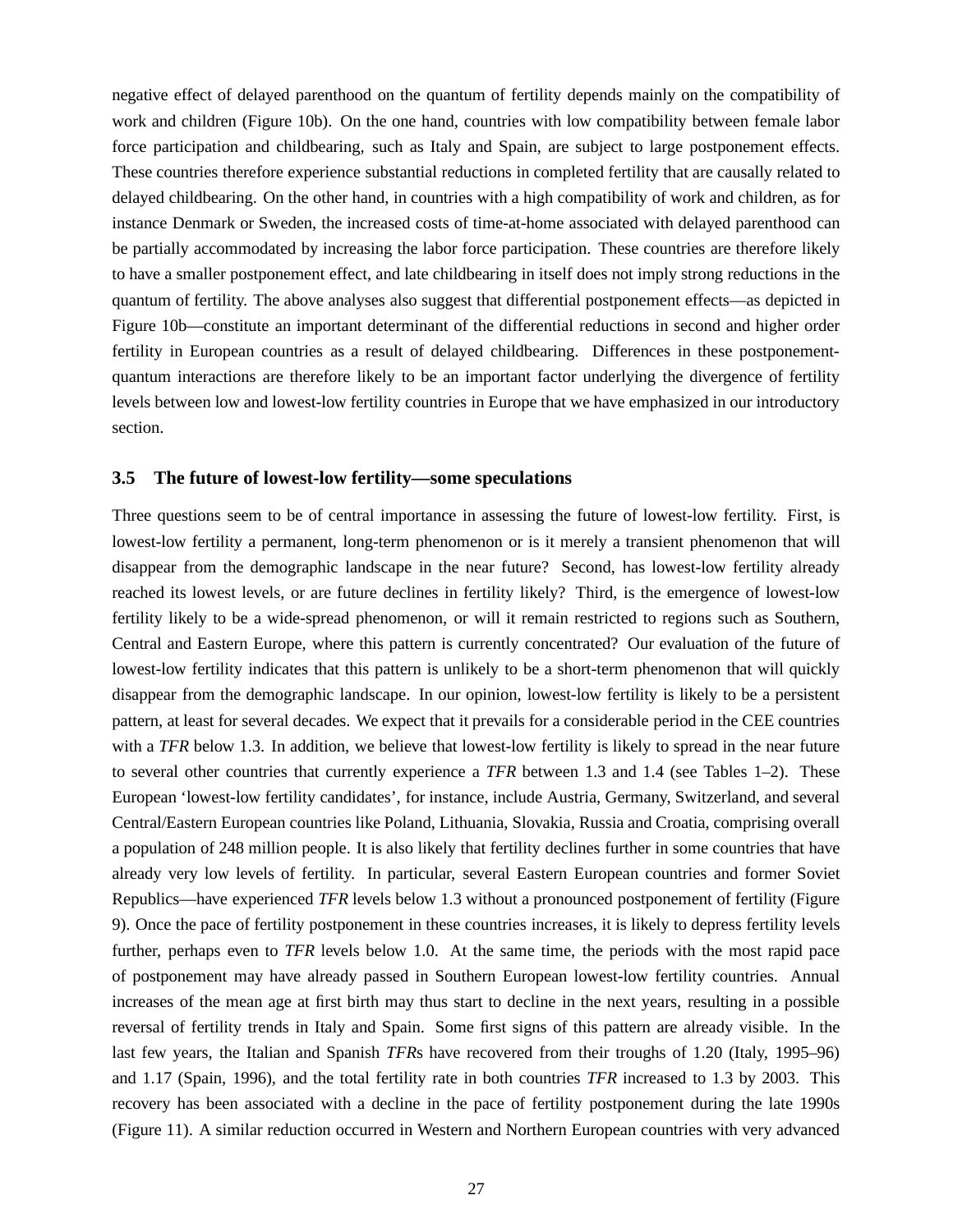

**Figure 11:** The increase in the mean age at first birth in European regions since 1975 *Source:* Sobotka (2004b)

ages of childbearing, while Central European and Baltic countries took the lead in the pace of postponement towards the late 1990s—albeit at a younger mean age at first birth than their Western, Northern and Southern European counterparts (Sobotka 2004b; see also Table 2).

In a global perspective it is in our opinion unlikely that lowest-low fertility remains restricted to Europe. Particularly South-East Asian countries might cross the lowest-low barrier. Two important countries, Japan and Korea, have joined the group of lowest-low fertility countries during 2000–03 (Tables 1–2; Suzuki 2003), and regions of Hong-Kong and Macao already experienced lowest-low fertility levels during the 1990s. These countries are potentially forerunners in a spread of very low fertility levels to South-East Asia. A recent study on low fertility in urban China (Zhao 2001) has also shown that the one-child policy reduced the total fertility rate of urban China to a level of 1.15 starting in 1980, and the Chinese urban population may already constitute one of the largest lowest-low fertility populations worldwide.

### **4 U.S. versus European fertility: what explains the difference?**

In striking contrast to the projected population shrinkage due to low fertility and negative population momentum in Europe, the U.S. population continues to be characterized by rapid growth (Figure 3). Almost 33 million people were added to the U.S. population between 1990–2000, corresponding to a growth of 13% during the 1990s, making it the greatest absolute 10-year population increase in U.S. history. The majority of this growth in recent years is attributed to natural increase—that is, an excess of birth over deaths while net immigration accounted for about 40% (Kent and Mather 2002). Moreover, population growth was concentrated in the South and West of the United States. Slow population growth on the state-level is primarily concentrated in the northern and eastern parts of the United States, and population decline during 1990–2000—mostly as a result of migration losses—occurred almost exclusively in some rural counties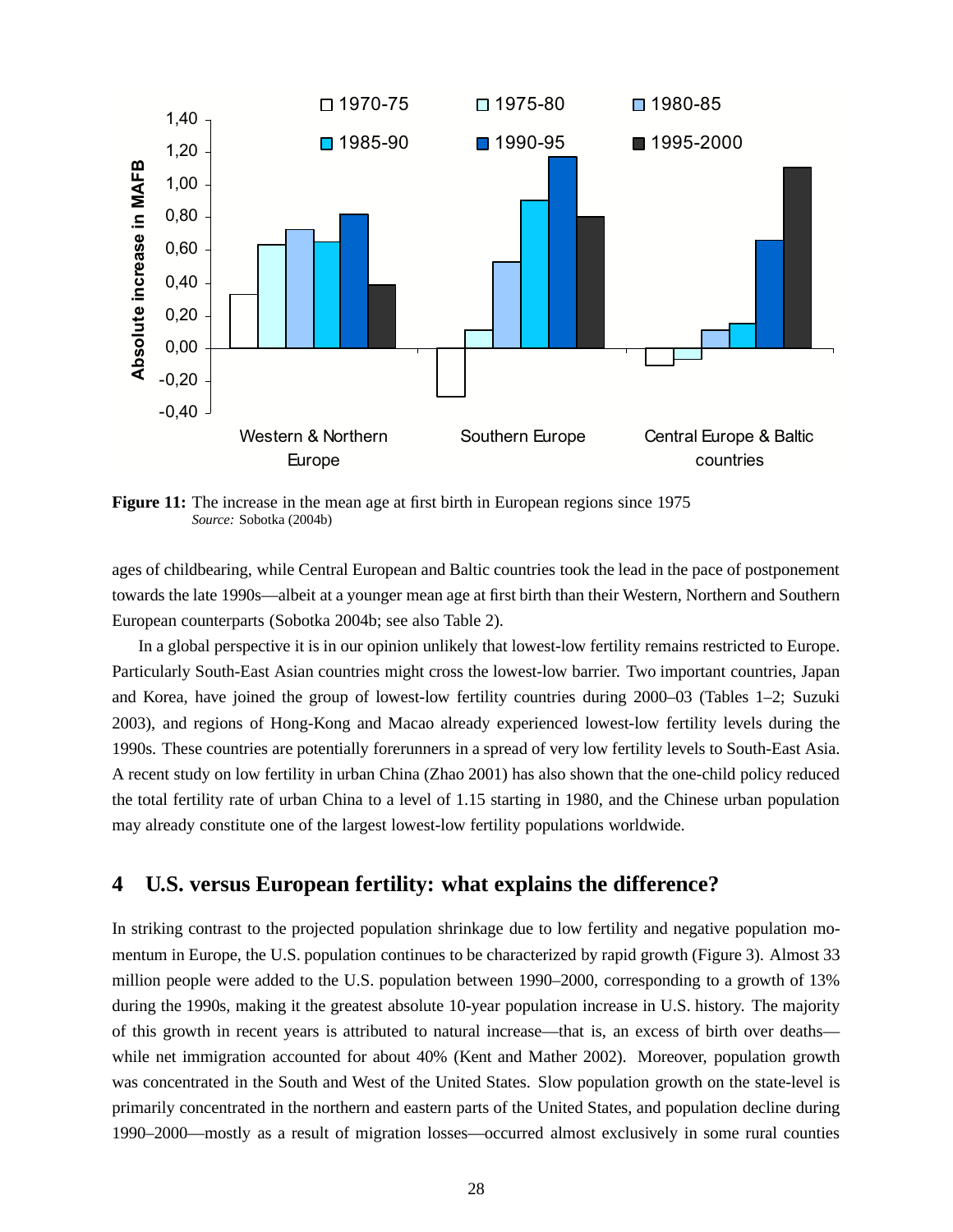| Population and race or Hispanic<br>origin | 2000    | 2010    | 2020    | 2030    | 2040    | 2050    |
|-------------------------------------------|---------|---------|---------|---------|---------|---------|
| <b>TOTAL</b>                              | 282,125 | 308,936 | 335,805 | 363,584 | 391,946 | 419,854 |
| White alone                               | 228,548 | 244,995 | 260,629 | 275,731 | 289,690 | 302,626 |
| Black alone                               | 35,818  | 40,454  | 45,365  | 50,442  | 55,876  | 61,361  |
| Asian Alone                               | 10,684  | 14,241  | 17,988  | 22,580  | 27,992  | 33,430  |
| All other races <sup><math>a</math></sup> | 7,075   | 9,246   | 11,822  | 14,831  | 18,388  | 22,437  |
| Hispanic (of any race)                    | 35,622  | 47,756  | 59,756  | 73,055  | 87,585  | 102,560 |
| White alone, not Hispanic                 | 195.729 | 201.112 | 205,936 | 209,176 | 210,331 | 210,283 |

**Table 5:** Projected Population of the United States, by Race and Hispanic Origin: 2000 to 2050

*Notes:* (*a*) Includes American Indian and Alaska Native alone, Native Hawaiian and Other Pacific Islander alone, and Two or More Races. *Source:* U.S. Census Bureau, 2004, "U.S. Interim Projections by Age, Sex, Race, and Hispanic Origin," <http://www.census.gov/ipc/www/usinterimproj/>, Internet Release Date: March 18, 2004

stretching across the Great Plains states from the Mexican border to the Canadian border (U.S. Census Bureau 2001). The U.S. population is also projected to grow by almost 50% in the coming decades (Table 5), including a 7% growth of the white non-Hispanic population, a 188% increase in the Hispanic population and a 213% increase in the Asian population until 2050.

While the divergence of fertility trends between the U.S. and Europe is well-known, resulting also in predictions about a growing "demographic marginalization" of Europe within the global population (e.g., Demeny 2003; *The Economist* 2002a,b), it is somewhat surprising that the U.S. high level of current and projected fertility is not shared with Canada. Although the U.S. and its northern neighbor share a long border, overlapping cultures and similar socioeconomic contexts, Canada's total fertility rate was just 1.5 children per woman in 2000, compared with the United States' rate of 2.1. Canada's fertility is more in line with that of Europe, Japan, and Australia than that of the United States. The most recent divergence in fertility rates between the U.S. and its northern neighbor originates in the mid-1970s, when fertility in both countries declined to about 1.8. In contrast to the U.S., where the total fertility rate edged back up to 2.1, however, the Canadian rate never recovered from the 1970 baby bust. Moreover, while minority populations in the United States—especially Hispanic immigrants—have higher fertility rates than many of the minority groups in Canada, the higher fertility rates of blacks and Hispanics by itself explains only about 40 percent of the differences in total fertility rates (Belanger and Ouellet 2002; Kent and Mather 2002).

A frequently cited explanation for higher American fertility is that the United States is more racially and ethnically diverse than other more developed countries. The largest U.S. minority groups tend to have higher fertility than the white non-Hispanic majority, and foreign-born women tend to have higher fertility than U.S.-born women. Because minorities and immigrants make up an increasing share of the U.S. population, these racial and ethnic differences may keep fertility at the same relatively high level for decades to come. While correct, the racial and ethnic diversity of the U.S. explains just part of the fertility gap between the United States and other more developed countries. The *TFR* for non-Hispanic whites was about 1.8 for most of the 1990s, and inched up to 1.87 in 2000—lower than the *TFR* for Hispanics and blacks, but still higher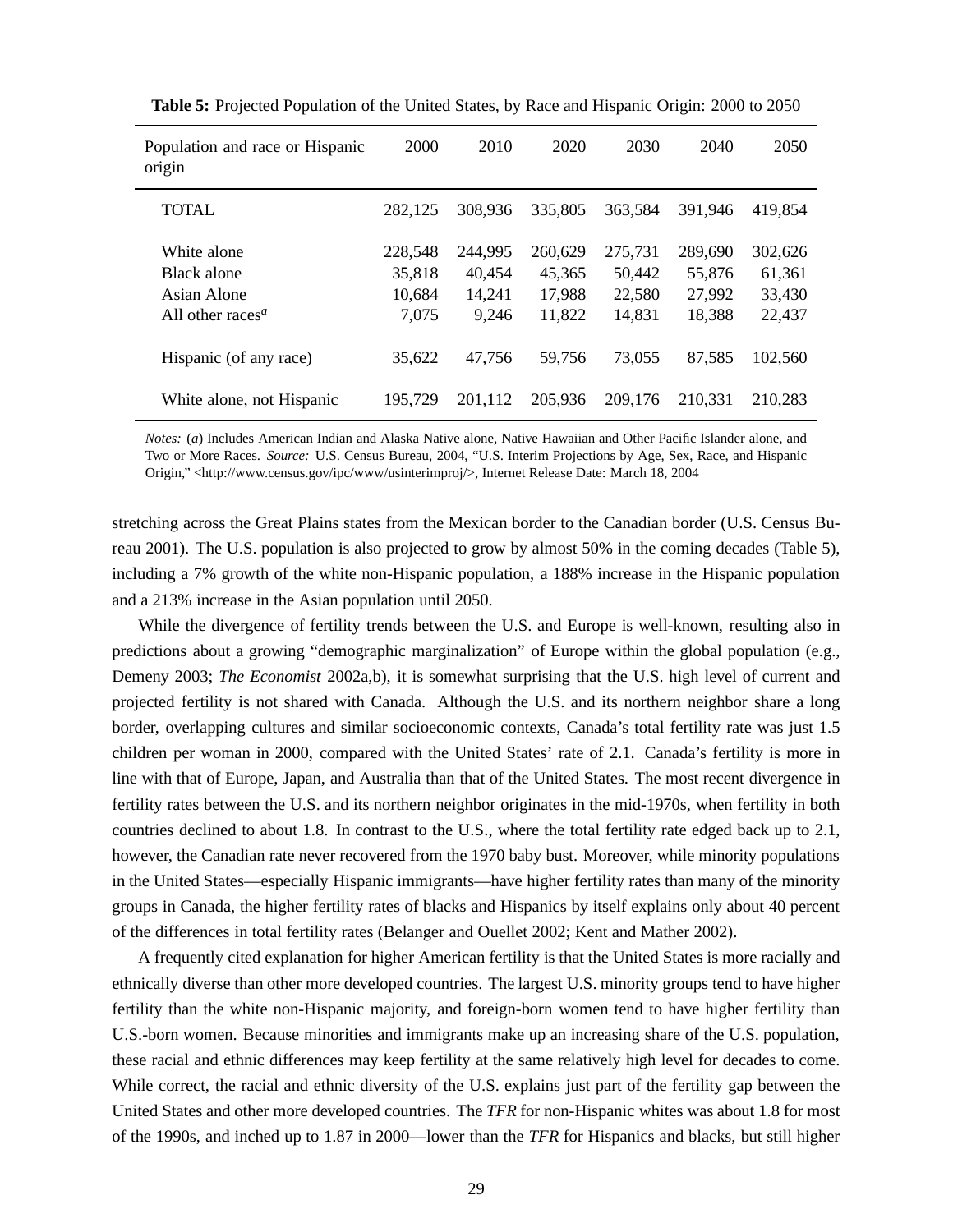than in other more developed countries.

The key to understanding the relatively high U.S. fertility seems to lie in the relatively young age pattern of fertility, the only modest pace of fertility postponement and in the relatively high compatibility of childrearing and labor force participation (Morgan 2003; see also Tables 1–2). In terms of day care for children, the United States provides an example of business and volunteer organizations increasing the availability of child care, and with federal and state government playing a relatively minor role in the provision of child care services (Rindfuss et al. 2003). The use of child care is also viewed positively. Within the United States, for example, the proportion agreeing that "a preschool child suffered if the mother works" declined from 68% in 1977 to 48% in 1991 for the adult population, and declined from 73% in 1970 to 34% in 1991 for married women of childbearing age (Rindfuss et al. 1996). In West Germany in 1996, 76% of the adult population think small children suffer if their mother goes to work (European Commission 1998). The nature of the job market is also an important consideration. One strategy available to parents is to stagger their working hours so that at any given time only one parent is working. In the United States, among dual earner couples with children under 14, in 1997, 31% had at least one parent who worked some schedule other than a fixed daytime, Monday through Friday, schedule (Presser 1999). Related to working hours is the time when grocery and other stores are open. In many countries, there has been a shift towards stores staying open longer hours, thus making it easier for working parents to shop for the necessities of everyday life. In addition, based on a review of available time-use data for developed countries, Joshi (1998) reports that additional hours in paid work for women are counterbalanced by fewer hours spent on home production and, to a lesser extent, by declines in leisure and sleep. This pattern is particularly pronounced for the Nordic countries, the U.K., and the U.S. As a result of this high flexibility of the U.S. labor market, American women exit the labor market after the birth of the first child for much shorter periods than do German women or women in other low fertility countries (Diprete et al. 2003; see also Adsera 2004). Government transfers in countries such as Germany often make up for a substantial part of this difference, but the net costs of children remain tend to remain smaller for American women due to their exists from the labor market. Indeed, the greater cost and longer exits from the labor force are associated with lower rates of first birth in West Germany than in the United States. High unemployment and market rigidities also make the re-entry into the labor market after a maternity leave more difficult in Germany (or Europe) as compared to the U.S., and career-oriented women who are aware about these difficulties may chose not to have children—or have fewer children—rather than risking their careers through child-related disruptions in their labor market participation.

In summary, therefore, why is America different? The United States has a much higher total fertility rate than other developed countries. Recently, the United States has also experienced stronger productivity growth, much higher levels of immigration but lower life-expectancy than European countries. Other important differences are that Americans work more hours per week, take shorter vacations, tend to retire at older ages, and experience a much lower incidence of long-term unemployment. One might argue that the U.S. fertility trends simply trails behind Europe and Japan, and that the *TFR* in the U.S. will fall to historically low levels in future years, as occurred for so many wealthy countries in recent decades. However, the situation of the U.S. compared to most other high-income countries differs in at least two respects (Technical Panel on Assumptions and Methods 2003). First, population composition favors a higher fertility level, since some of the largest immigrant and minority groups within the U.S. have fertility levels that lie above than the national average. For example, the *TFR* among Hispanics in the U.S. was 2.75 in 2001, 35 percent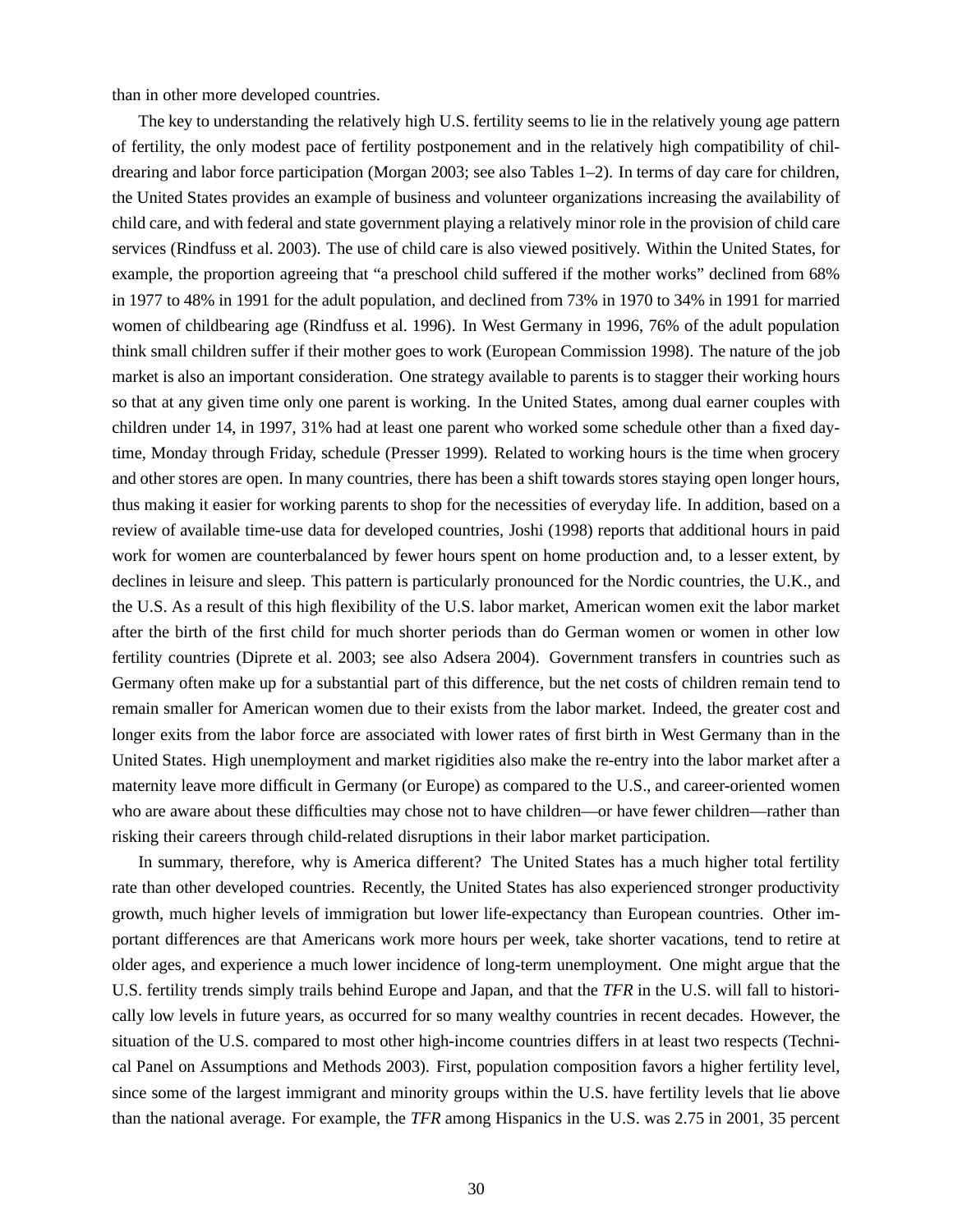higher than the national average of 2.03. The *TFR* of 2.10 for non-Hispanic Blacks in the same year was slightly above the national value, while non-Hispanic Whites, Asians/Pacific Islanders, and American Indians had below-average fertility levels. Since Hispanics and non-Hispanic Blacks together comprise roughly a quarter of the U.S. population, their higher fertility levels are an important source of the nation's relatively high *TFR*. Second, fertility in the U.S. is relatively high for the population as a whole. Notably, the *TFR* of non-Hispanic White women, falling in a range from 1.77 to 1.87 during 1990–2001, exceeds the national average for most other high-income countries. While the heterogeneity of the U.S. population is therefore one factor that contributes to the relatively high level of fertility in the United States, it does not constitute the primary explanation. Instead, it appears that an overriding factor is their greater ability to combine work and childbearing, thanks to a variety of institutional factors. In general, women (and couples) are deterred from having children when the economic cost—in the form of lower lifetime wages—is too high. Compared to other high-income countries, this cost is diminished by an American labor market that allows more flexible work hours and makes it easier to leave and then re-enter the labor force. The importance of this situation is reflected in the positive relationship between measures of women's labor force activities and levels of fertility across wealthy countries in recent years (Figure 8). As a result, despite a lack of public financial support for families with children, it appears that the flexibility offered to individuals through the market in the U.S. facilitates integration of work and traditional family life.

### **5 Homeostatic responses to low fertility**

In light of the striking contrast between European and U.S. fertility trends it is essential to ask which processes or policy interventions can revert Europe's low fertility. While policies targeted at increases the number of children born to women and couples are clearly a possibility, and these options are discussed in the next section, we first consider demographic mechanism that implies homeostatic forces and could potentially lead to increased quantum of fertility in the future. That is, is it possible that low fertility reverts itself without policy intervention? The leading economic model suggesting this possibility is the *Easterlin hypothesis* (Easterlin 1980) that predicts an inverse relation between cohort sizes and fertility level. In particular, the theory predicts that—under conditions of restrictive immigration—declining cohort sizes result in higher levels of fertility because young adults in small cohorts experience easier transitions into the labor market due to less competition. This aspect is potentially relevant for the European low fertility context since persistent lowest-low fertility leads not only to a rapid aging of the population with its well-known problems for social security and related transfer programs, but it also leads to substantially reduced relative cohort sizes. For instance, the first lowest-low fertility cohorts born early in the 1990s in Italy and Spain are about 41% smaller than the cohorts born 25 years earlier. In the next 10–20 years, when these small cohorts begin higher education, or begin to enter the labor and housing markets, they are likely to face substantially more favorable conditions than their 25-year older predecessors, who have contributed importantly to the emergence of lowest-low fertility in the 1990s. This positive effect of cohort size, first proposed by Easterlin in the context of the U.S. baby boom (for a summary of these arguments, see Easterlin 1980), seems particularly likely given the limited international migration into lowest-low fertility countries. These positive experiences in the labor and housing market during early adulthood may contribute to an increase in both period and cohort total fertility rates. Despite its speculative character, this effect may nevertheless be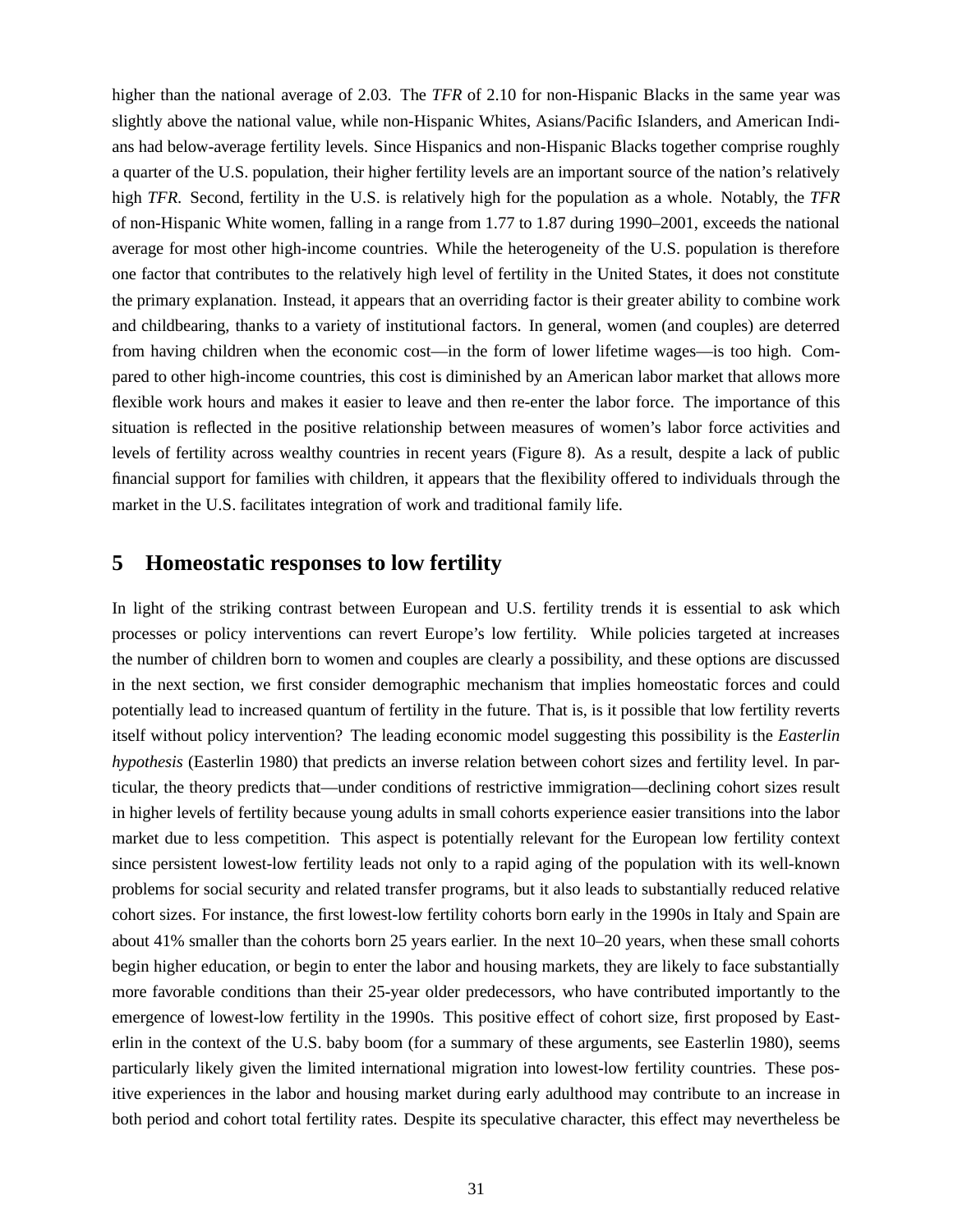important since it is likely to be one of the few demographic factors with homeostatic implications that can lead to a reversal of lowest-low fertility.

### **6 Policy responses to low and lowest-low fertility**

Government policies are a possible alternative to the—somewhat speculative—self-correcting mechanisms discussed in the previous section. Various terms are used to describe governments' attempts to influence demographic developments such as population aging. Most commonly, these government interventions are referred to as "population policy". Such policy can include measures that are designed to have an impact on the population structure, of which birth rate or fertility rate is the most prominent indicator. Many authors also employ the term "family policy" to emphasize that government policies often do not aim at specific goals in terms of the population size and structure, but are concerned with family well-being and resultant activities that are directed towards families with children. Although the policy objective of both terms seem to differ considerably—family on the one hand and population on the other—the actual definitions of family policy and population policy do not make clear distinctions. Since family policies are an integral part of welfare-state policies, it is also useful to draw on the literature on European welfare-state regimes in reviewing and classifying family-policy set-ups in Europe. According to Esping-Andersen (1999), European countries can be grouped into four distinct welfare-state regimes according to the intentions of their social policies and the principles on which they are based *universalistic welfare states* (the Nordic countries), *conservative welfare states* (continental European countries), *liberal welfare states* (Anglosaxon countries), and—somewhat contested—*Southern-European welfare states* (Mediterranean countries). Universalistic welfare states are characterized by welfare-state policies that are targeted at individual independence and social equality between individuals (not families). Conservative welfare states direct their welfare-state policies towards status maintenance and the preservation of traditional family forms, and they often rely heavily on familialism, that is on the family as a provider of welfare. Liberal welfare states encourage market-based individualism through minimal social benefits and though subsidizing private and marketized welfare schemes, and social benefits are usually means-tested and poverty-related. The Southern European welfare states are often considered part of the conservative welfare-state regimes; but their stronger familialism merits that they are viewed as a separate welfare-state regime (Neyer 2003).

While different welfare regimes embrace very different philosophies and fertility-related welfare policies, the different regimes are only weakly associated with differential fertility levels in Europe: the Nordic countries with their universalistic welfare regimes tend to have relatively high fertility in Europe, and the Southern European welfare regime is associated with lowest-low fertility. The Anglosaxon welfare regime is associated with moderately high fertility, while the conservative welfare regimes comprise a wide spectrum of fertility levels including ranging from Germany (*TFR* = 1.31 in 2001) to France (*TFR* = 1.89 in 2002).

The largest pressures to respond with policy changes to low and lowest-low fertility currently exist in the conservative and Southern European welfare regimes. The specific population or family policies that have been proposed in this context can be classified as follows (Grant et al. 2004): (*a*) *preventive policies*, aimed at affecting the demographic behaviors that are believed to lead to adverse outcomes; these preventive policies can be indirect, such as economic policies, gender policies and education policies, or direct, such as migration policy, family support, reproductive health policy and family-friendly employment policies;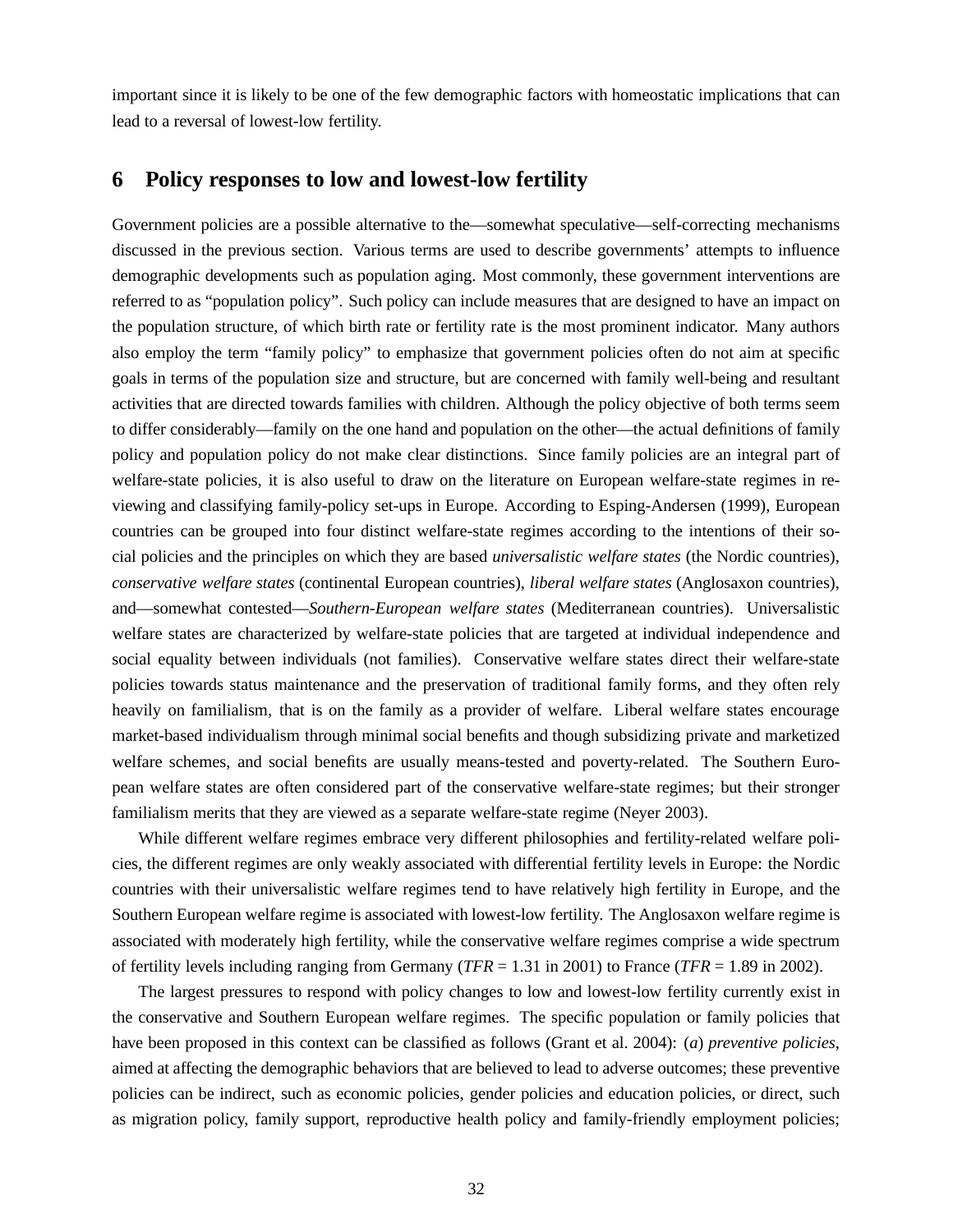and (*b*) *ameliorative policies* aimed at accommodating or ameliorating the consequences of low fertility, population decline and population aging, including for instance social security reform, labor force policy, health care policy or policies towards the elderly.

Various preventive and ameliorative policy responses to low and lowest-low fertility have been widely discussed and are often subject to a heated debate. A detailed discussion of these policies is beyond the scope of this paper. Instead, we focus our discussion on two specific subsets of the overall policy responses to population aging in Europe: immigration and policies directed towards increasing the level of fertility.

#### **6.1 Immigration**

European countries have depended on immigrants to supply labor in times of economic prosperity for a long time. In recent years while removing restrictions to mobility within the European Union, however, European governments have tightened controls over immigration from outside the EU. This has lead to various complex and often uncoordinated systems of incentives and disincentives to influence international flows of population. Contemporary immigration policy in Europe is thus aimed at restricting the number of new immigrations and limiting the perceived "social discohesion" that is thought to come with them; such policies usually have no direct population objectives (Grant et al. 2004). The impact of these policies on population dynamics, nonetheless, is relevant and significant and have resulted in quite distinct international migration patterns across European countries.

International migration policies and international migration patterns are almost certain to change in response to population aging and population decline in Europe. At the same time, does increased immigration constitute a policy response that ameliorates the consequences of very low fertility with respect to (1) population growth, (2) working-age population growth and (3) changes in the support ratio? The United Nations in their (2000) report on *replacement migration* concluded that the potential of immigration to substitute for domestic births is rather limited. Replacement migration refers to the international migration that would be needed to offset declines in the size of population, the declines in the population of working age, as well as to offset the overall aging of a population. A key finding of the UN report is that if retirement ages remain essentially where they are today, increasing the size of the working-age population through international migration is the only short- to medium-term option to reduce declines in the support ratio. However, such a policy would not reverse the process of aging.

The first column in Table 6 shows the numbers of migrants assumed in the UN medium variant population projection (see also Figures 3–5). For example, the total number of migrants for the United States for the fifty-year period is 38 million; and the average annual number is 760 thousand. For Europe, the total immigration is 18.8 millions, or 376 thousand annually. Except for the United States, the numbers of migrants needed to maintain the size of the total population (second column in Table 6) are considerably larger than those assumed in the medium variant of the UN projections. In Italy, for example, the total number of migrants is 12.6 million (or 251 thousand per year) versus 0.3 million (or 6 thousand per year) in the medium variant. For the European Union, the respective numbers are 47 million versus 13 million (or 949 thousand per year versus 270 thousand per year). In order to keep the working-age population (15 to 64 years) at a constant size, the numbers of migrants are even larger (third column in Table 6). In Germany, for instance, the total number of migrants is 24 million (or 487 thousand per year) in in order to maintain a constant working age population versus 17 million (or 344 thousand per year) that are necessary for main-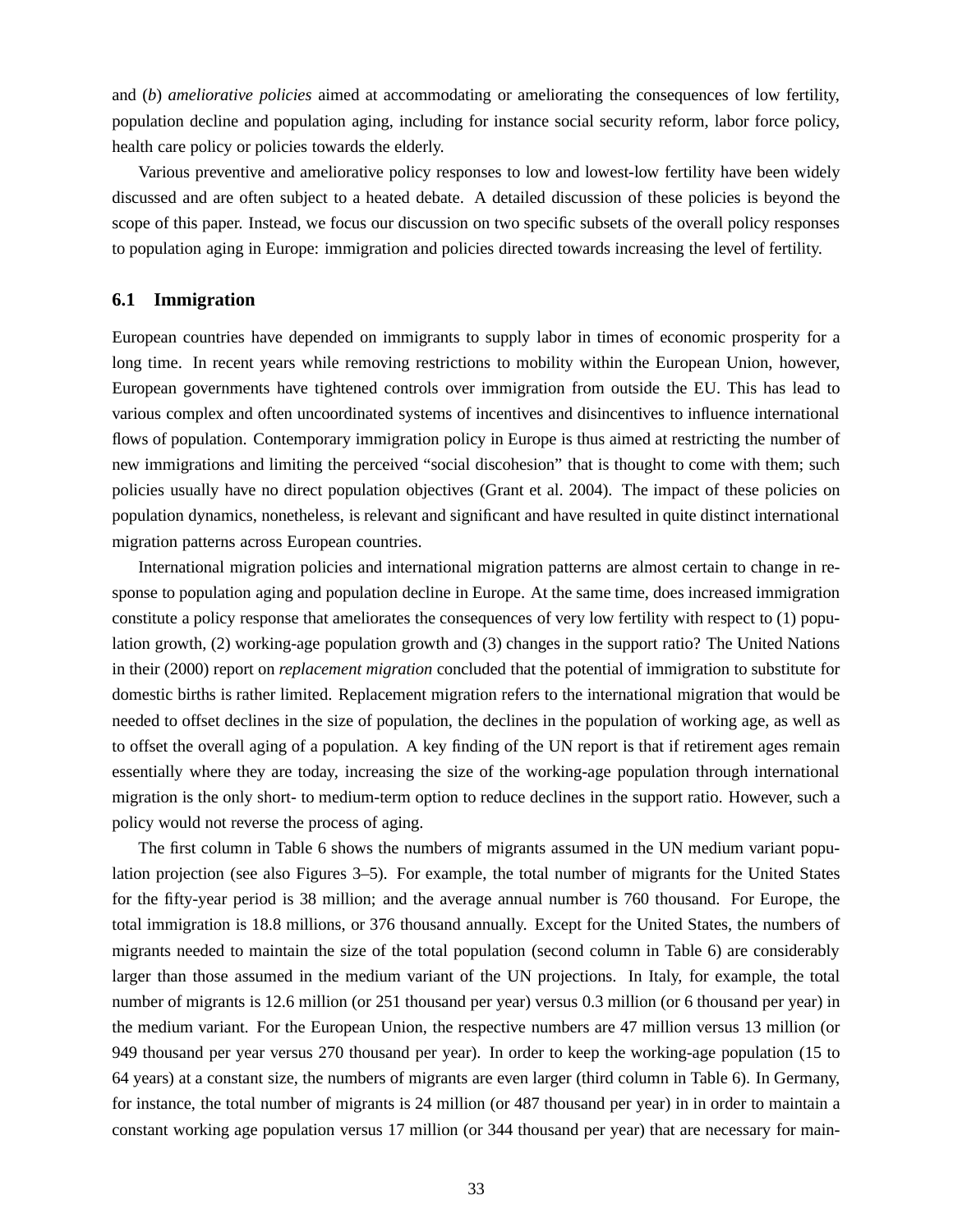| Scenario                                                      | 1                        | $\overline{2}$                         | 3                                  | $\overline{4}$                                                          |
|---------------------------------------------------------------|--------------------------|----------------------------------------|------------------------------------|-------------------------------------------------------------------------|
|                                                               | <b>Medium</b><br>variant | <b>Constant</b><br>total<br>population | Constant<br>age group<br>$15 - 64$ | <b>Constant ratio</b><br>of 15-64 to<br>65 years or<br>older<br>persons |
| A. Total number, in $1,000$ , for period $2000-2050$          |                          |                                        |                                    |                                                                         |
| France                                                        | 325                      | 1,473                                  | 5,459                              | 89,584                                                                  |
| Germany                                                       | 10,200                   | 17,187                                 | 24,330                             | 181,508                                                                 |
| Italy                                                         | 310                      | 12,569                                 | 18,596                             | 113,381                                                                 |
| <b>Russian Federation</b>                                     | 5,448                    | 24,896                                 | 35,756                             | 253,379                                                                 |
| <b>United Kingdom</b>                                         | 1,000                    | 2,634                                  | 6,247                              | 59,722                                                                  |
| <b>United States</b>                                          | 38,000                   | 6,384                                  | 17,967                             | 592,572                                                                 |
| Europe                                                        | 18,779                   | 95,869                                 | 161,346                            | 1,356,932                                                               |
| European Union                                                | 13,489                   | 47,456                                 | 79,375                             | 673,999                                                                 |
| B. Average annual number, in $1,000$ , for period $2000-2050$ |                          |                                        |                                    |                                                                         |
| France                                                        | 7                        | 29                                     | 109                                | 1,792                                                                   |
| Germany                                                       | 204                      | 344                                    | 487                                | 3,630                                                                   |
| Italy                                                         | 6                        | 251                                    | 372                                | 2,268                                                                   |
| <b>Russian Federation</b>                                     | 109                      | 498                                    | 715                                | 5,068                                                                   |
| <b>United Kingdom</b>                                         | 20                       | 53                                     | 125                                | 1,194                                                                   |
| <b>United States</b>                                          | 760                      | 128                                    | 359                                | 11,851                                                                  |
| Europe                                                        | 376                      | 1,917                                  | 3,227                              | 27,139                                                                  |
| European Union                                                | 270                      | 949                                    | 1,588                              | 13,480                                                                  |

**Table 6:** Replacement migration in Europe: total immigrants for period 2000–2050 and average annual number of immigrants (in 1,000) for different replacement goals

*Source:* United Nations (2000)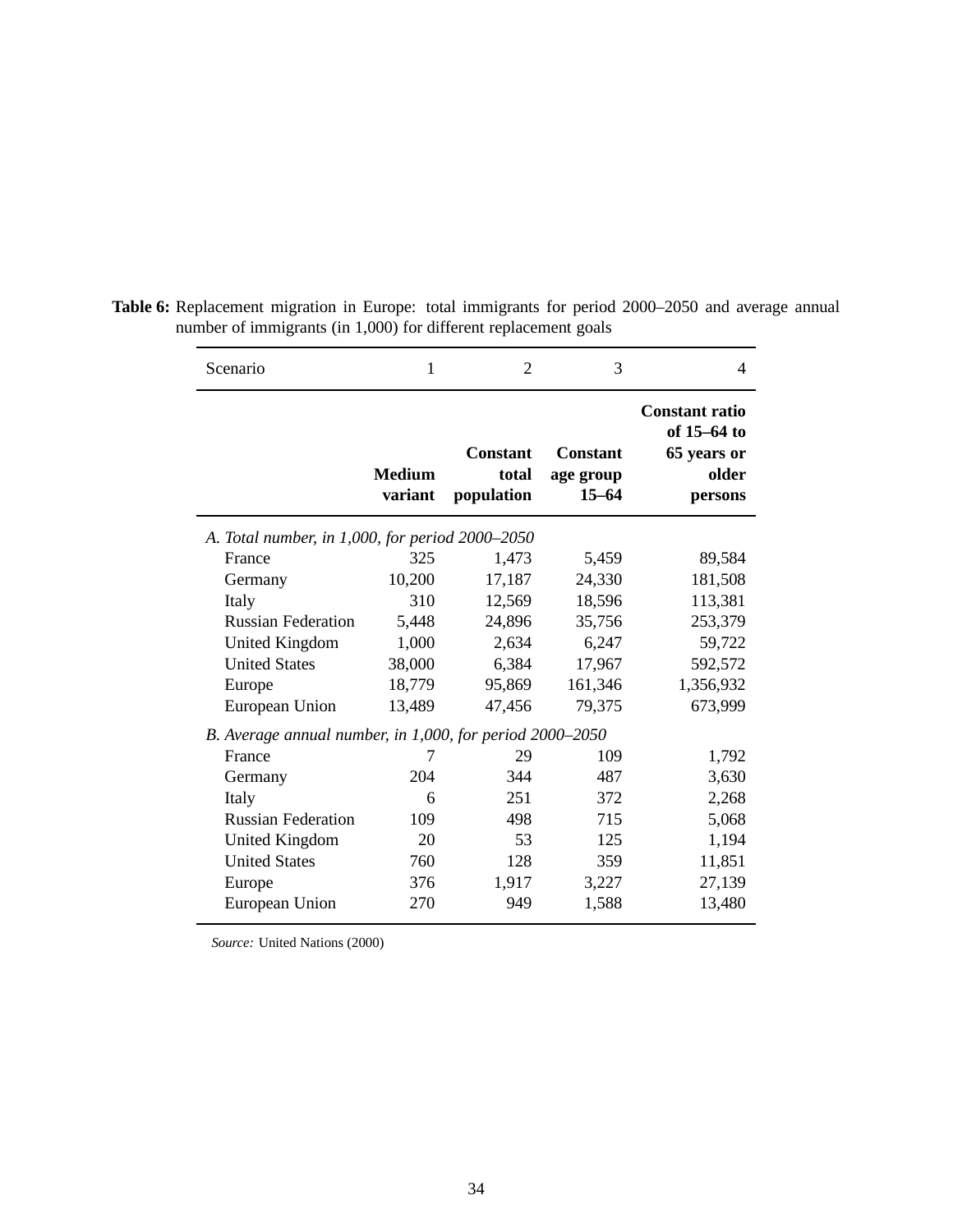taining a constant population size. Expressed in terms of migrants per million inhabitants in 2000, Italy requires the highest number of immigrants, with 6,500 annual immigrants per million inhabitants, in order to maintain its working-age population, followed by Germany, with 6,000 annual immigrants per million inhabitants; the United States would require the smallest number of immigrants, approximately 1,300 per million inhabitants. Finally, the number of immigrants that are necessary to keep the ratio of of 15–64 to 65 years or older persons (= *support ratio*) constant are extraordinarily large (fourth column in Table 6). For the European Union, the total number of migrants in this scenario is 674 million (or 13 million per year), and for Italy it is 113 million (or 2.3 million per year).

Most analysts consider the levels of immigration that are required to keep the population-size, the size of the labor force or the support ratio at its constant level as unrealistic for Europe. In summary, therefore, immigration to Europe—even if its level increases in future decades—is unlikely to prevent the population decline and rapid population aging. The aging of the total population, and decreases in the number of people of working age, thus cannot be stopped through immigration, particularly in European countries with very low fertility levels. At the same time, it seems likely that increases in immigration levels—even if they do not prevent population aging and decline—are likely to be a widespread response of European countries to low fertility, combined with other measures to increase the level of fertility (see below). Furthermore, internal migration within an enlarging European Union is likely to become more important in this context; in particular, internal EU migration is likely to contribute to population aging and decline in sending countries, as well as ameliorate population aging and decline in receiving countries. While the most important sending countries of migrants within the European Union also experience declines in the population size and are unlikely to be long-term sources of migrants, the potential future joining of Turkey to the European Union is likely to substantially affect these migration streams due to Turkey's relatively young age structure and the substantial projected population growth.

#### **6.2 Policies to influence fertility**

The only viable long-term strategy to limit the extent of population aging and the decline of the population size will be an increase in the level of fertility. Several such policies are already in place—although not always with an explicit goal to increase fertility (Grant et al. 2004). In particular, especially in Western Europe, governmental efforts to affect fertility have been generally implicit policy measures to steer family formation decisions with financial incentives (e.g., tax exemptions), or family-friendly facilities (e.g., childcare facilities). Explicit population policies directed at increasing fertility, also called pronatalist policies, are less common in European countries. In the past they were widely implemented as part of a strict procreative policy in the former socialist regimes of Eastern European countries; currently, explicit policies intended to boost fertility (or at least to prevent it from falling) are pursued in some countries such as France.

Despite the small number of countries that pursue explicit pronatalist policies, a growing number of countries in Europe view their low birth rates with the resulting population decline and aging to be a serious crisis, jeopardizing the basic foundations of the nation and threatening its survival (Chamie 2004; Stark and Kohler 2002, 2004). In attempting to raise birth rates, governments are thus increasingly seeking to address the underlying causes of low fertility and adopt polices, programs and incentives to encourage couples, in particular women, to increase their child bearing. Maternity and paternity leave, childcare, after school programs, part-time employment, job security, cash allowances and other financial incentives are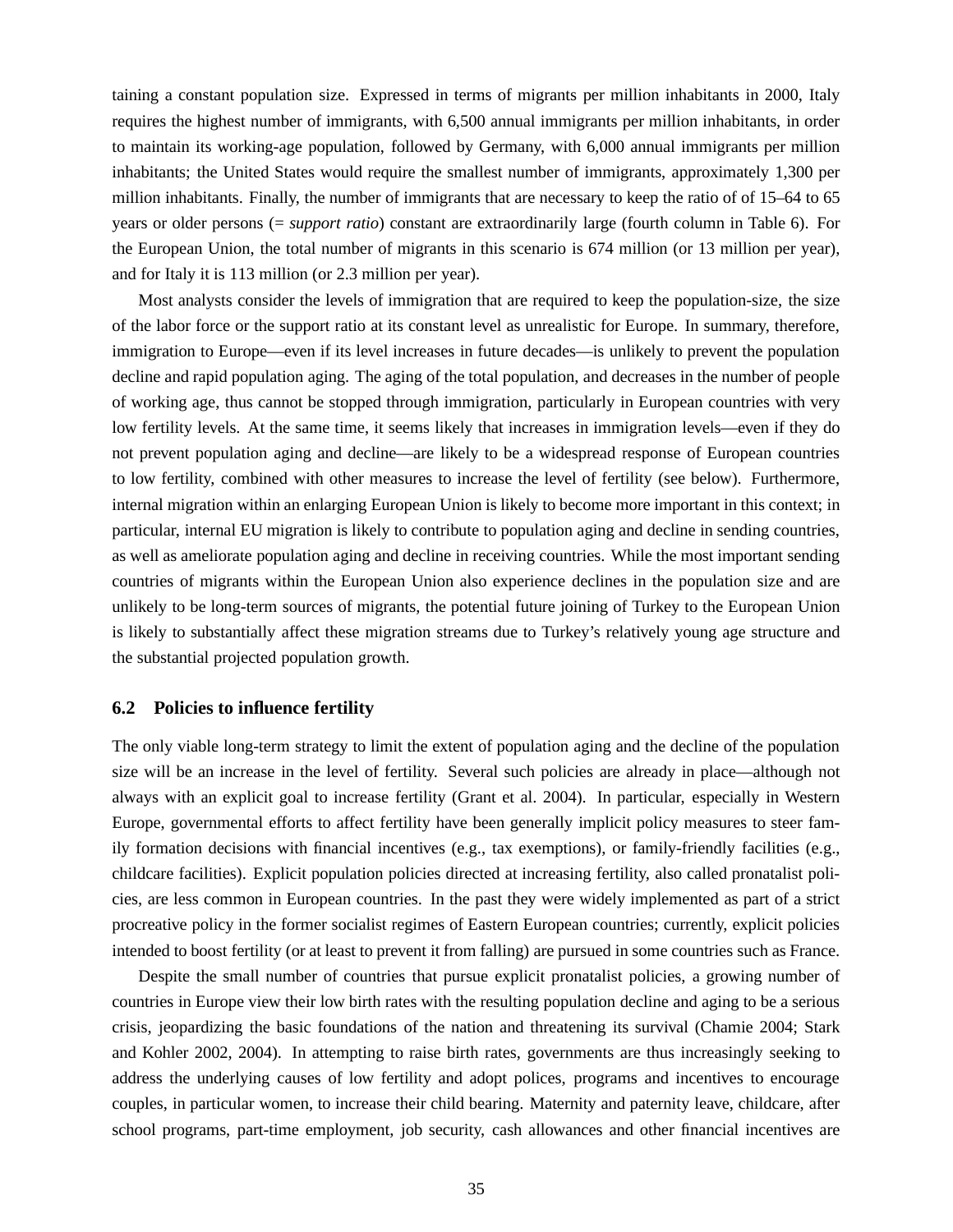|      | number of                                  |         | Percentage   |          |           |
|------|--------------------------------------------|---------|--------------|----------|-----------|
|      | countries                                  | Too low | Satisfactory | Too high | Total     |
|      | Government views on the level of fertility |         |              |          |           |
| 1976 | 29                                         | 24      | 76           | $\Omega$ | 100       |
| 1986 | 29                                         | 31      | 69           | 0        | 100       |
| 1996 | 43                                         | 42      | 56           | 2        | 100       |
| 2003 | 43                                         | 63      | 37           | 0        | 100       |
|      | Policies on the level of fertility         |         |              |          |           |
|      |                                            | Raise   | Maintain     | Lower    | No inter- |
|      |                                            |         |              |          | vention   |
| 1976 | 29                                         | 24      | 24           | $\Omega$ | 52        |
| 1986 | 29                                         | 28      | 21           | 0        | 52        |
| 1996 | 43                                         | 37      | 9            | 2        | 51        |
| 2003 | 43                                         | 47      | 9            | 0        | 44        |

**Table 7:** Government views on the level of fertility and policies on fertility level

*Source:* United Nations (2004)

among the measures adopted or being carefully reviewed by governments. These concerns are illustrated by several magazine and newspaper articles quoting leading national politicians (all quotes are cited in Chamie 2004): (*a*) France offers C800 reward for each new baby: "The French Prime Minister, Jean-Pierre Raffarin, announced last week that a bonus of  $\epsilon$ 800 (£560, \$895) will be awarded mothers for each baby born after 1 January 2004. The bonus is part of a series of measures to encourage families to have more children." (*British Medical Journal* 10 May, 2003). (*b*) Italy offers cash to boost its birth rate: "The 2004 budget package includes a one-time 1,000 euros (\$1,200) payment to Italians on the birth of their second child, a measure set to run from December 1 until the end of 2004. . . . Mayor Rocco Falivena (of Laviano) digging deep into town coffers is offering couples 10,000 euros (\$11,900) for every newborn baby." (*Reuters* 7 December 2003). (*c*) In address to Estonians', President calls on citizens to make more babies: "Worried about a declining population, Estonia's president has urged the country's 1.4 million residents to make more babies. 'Let us remember that in just a couple of decades the number of Estonians seeing the New Year will be one-fifth less than today,' President Arnold Ruutel said in a speech broadcast live on national television Wednesday." (*New York Times* 2 January 2003).

A more detailed look at the perception of national fertility levels is provided in Table 7. Between 1976 and 2003 the proportion of European countries that view their level of fertility as *too low* has increased from 24% to 63%, reflecting a shift from a satisfactory assessment of fertility patterns. The proportion of countries that have a policy to raise fertility levels increased from 21% to 44%. The countries that report having a policy of "no intervention" include Germany, Italy, Norway, Portugal, Spain and Switzerland; these countries, however, do have family or social policies that may lead to higher fertility, although they are not labeled pronatalist. The remaining countries have implemented a broad range of policies and measures to raise fertility levels.

Looking forward, McDonald (2000b) has proposed the following comprehensive "toolbox" of public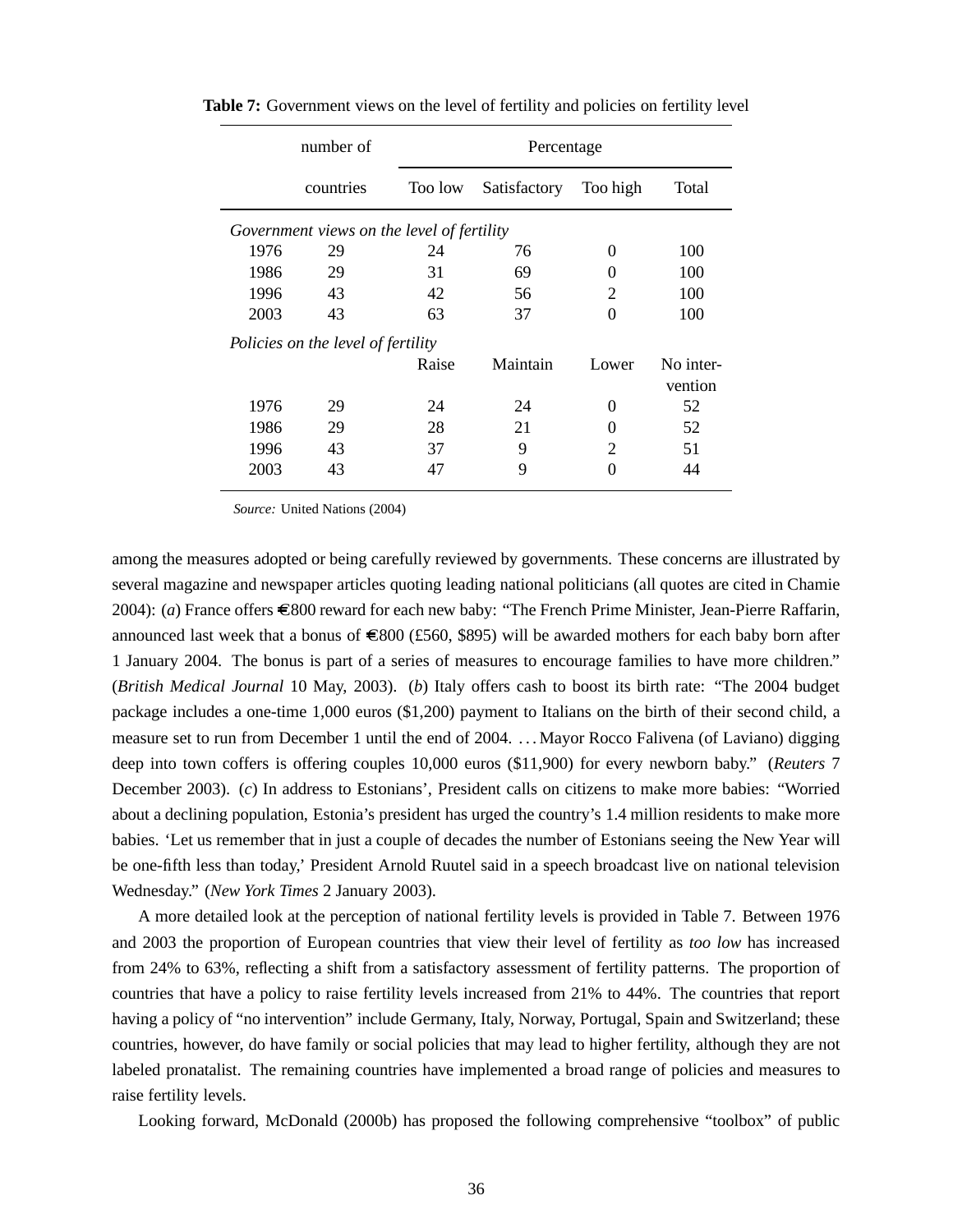policies to impact low and lowest-low fertility:

- Financial incentives
	- **–** *Periodic cash payments*, usually in the form of regular payments to parents for each child.
	- **–** *Lump sum payments or loans*, including payments at the time of birth of a baby (baby bonus, maternity benefit), at the time a child starts school or at some other age.
	- **–** *Tax rebates, credits or deductions* based on the presence of a child.
	- **–** *Free or subsidized services or goods*, including education at all levels, medical and dental services, public transport, and recreation services such as sporting, entertainment, leisure or artistic activities.
	- **–** *Housing subsidies*, including periodic cash payments such as housing benefits, lump sum cash payments as first-time home-buyer grants or mortgage reductions at the birth of each child, tax rebates or deductions for housing costs, or subsidies to housing-related services.
- Work and family initiatives
	- **–** *Maternity and paternity leave*, including the right of return to a position following leave related to the birth of a child.
	- **–** *Child care*, including the provision of free or subsidized child care as part of the family-friendly employment policies, including for those who are not employed.
	- **–** *Flexible working hours* and short-term leave for family-related purposes.
	- **–** *Anti-discrimination legislation* and gender equity in employment practices.
- Broad social change supportive of children and parenting
	- **–** *Employment initiatives that improve the job prospects of young men and women*, especially also in the part-time sector.
	- **–** *Child-friendly environments*, including traffic calming, safe neighborhood policies, public recreational facilities such as playgrounds, provision for children in places of entertainment and in shopping centers in order to build a child-friendly environment.
	- **–** *Gender equity*, including non-gender specific workplace policies, gender-neutral tax-transfer policies in social insurance, support of workers with family responsibilities irrespective of gender, removal of institutional remnants of the male breadwinner model of the family, acceptance of fathers as parents by service providers and more general recognition and support to fathers as parents.
	- **–** *Marriage and relationship supports*, including the provision of greater encouragement in the formation of relationships, relationship education, relationship counseling, and possibly economic incentives to marry (e.g., through housing assistance).
	- **–** *Development of positive social attitudes towards children and parenting*, including a clear and simple message that people desiring children will be supported by society without creating inequities to the childless, voluntary or involuntary.

In addition to these policies, there are many alternative policy suggestions aimed at increasing fertility levels. Policy proposals are abundant, albeit not always realistic in the face of limited government resources. Recent examples that expand beyond the above "toolbox", for instance, include tempo policies that aim at reducing the pace of fertility postponement, or perhaps even reversing the trend (Lutz et al. 2003; Lutz and Skirbekk 2004), a proposal to restructure the Italian system of transfers so that each newborn child becomes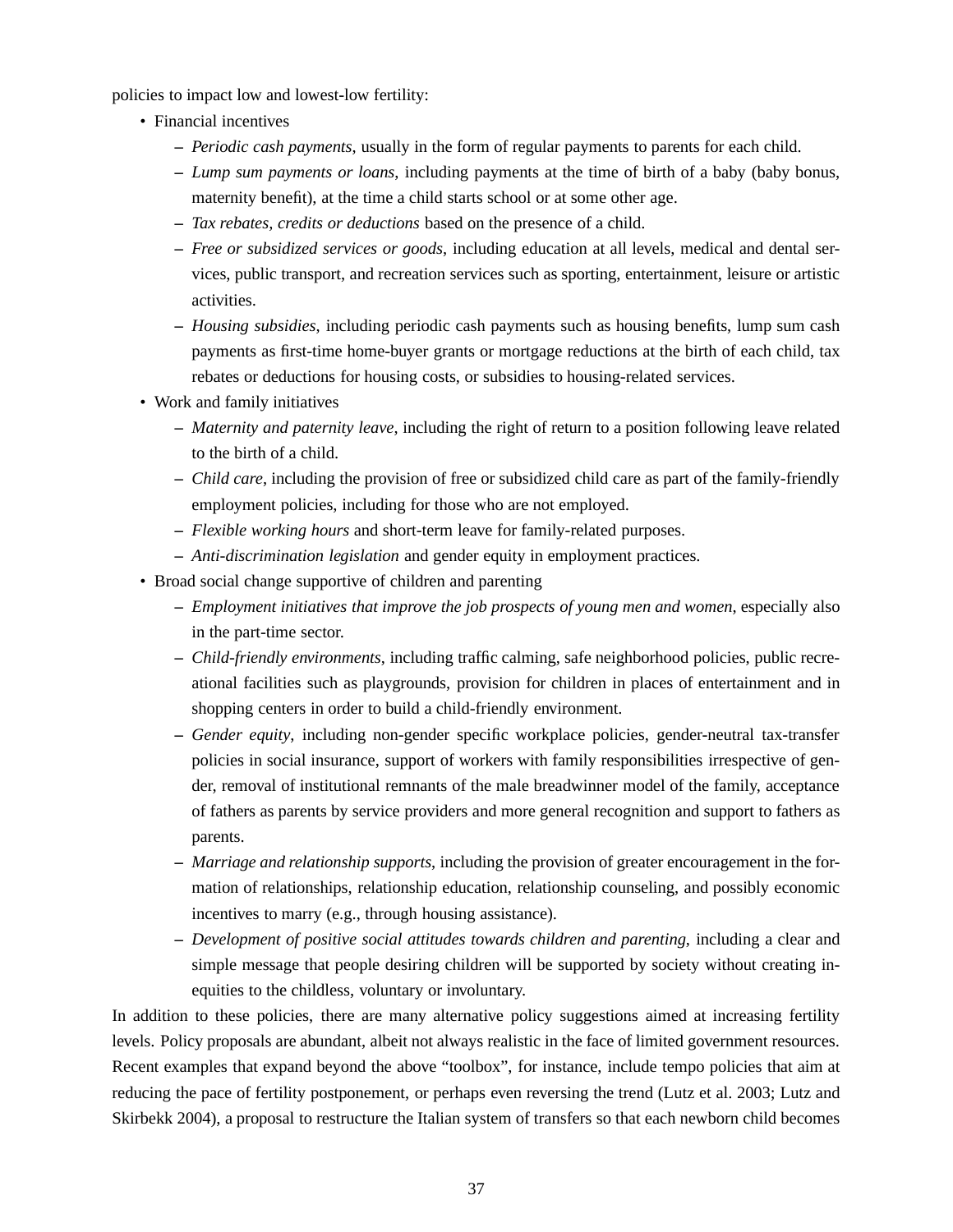

**Figure 12:** Number of women in primary ages of childbearing (ages 20–35) for Europe, USA, Bulgaria, Denmark, France, Germany, Italy and the Russian Federation (year 2000 = 100, based on UN medium projection)

an "account holder" that receives and gives transfers throughout life (Livi-Bacci 2004), and linking fertility and economic security at old age (Demeny 1987).

The above policy proposals to impact fertility are comprehensive, ambitious and potentially also controversial in terms of a country's welfare state philosophy. Elements of these proposals, however, will almost certainly be implemented, or, if already implemented, extended in European low fertility countries. Nevertheless, when assessing the impact on future trends of population aging and decline, it is important to keep an essential caveat of these policies in mind: even if some of the above policies are effective in terms of increasing individual's and couple's fertility, however, it is important to recognize that future declines in the number of women (and couples) in childbearing ages limit the impact of these population policies on the number of births and population aging (see also Demeny 2003). Figure 12, for instance, shows the number of women in primary ages of childbearing (ages 20–35) for Europe, USA, Bulgaria, Denmark, France, Germany, Italy and the Russian Federation (based on UN medium projection, year 2000 = 100). In Europe, and in all European countries included in Figure 12, the number of women in primary childbearing ages is projected to decline between 2000 and 2040. This decline is close to 35% for Europe, and it exceeds 50% in Italy and Bulgaria. Moreover, the decline until about 2025 is almost completely determined by the current age structure of the population (except for migration). The substantial declines in the number of women in childbearing ages in Europe and in lowest-low fertility countries implies that the annual number of births would continue to decline even if fertility policies resulted in a large increases in the number of children born per women. The *negative population momentum* (Lutz et al. 2003) occurs because low fertility levels result in successively smaller birth cohorts, and past periods of low and lowest-low fertility are already man-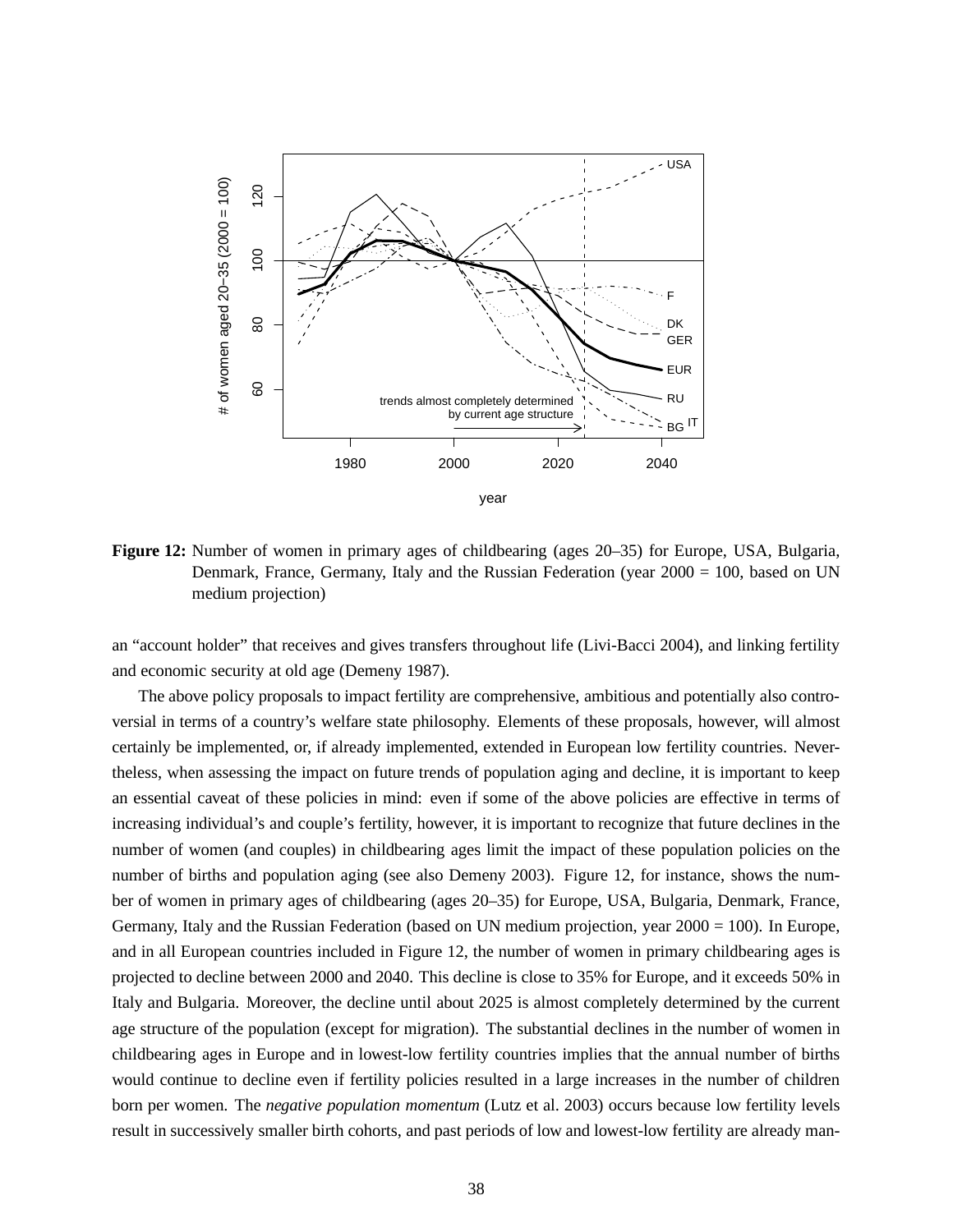|                                    | <b>Total fertility</b><br>rates                                                                            | <b>Timing of</b><br><b>births</b>                        | <b>Specific birth</b><br>order                                           | Age of<br>mothers                                                     | <b>Other</b><br>individual<br>characteristics                                                                                             |
|------------------------------------|------------------------------------------------------------------------------------------------------------|----------------------------------------------------------|--------------------------------------------------------------------------|-----------------------------------------------------------------------|-------------------------------------------------------------------------------------------------------------------------------------------|
| <b>Family cash</b><br>benefits     | Small positive<br>effects in most<br>countries                                                             |                                                          | Contradictory<br>results on<br>whether effects of<br>policies are larger | Small positive<br>effects, or<br>contradictory<br>results, on the     | Some evidence<br>that effects of<br>policies differ<br>among ethnic                                                                       |
| <b>Tax policies</b>                | Positive effects in<br>the US and<br>Canada                                                                | Larger effects of<br>policies on the<br>timing of births | for first or<br>subsequent births<br>Small or no effect                  | effects of welfare<br>benefits on<br>teenage births<br>(but evidence) | groups                                                                                                                                    |
| <b>Family-friendly</b><br>policies | Positive effect of<br>part-time and<br>flex-time work                                                      | than on<br>completed fertility                           | on probability of<br>having a first<br>child                             | limited to few<br>countries)                                          |                                                                                                                                           |
| Child care<br>availability         | Weak or<br>contradictory<br>effects of<br>maternity leave<br>Positive effect.<br>weak in some<br>countries |                                                          |                                                                          |                                                                       | Some evidence<br>that effects of<br>child-care<br>availability and<br>costs differ<br>according to the<br>employment<br>status of mothers |

|  |  |  |  |  | Table 8: Qualitative findings from empirical studies on the impact of policies on fertility |  |  |
|--|--|--|--|--|---------------------------------------------------------------------------------------------|--|--|
|--|--|--|--|--|---------------------------------------------------------------------------------------------|--|--|

*Source:* Sleebos (2003)

ifested in the population age structure in 2000 (see Figures 4–5). Girls that were not born during a period of low fertility in the past will not become mothers 20–35 years later—the negative population momentum thus reinforces the effect of low fertility. As a result of this negative momentum that is already built into the current population age structure, fertility policies—even if effective on the individual level—potentially have only a limited effect on slowing population aging or on reversing the decline of the population size.

#### **6.3 Evaluation of current population policies**

Several evaluations of the effect of family and population policies on the level of fertility have been conducted in recent years (e.g., Gauthier 1996, 2002; Gauthier and Hatzius 1997; Grant et al. 2004; Pampel 2001; Sleebos 2003), although virtually all of these studies fall short of a sophisticated policy evaluation based on experimental studies. Keeping this important limitation in mind, there seems to be a consensus among studies that policies have only a moderate and long-term effect. For instance, Sleebos (2003) concludes: (*a*) The impact of any specific policies on women's or couple's reproductive decisions depends on a broad range of factors, and detailed studies are necessary to evaluate these policies. A qualitative assessment, based on the currently available empirical evidence, of the effectiveness of various policies for changing fertility behavior in OECD countries is given in Table 8. (*b*) Some studies have documented that the impact of family policies is more significant on the timing of fertility rather than on the total number of children achieved over a full reproductive cycle (Barmby and Cigno 1990; Ermisch 1988). (*c*) Several of the studies reviewed in Sleebos (2003) investigated the effect of of family cash benefits on the total fertility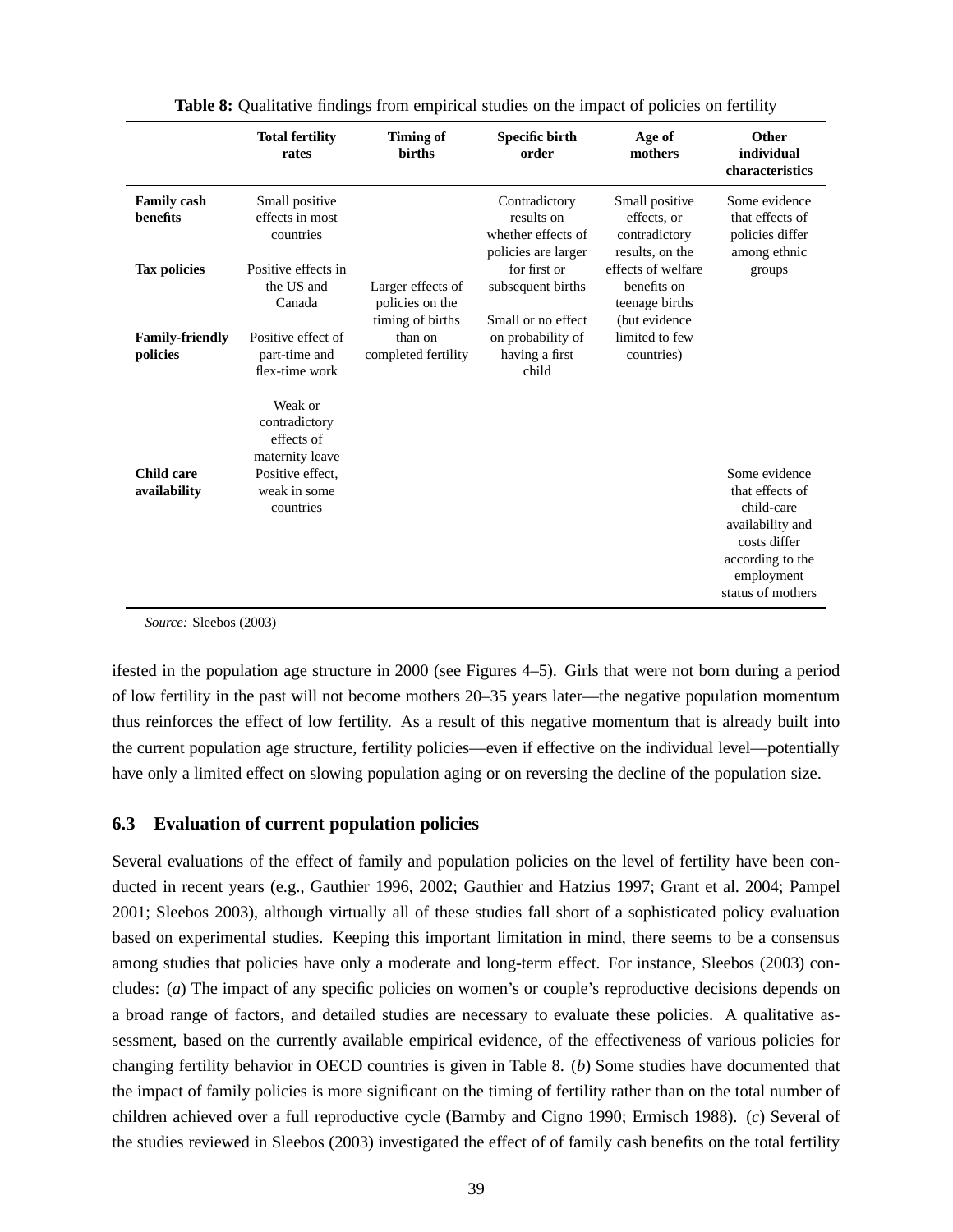rates, suggesting a weak but positive relation. The estimated estimated impact of policies, however, is small. Gauthier and Hatzius (1997), for instance, estimate that a 25% increase in family allowances would increase fertility rate by about 0.6% in the short-run, and by about 0.4% in the long-run—that is, an increase of the total fertility rate of 0.07 children per woman. (*d*) Several studies for Austria, Canada, Hungary, Italy, the Netherlands, Norway, Swedish and the United States all conclude that work/family reconciliation measures, such as maternity or parental leave and childcare subsidies, have a positive impact on fertility. The estimated effect is however also small. Hyatt and Milne (1991), for instance, estimated that 1% increase in the real value of maternity benefit would increase total fertility rate in Canada between 0.09 and 0.26%. In contrast, Gauthier and Hatzius (1997), report that neither the duration nor the benefits provided by maternity leave explain much of the variation in total fertility rates across OECD countries. Availability of jobs suited to the needs of mothers also favors fertility. Castles (2003) reports a positive link between the percentage of employees working flexi-time and total fertility rates across OECD countries. Del Boca (2002) also finds a positive relationship between availability of part-time jobs and fertility rates in Italy, and Adsera (2004) finds that a large share of public employment, by providing employment stability, and generous maternity benefits linked to previous employment, such as those in Scandinavia, boost fertility of the 25–34 year old women. (*e*) Results on the impact of child care on total fertility rates also vary, partly depending on the form of child care. Some studies have documented a strong positive relationship between total fertility rates and formal childcare availability (e.g., Castles 2003; Rindfuss et al. 2004), in particularly for children below the age of three, while other analyses have found no effect of childcare availability on the decision to have a first child (Andersson et al. 2004; Hank and Kreyenfeld 2003). These inconsistent findings about the availability of childcare may in part be due to a lack of control in existing studies for the determinants of childcare provision. In an important recent study that addresses this limitation, Rindfuss et al. (2004) use fixed-effect analyses of child care availability data from 1973 to 1997 for Norway's 435 municipalities, and show a strong, statistically significant, positive effects of child care availability on the transition to motherhood. In addition, utilizing a "natural experiment" provided by the introduction of a policy in Spain that provides working mothers with a monthly childcare benefit amounting to one hundred Euros for each small child, Sánchez-Mangas and Sánchez-Marcos (2004) show that the introduction of this policy resulted in an increase in the labor participation of mothers with small children. For low and medium educated women, for which the policy seems to be most effective, more than 40% of the 3.5 percentage point increase in female labor force participation during 2002–03 can be attributed to the policy change.

In summary, the studies reviewed in Sleebos (2003) provide mixed conclusions as to the effects of various policies on fertility behavior. Similar conclusions were obtained also in other evaluations of family/population policy effectiveness (Gauthier 1996; Grant et al. 2004). On balance, Sleebos (2003) concludes that the evidence supports a weak positive relation between reproductive behavior and a variety of policies. Moreover, an important conclusion from the study is that policy measures which may potentially affect reproductive behavior will manifest their influence only in the long-term. Thus, a consistent application of different measures over time is likely to be more important than abrupt introduction of large pro-natalist measures, which could be reversed at some later stage. Moreover, policies targeted at an increased compatibility between childbearing and labor force participation, as well as policies aimed at reducing uncertainty in early adulthood due to high unemployment and related factors, are most promising in our opinion based on the theoretical framework and empirical evidence provided in this paper (Sections 3 and 6.2–6.3). Finally,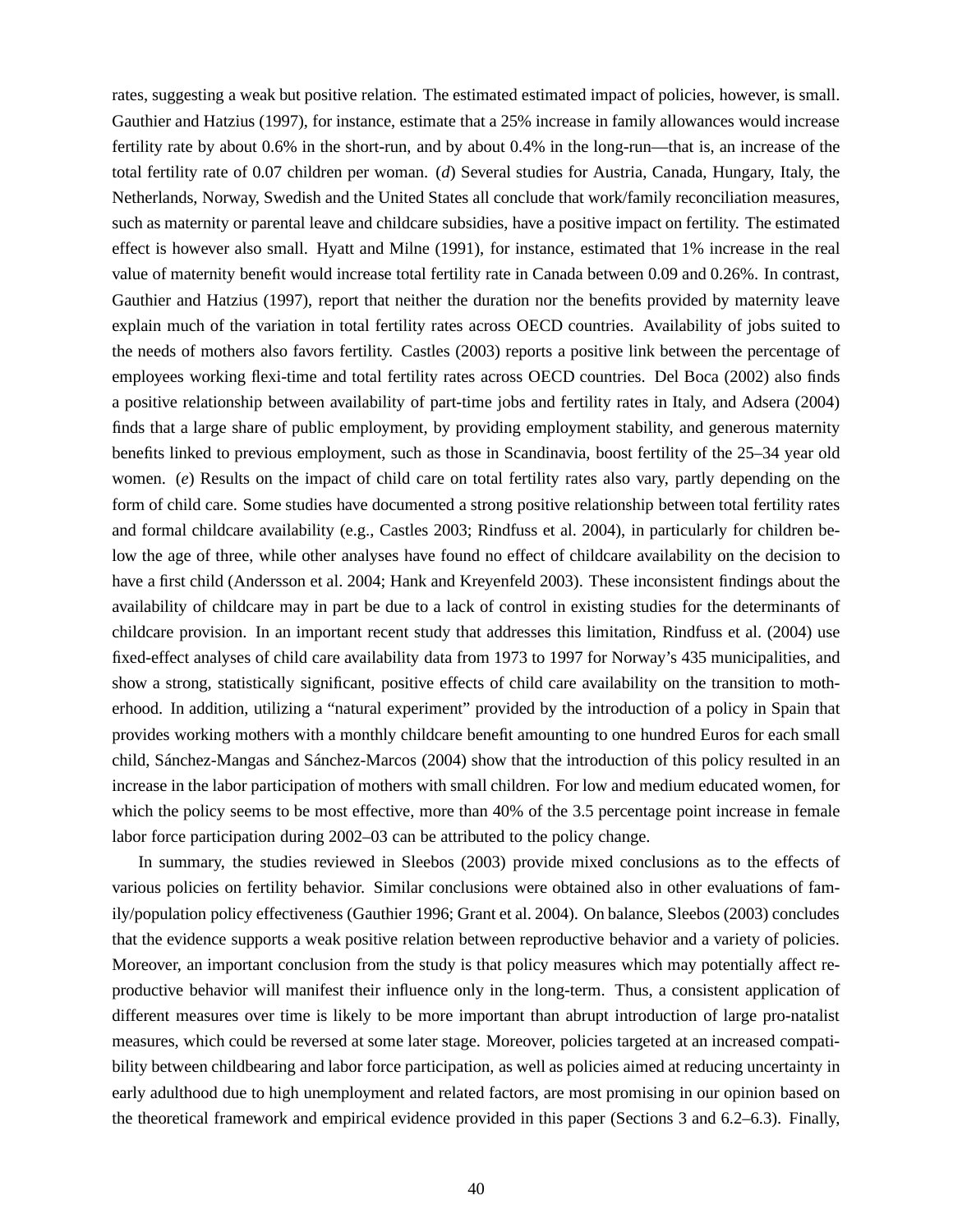consistent also with our assessment of policy effectiveness and the existence of a negative population momentum, Sleebos (2003) concludes that policy-makers should not expect too much from pronatalist policies, and knowledge about the effects of policies and their complementarities in many areas is still too limited to guide the design of cost-effective interventions.

### **7 Conclusions**

Low and lowest-low fertility is likely to be a considerable challenge for many developed countries in the next decades. The analyses in this paper allow us to draw some first conclusions about the causes and implications of, and potential policy responses to, low and lowest-low fertility in Europe. First, our portrait of contemporary European fertility patterns identifies a systematic pattern of lowest-low fertility that is characterized by a rapid delay of childbearing, a low progression probability after the first child (but not particularly low levels of first-birth childbearing), a "falling behind" in cohort fertility at relatively late ages (in Southern Europe) and a reversal in the relative ranking of lowest-low fertility countries in a European comparison of total fertility levels (Billari and Kohler 2004). At the end of the 1990s, therefore, there emerges a clear clustering of European nations separating them into countries with low fertility levels and countries with lowest-low fertility, and this clustering is mirrored in many fertility-related behaviors such as women's labor force participation, the diffusion of cohabitation or out-of-wedlock childbearing and other dimensions.

Second, lowest-low fertility countries are themselves heterogeneous and cluster into two distinct patterns. On the one hand, Southern European lowest-low fertility countries, including foremost Italy and Spain, exhibit also latest-late home-leaving behavior, a limited spread of non-marital cohabitation, a low share of extramarital births, a limited diffusion of divorce, and a relatively low share of women participating in the labor force. They also exhibit a more marked postponement of first births and a lower recuperation of fertility at higher ages. On the other hand, Central and Eastern European countries exhibit relatively earlier household independence, union formation. They also they have higher non-marital fertility and divorce rates, and first births take place earlier than in Southern European lowest-low fertility countries.

Third, we have argued in the previous sections that lowest-low fertility, defined as a period *TFR* below 1.3, is caused by a combination of the following demographic and socioeconomic factors: (*a*) *Socioeconomic incentives to delay childbearing* that make postponed fertility a rational response to high economic uncertainty in early adulthood, increased returns to education, shortages in the labor market and similar factors. (*b*) *Social feedback effects on the timing of fertility* that reinforce the adjustment of individual's desired fertility to socioeconomic changes. In particular, social feedback effects can give rise to *postponement transitions* that lead to rapid, persistent and generally irreversible delays in childbearing across a wide range of socioeconomic conditions. (*c*) *Institutional settings*, characterized by labor market rigidities, insufficient child-care support and a prevalence of relatively traditional gender roles, favor an overall low quantum of fertility and lead to reductions in completed fertility that are causally related to the delay in childbearing. The postponement of fertility therefore does not only lead to a delayed pattern of childbearing. It also implies important negative effects on the quantum of fertility and on completed fertility, and this effect is particularly strong in the institutional context that is characteristic of lowest-low fertility countries. While the above factors are not necessarily unique to lowest-low fertility countries, we believe that lowest-low fer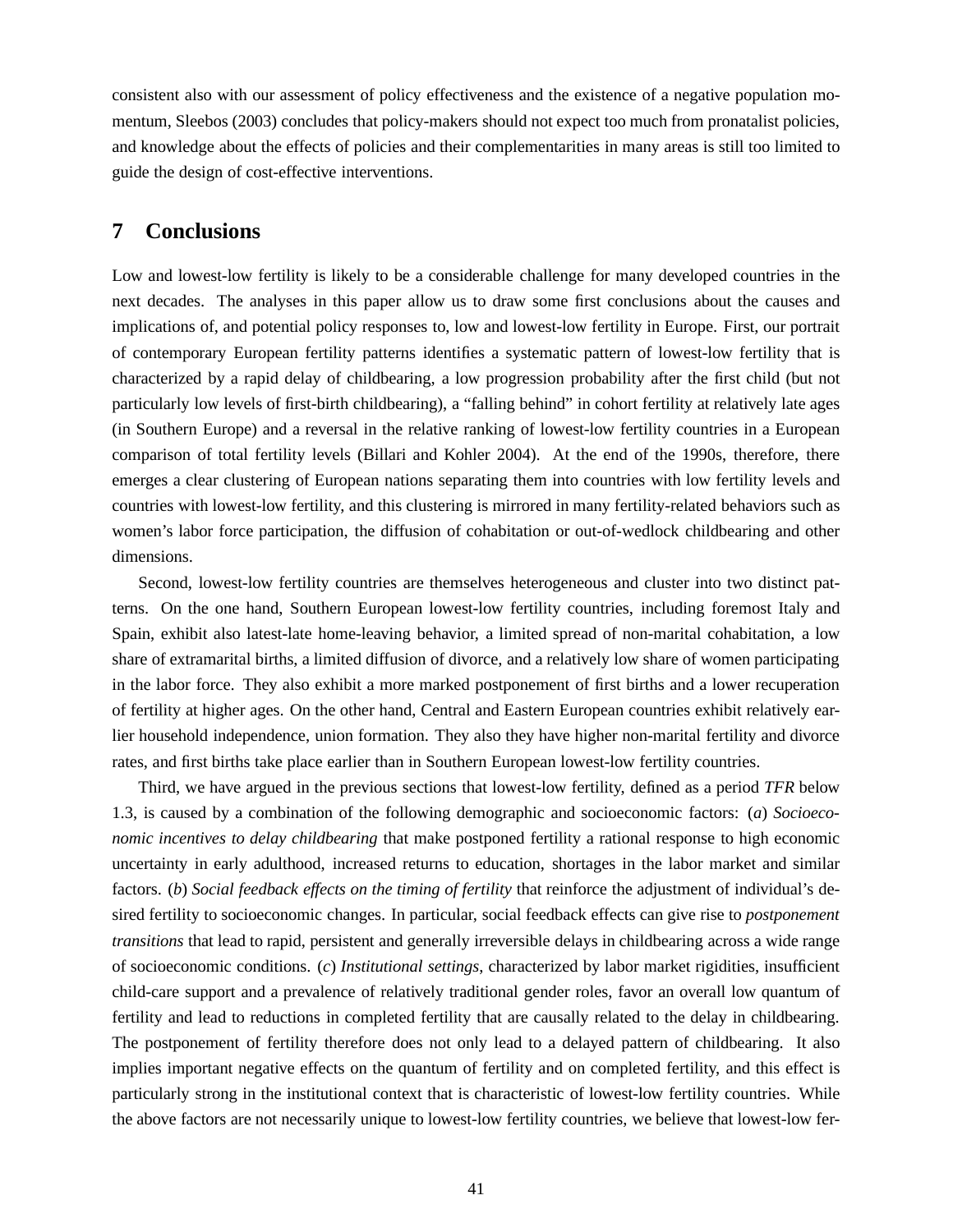tility countries are characterized by a combination of all four factors in a particularly pronounced fashion. Lowest-low fertility is therefore the outcome of an interaction of demographic and behavioral factors that each in itself would lead to lower fertility. In combination and interaction, however, these factors reinforce each other and lead to lowest-low fertility. It is also noteworthy that substantial childlessness has not been a driving force leading to reduced fertility in the group of countries currently classified as lowest-low fertility countries.

Fourth, the emergence of lowest-low fertility during the 1990s has been accompanied by a disruption or even a reversal of many well-known patterns that have been used to explain cross-country differences in fertility patterns. For instance, the cross-sectional correlations European countries between the total fertility level on the one side, and the total first marriage ratio, the proportion of extramarital births and the female labor force participation ratio on the other side have reversed during the period from 1975 to 2001/02. In 2002, there is also no longer evidence that divorce levels are negatively associated with fertility levels. Hence, there are crucial changes in the relationship between traditional determinants of fertility—such as marriage, divorce, home-leaving and women's labor force participation—and fertility *before* and *after* the emergence of lowest-low fertility, and perhaps most importantly, there is a clear indication that a high prevalence of marriage and institutionalized long-term partnership commitments are no longer associated with higher fertility in cross-sectional comparisons. While the detailed analysis of the determinants of this reversal is beyond the scope of the present paper, one fundamental cause can probably not be disputed: The reversal in cross-sectional associations between fertility and related behaviors is in part due to the different demographic factors driving fertility change. Initially, the decline towards low fertility has been importantly related to stopping behavior, that is, a reduction of higher parity births. More recently, the postponement of fertility—particularly for first births—has emerged as a crucial determinant of differences in fertility levels among developed countries.

Fifth, the United States with its relatively high fertility near replacement levels, its high levels of immigration and its substantial projected population growth. While the high U.S. fertility is commonly attributed to the high fertility of Hispanic and African American sub-populations, these factors can not provide an explanation for the "curiously high" fertility of the U.S. Instead, the key to understanding the relatively high U.S. fertility therefore lies in the relatively young age pattern of fertility and the only modest pace of fertility postponement as well as a relatively high compatibility between childrearing and labor force participation or other opportunities/constraints on fertility. This high compatibility is not achieved through an extensive welfare state targeted at the family and children, but through a market-based system combining a very flexible labor market, flexible work schedules, privately supplied day-care and high female labor force participation.

Sixth, the policy options available to European low and lowest low fertility countries are limited. The existing empirical evidence provides mixed conclusions as to the effects of various policies on fertility behavior. On balance, that the evidence supports a weak positive relation between reproductive behavior and a variety of policies, but policy measures which may potentially affect reproductive behavior will manifest their influence only in the long-term. Policy measures that aim to make women's participation in the formal labor force compatible with childrearing are in our opinion among the most promising alternatives. The effectiveness of such measures, however, is likely to be limited due to a negative population momentum that results from decades of below-replacement fertility in many parts of Europe since the 1960s and 1970s. Even if policies are effective in raising women's or couple's fertility, and even if levels of immigration into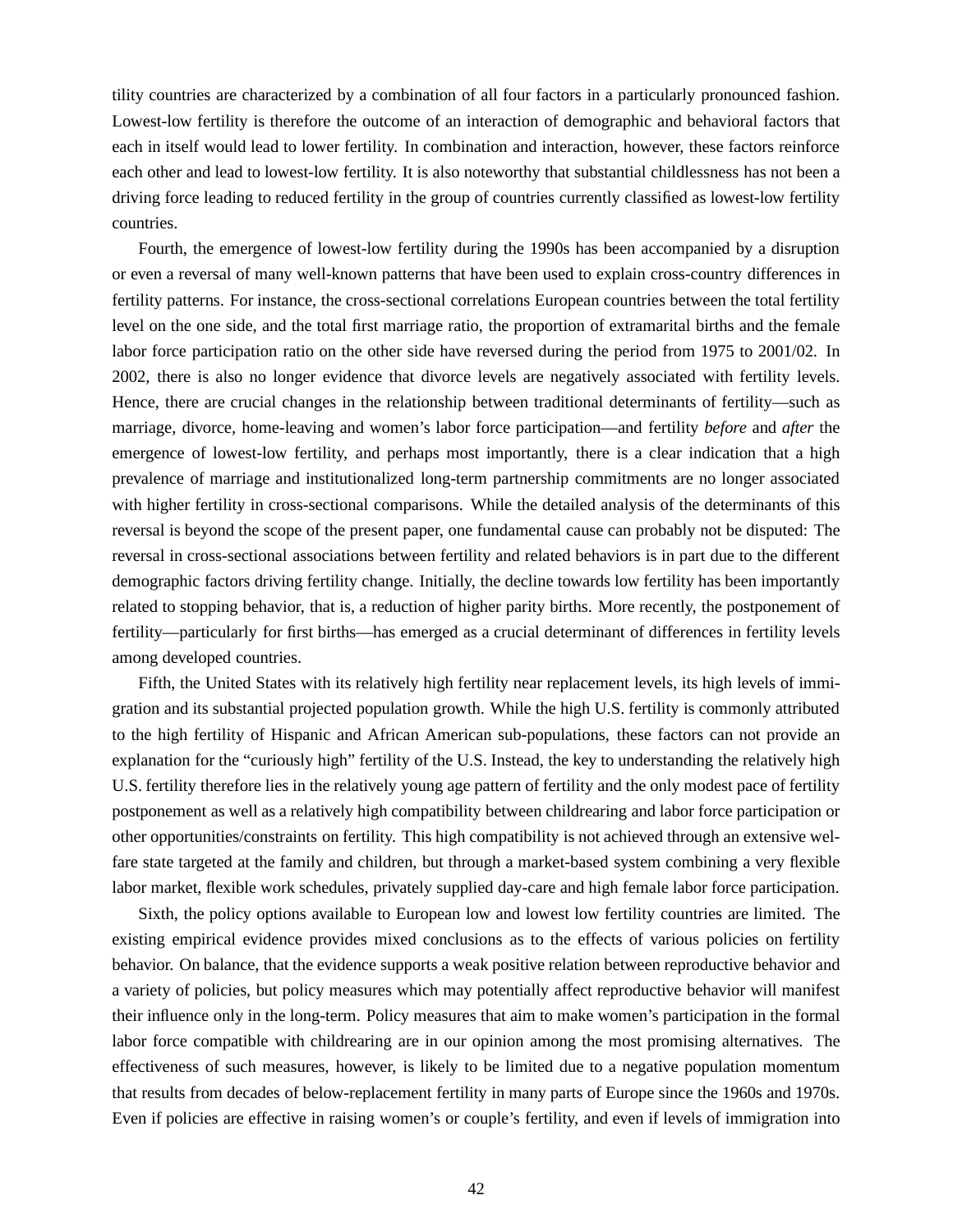Europe increase, a loss of demographic weight within the global population, a decline in the population size during the coming decades and a substantial aging of the population are therefore safe predictions for the Europe of the twenty-first century (Demeny 2003). It is clear that current social and economic institutions are not sustainable in light of these trends, and individual's life-courses already have been—and will continue to be— transformed in response to reductions in fertility and increases in longevity. Adjusting to the demographic reality of the 21st century will therefore constitute a major challenge for policy makers and companies on the one, and for individuals and families on the other side. Whether the adjustment to these trends can be successful, and whether these trends lead to a reduced well-being of individuals if appropriate policies are implemented, is still an open question.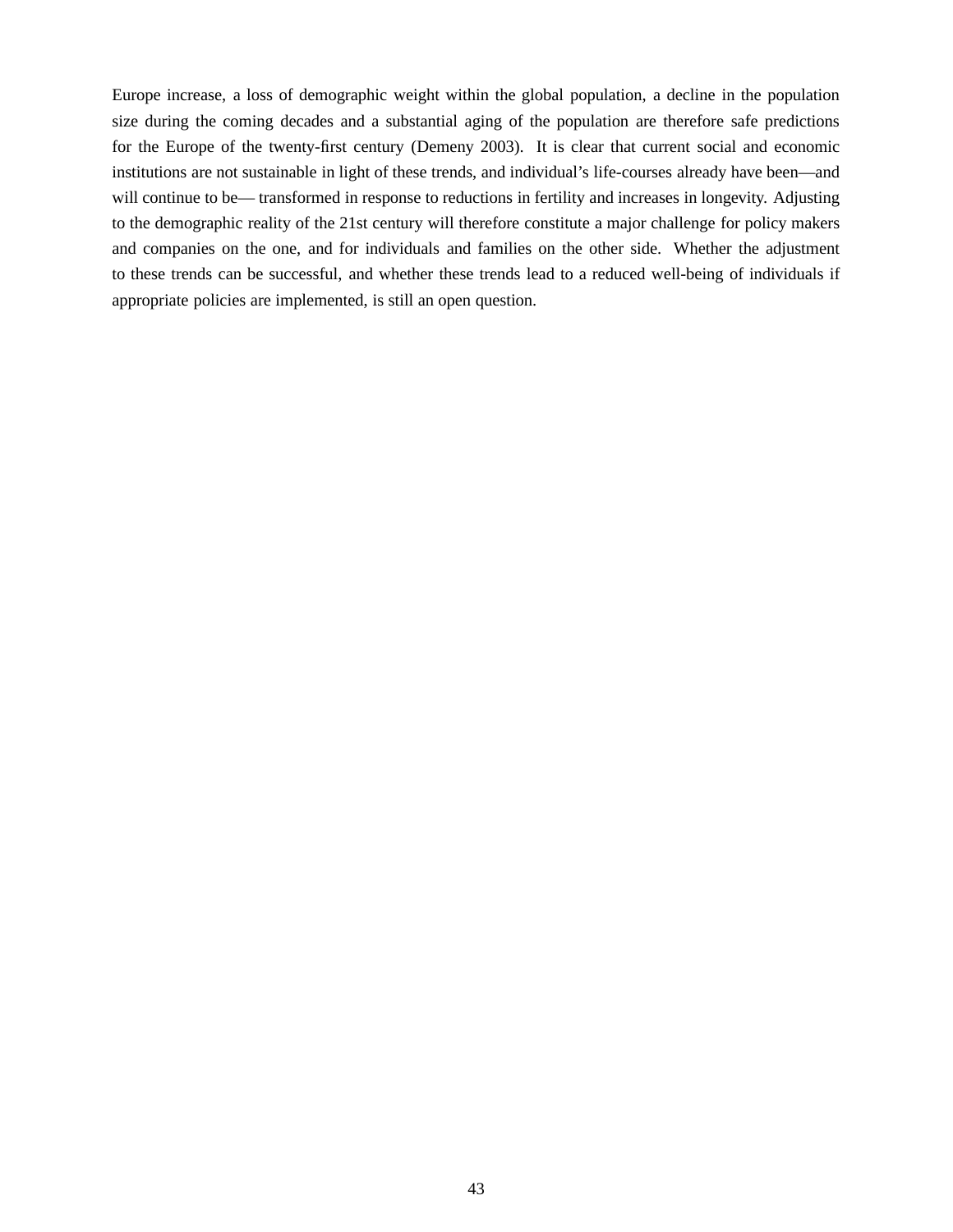|                                   |                   | Total<br>fertility |                   | Total first<br>marriage ratio |                          | Total<br>divorce ratio   |            | Proportion of<br>extra-marital births |
|-----------------------------------|-------------------|--------------------|-------------------|-------------------------------|--------------------------|--------------------------|------------|---------------------------------------|
|                                   | 1975              | 2002               | 1975              | 2002                          | 1975                     | 2002                     | 1975       | 2002                                  |
| Andorra (And)                     | $\qquad \qquad -$ | 1.36               | $\qquad \qquad -$ | $\qquad \qquad -$             | $\equiv$                 | $\qquad \qquad -$        | $\equiv$   |                                       |
| Armenia (Arm)                     | 2.79              | 1.21               | $\equiv$          | $0.37^{i}$                    | 0.15                     | 0.06                     | 2.80       | 13.20                                 |
| Austria (Aus)                     | 1.83              | 1.40               | 0.75              | 0.50                          | 0.20                     | 0.45                     | 13.50      | 33.80                                 |
| Azerbaijan (Az)                   | 3.92              | 1.58               | 0.83              | 0.57                          | $\overline{\phantom{0}}$ | 0.11                     | 5.20       | 7.60                                  |
| Belarus (Bel)                     | 2.20              | 1.22               | $\equiv$          | 0.68                          | $\equiv$                 | $0.50^{i}$               | 7.40       | 21.40                                 |
| Belgium (Bel)                     | 1.74              | 1.62               | 0.89              | 0.46                          | 0.16                     | 0.54                     | 3.10       | $0.21^e$                              |
| Bosnia and Herzegovina (Bos/Herz) | 2.38              | 1.23               | $0.69^{b}$        | $\equiv$                      | $\equiv$                 | $\equiv$                 | 5.60       | 10.60                                 |
| Bulgaria (Bul)                    | 2.22              | 1.21               | 1.00              | 0.47                          | 0.15                     | 0.21                     | 9.30       | 42.80                                 |
| Croatia (Cro)                     | 1.92              | 1.34               | 0.82              | 0.69                          | 0.13                     | 0.16                     | 4.90       | 9.60                                  |
| Czech Republic (Cze)              | 2.40              | 1.17               | 0.99              | 0.48                          | 0.30                     | 0.46                     | 4.50       | 25.30                                 |
| Denmark (Dk)                      | 1.92              | 1.72               | 0.67              | 0.73                          | 0.36                     | 0.47                     | 21.70      | 44.60                                 |
| Estonia (Est)                     | 2.04              | 1.37               | 0.94              | 0.42                          | $0.50^{b}$               | 0.48                     | 15.70      | 56.30                                 |
| Finland (Fi)                      | 1.68              | 1.72               | 0.70              | 0.64                          | 0.26                     | 0.50                     | 10.10      | 39.90                                 |
| France (Fra)                      | 1.93              | 1.89               | 0.86              | 0.59                          | 0.17                     | $0.38^{i}$               | 8.50       | $43.70^{i}$                           |
| Georgia (Geo)                     | 2.52              | 1.42               | $0.99^b$          | $0.32^{i}$                    | $\equiv$                 | 0.08                     | 0.20       | 45.90                                 |
| Germany (Ger)                     | 1.48              | 1.31               | 0.81              | 0.54                          | 0.25                     | $0.42^{i}$               | 8.50       | $25.00^{i}$                           |
| Greece (Gr)                       | 2.32              | $1.25^{i}$         | 1.16              | $0.52^{h}$                    | 0.05                     | $0.16^{g}$               | 1.20       | $4.30^{i}$                            |
| Hungary (Hun)                     | 2.35              | 1.30               | 1.00              | 0.47                          | 0.24                     | 0.42                     | 5.60       | 31.40                                 |
| Iceland (Ice)                     | 2.65              | 1.93               | 0.79              | $0.58^{i}$                    | 0.26                     | $0.40^{h}$               | 33.00      | 62.30                                 |
| Ireland (Ire)                     | 3.43              | 2.00               | 0.94              | $0.59^{f}$                    | $\equiv$                 | $\overline{\phantom{m}}$ | 3.70       | 31.10                                 |
| Italy (It)                        | 2.21              | 1.27               | 0.95              | 0.62                          | 0.03                     | $0.12^{i}$               | 2.60       | $9.70^{h}$                            |
| Latvia (Lat)                      | 1.97              | 1.24               | 1.01              | 0.44                          | 0.52                     | 0.37                     | 11.70      | 43.10                                 |
| Lithuania (Lit)                   | 2.18              | 1.24               | 1.01              | 0.54                          | $0.42^a$                 | $0.41^{i}$               | 6.20       | 27.90                                 |
| Luxembourg (Lux)                  | 1.55              | 1.63               | 0.80              | 0.50                          | 0.10                     | 0.51                     | 4.20       | 23.20                                 |
| Macedonia (Mac)                   | 2.71              | 1.77               | 0.86              | $0.77^{i}$                    | 0.09                     | 0.09                     | 6.60       | 10.70                                 |
| Malta (Mal)                       | 2.17              | 1.46               | $\equiv$          | $0.73^{i}$                    | $\equiv$                 | $\equiv$                 | $1.10^{b}$ | 15.00                                 |
| Moldova (Mol)                     | 2.52              | 1.21               | $1.11^{b}$        | 0.58                          | $\equiv$                 | 0.39                     | 8.00       | $20.50^{h}$                           |
| Netherlands (NL)                  | 1.66              | 1.73               | 0.83              | 0.59                          | 0.19                     | 0.37                     | 2.10       | 29.10                                 |
| Norway (Nor)                      | 1.98              | 1.75               | 0.80              | 0.47                          | 0.21                     | 0.46                     | 10.30      | 50.30                                 |
| Poland (Pol)                      | 2.26              | 1.24               | 0.93              | 0.57                          | 0.15                     | 0.18                     | 4.70       | 14.40                                 |
| Portugal (Por)                    | 2.75              | 1.47               | 1.39              | 0.66                          | 0.02                     | 0.39                     | 7.20       | 25.50                                 |
| Romania (Ro)                      | 2.60              | 1.26               | 0.97              | 0.66                          | 0.20                     | 0.20                     | 3.50       | 26.70                                 |
| Russian Federation (Rus)          | 1.97              | 1.32               | 1.03              | $0.60^{d}$                    | 0.38                     | $0.43^{d}$               | 10.70      | 29.50                                 |
| Serbia and Montenegro (Serb/Mont) | 2.33              | $1.71^{i}$         | 0.81              | $0.66^{i}$                    | 0.12                     | $0.14^{i}$               | 9.90       | $20.20^{i}$                           |
| Slovak Republic (Sk)              | 2.53              | 1.19               | 0.94              | 0.50                          | 0.18                     | 0.33                     | 5.20       | 21.60                                 |
| Slovenia (Sn)                     | 2.17              | 1.21               | 0.99              | 0.43                          | 0.15                     | 0.25                     | 9.90       | 40.20                                 |
| Spain (Sp)                        | 2.80              | 1.25               | 1.05              | $0.59^{i}$                    | 0.04 <sup>c</sup>        | $0.15^{e}$               | 2.00       | $17.70^{h}$                           |
| Sweden (Swe)                      | 1.77              | 1.65               | 0.63              | 0.49                          | 0.50                     | 0.55                     | 32.80      | 56.00                                 |
| Switzerland (Swi)                 | 1.61              | 1.40               | 0.65              | 0.65                          | 0.21                     | 0.40                     | 3.70       | 11.70                                 |
| Ukraine (Ukr)                     | 2.02              | 1.10               | $\qquad \qquad -$ | $\equiv$                      | 0.34                     | 0.38                     | 8.80       | 19.00                                 |
| United Kingdom (UK)               | 1.81              | 1.64               | 0.87              | $0.54^h$                      | 0.30                     | $0.43^{f}$               | 9.00       | 40.60                                 |

**Table A.1:** Total fertility, total first marriage ratio (*TFMR*), total divorce ratio (*TDR*) and proportion of extra-marital births in Europe

*Notes: a* = 1970, *b* = 1980, *c* = 1981, *d* = 1996, *e* = 1997, *f* = 1998, *g* = 1999, *h* = 2000, *i* = 2001. *Source:* Council of Europe (2003).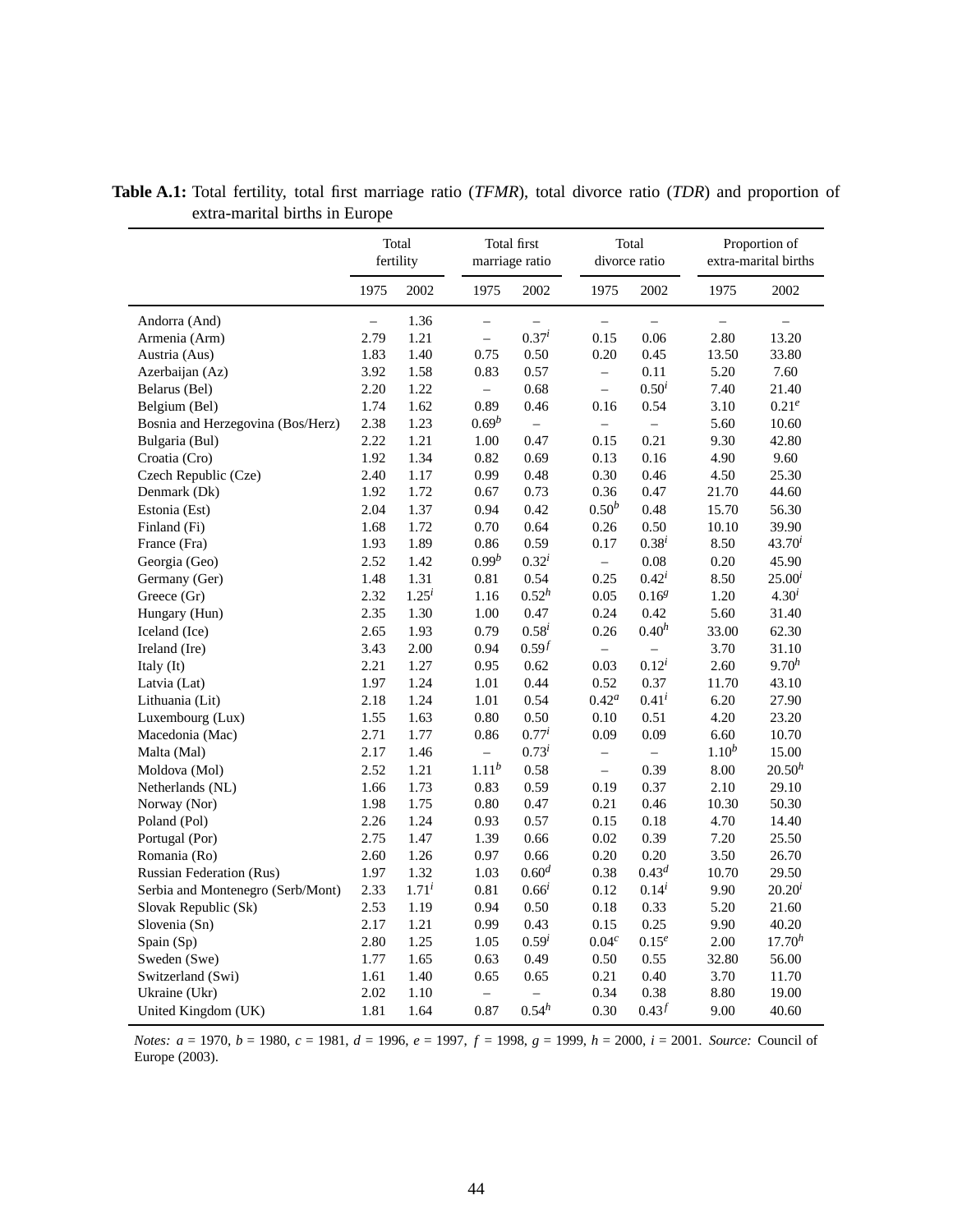### **References**

- Adsera, A. (2004). Changing fertility rates in developed countries: The impact of labor market institutions. *Journal of Population Economics 17*(1), 17–43.
- Ahn, N. and P. Mira (2002). A note on the changing relationship between fertility and female employment rates in developed countries. *Journal of Population Economics 15*, 667–682.
- Andersson, G., A.-Z. Duvander, and K. Hank (2004). Do child-care characteristics influence continued child bearing in sweden? An investigation of the quantity, quality, and price dimension. *Journal of European Social Policy 14*(4), 407–418.
- Barmby, T. and A. Cigno (1990). A sequential probability model of fertility patterns. *Journal of Population Economics 3*(1), 31–51.
- Becker, G. S. (1981). *A Treatise on the Family*. Cambridge, MA: Harvard University Press.
- Belanger, A. and G. Ouellet (2002). A comparative study of recent trends in Canadian and American fertility, 1980–1999. In A. Belanger (Ed.), *Report on the Demographic Situation in Canada, 2001*. Ottawa: Statistics Canada.
- Bettio, F. and P. Villa (1998). A Mediterranean perspective on the breakdown of the relationship between participation and fertility. *Cambridge Journal of Economics 22*(2), 137–171.
- Billari, F. C., M. Castiglioni, T. Castro Martín, F. Michielin, and F. Ongaro (2002). Household and union formation in a Mediterranean fashion: Italy and Spain. In United Nations Economic Commission for Europe, E. Klijzing, and M. Corijn (Eds.), *Dynamics of Fertility and Partnership in Europe: Insights and Lessons from Comparative Research*, Volume 2, pp. 17–42. Geneva / New York: United Nations.
- Billari, F. C. and H.-P. Kohler (2004). Patterns of low and lowest-low fertility in Europe. *Population Studies 58*(2), 161–176.
- Billari, F. C., P. Manfredi, and A. Valentini (2000). Macro-demographic effects on the transition to adulthood: Multistate stable population theory and application to Italy. *Mathematical Population Studies 9*(1), 33–63.
- Billari, F. C., D. Philipov, and P. Baizán (2001). Leaving home in Europe: The experience of cohorts born around 1960. *International Journal of Population Geography 7*(5), 339–356.
- Bongaarts, J. and G. Feeney (1998). On the quantum and tempo of fertility. *Population and Development Review 24*(2), 271–291.
- Bongaarts, J. and S. C. Watkins (1996). Social interactions and contemporary fertility transitions. *Population and Development Review 22*(4), 639–682.
- Brewster, K. L. and R. R. Rindfuss (2000). Fertility and women's employment in industrialized nations. *Annual Review of Sociology 26*, 271–296.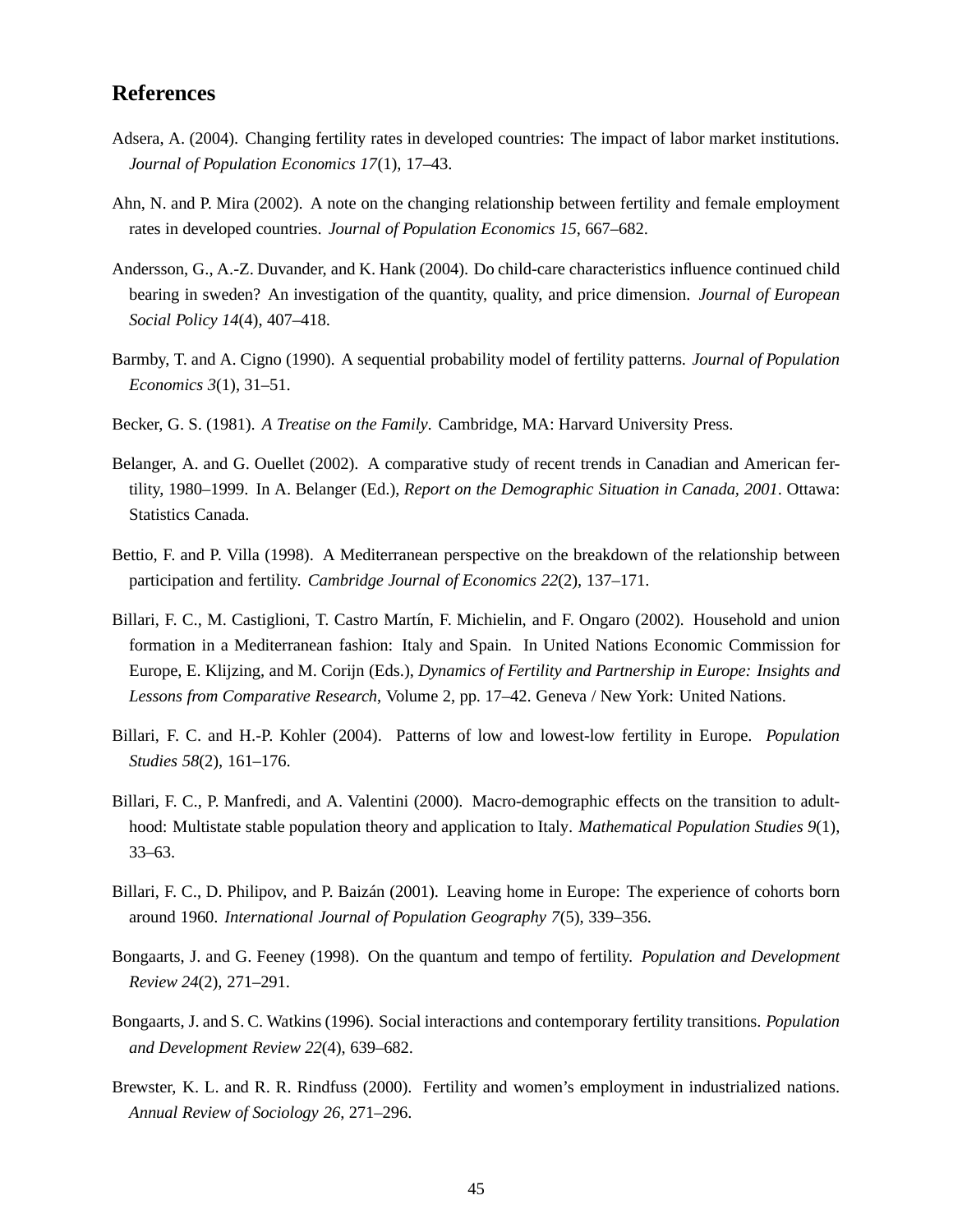- Castles, F. G. (2003). The world turned upside down: Below replacement fertility, changing preferences and family-friendly public policy in 21 OECD countries. *Journal of European Social Policy 13*(3).
- Chamie, J. (2004). Low fertility: Can governments make a difference? Paper presented at the annual meeting of the Population Association of America, Boston, MA, 1–3 April 2004 URL: http://paa2004.princeton.edu.
- Chesnais, J.-C. (1996). Fertility, family, and social policy in contemporary Western Europe. *Population and Development Review 22*(4), 729–739.
- Cigno, A. (1991). *Economics of the Family*. Oxford: Clarendon Press.
- Corijn, M. (1999). Transitions to adulthood in Europe for the 1950s and 1950s cohorts. Brussels: CBGS-Werkdocument #4.
- Council of Europe (2003). *Recent Demographic Developments in Europe*. Strasbourg: Council of Europe Publishing. (Available also online at http://www.coe.int).
- Dalla Zuanna, G. (2001). The banquet of aeolus: A familistic interpretation of Italy's lowest low fertility. *Demographic Research* [online available at http://www.demographic-research.org] *4*(5), 133–162.
- De Sandre, P. (2000). Patterns of fertility in Italy and factors of its decline. *Genus 56*(1-2), 19–54.
- Del Boca, D. (2002). The effect of child care and part time opportunities on participation and fertility decisions in Italy. *Journal of Population Economics 15*(3), 549–573.
- Delgado, M. and T. Castro Martín (1998). *Fertility and Family Surveys in Countries of the ECE Region, Standard Country Report Spain*. Geneva: United Nations.
- Demeny, P. (1987). Re-linking fertility behavior and economic security in old age: A pronatalistic reform. *Population and Development Review 13*(1), 128–132.
- Demeny, P. (2003). Population policy dilemmas in Europe at the dawn of the twenty-first century. *Population and Development Review 29*(1), 1–28.
- Diprete, T. A., S. P. Morgan, H. Engelhardt, and H. Pacalova (2003). Do cross-national differences in the costs of children generate cross-national differences in fertility rates? *Population Research and Policy Review 22*(5-6), 439–477.
- Dolado, J. J., F. Felgueroso, and J. F. Jimeno (2000). Youth labour markets in Spain: Education, training and crowding-out. *European Economic Review 44*, 943–956.
- Duce Tello, R. M. (1995). Un modelo de elección de tenencia de vivienda para España. *Moneda y Crédito 201*, 127–152.
- Easterlin, R. A. (1980). *Birth and Fortune: The Impact of Numbers on Personal Welfare*. Chicago: University of Chicago Press.
- Engelhardt, H., T. Kögel, and A. Prskawetz (2004). Fertility and women's employment reconsidered: A macro-level time series analysis 1960–2000. *Population Studies 58*(1), 109–120.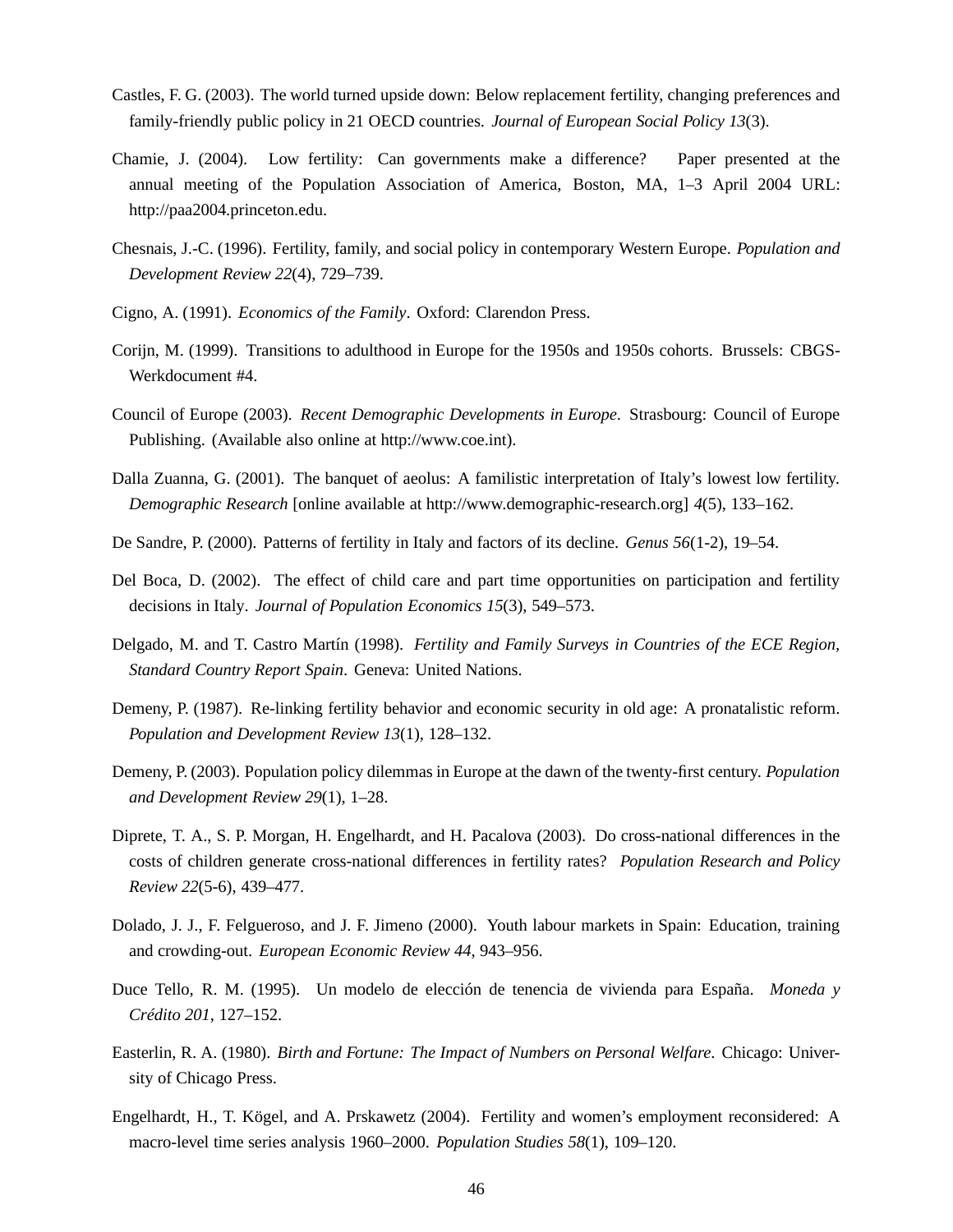- Ermisch, J. F. (1988). The econometric analysis of birth rate dynamics in Britain. *Journal of Human Resources 23*(4).
- Esping-Andersen, G. (1999). *Social Foundations of Postindustrial Economies*. Oxford: Oxford University Press.
- European Commission (1998). Dual-earner families. New Ways to Work Informational Bulletin No. 4. Brussels: European Union Network 'Family and Work' and New Ways to Work Survey.
- Fernández Cordón, J. A. (1997). Youth residential independence and autonomy: A comparative study. *Journal of Family Issues 16*(6), 567–607.
- Forster, M. F. and I. G. Toth (1997). Poverty, inequalities and social policies in the Visegrad countries. *Economics of Transition 5*(2), 505–510.
- Foster, C. (2000). The limits to low fertility: A biosocial approach. *Population and Development Review 26*(2), 209–234.
- Frejka, T. (1980). Fertility trends and policies: Czechoslovakia in the 1970s. *Population and Development Review 6*(1), 65–93.
- Gauthier, A. H. (1996). *The State and the Family: A Comparative Analysis of Family Policies in Industrialized Countries*. New York: Oxford University Press.
- Gauthier, A. H. (2002). Family policies in industrialized countries: Is there convergence? *Population 57*(3), 447–474.
- Gauthier, A. H. and J. Hatzius (1997). Family benefits and fertility: An econometric analysis. *Population Studies 51*(3), 295–306.
- Goldin, C. and L. F. Katz (2002). The power of the pill: Oral contraceptives and women's career and marriage decisions. *Journal of Political Economy 110*(4), 730–770.
- Goldman, N., C. F. Westoff, and C. Hammerslough (1984). Demography of the marriage market in the United States. *Population Index 50*(1), 5–25.
- González, M. J., T. Jurado, and M. Naldini (2000). Introduction: Interpreting the transformation of gender inequalities in Southern Europe. In M. J. González, T. Jurado, and M. Naldini (Eds.), *Gender Inequalities in Southern Europe.Women, Work and Welfare in the 1990s*. London: Frank Cass.
- Grant, J., S. Hoorens, S. Sivadasan, M. van het Loo, J. DaVanzo, L. Hale, S. Gibson, and W. Butz (2004). *Low Fertility in Population Aging: Causes, Consequences and Policy Options*. Santa Monica, C.A.: RAND. Online availabe at htttp://www.rand.org.
- Grootaert, C. and J. Braithwaite (1998). Poverty correlates and indicator-based targeting in Eastern Europe and the former Soviet Union. The World Bank, Policy Research Working Paper No. 1942.
- Grossbard-Shechtman, A. (1985). Marriage sqeezes and the marriage market. In K. Davis (Ed.), *Contemporary Marriage: Comparative Perspective on a Changing Institution*, pp. 375–395. New York: Russel Sage Foundation.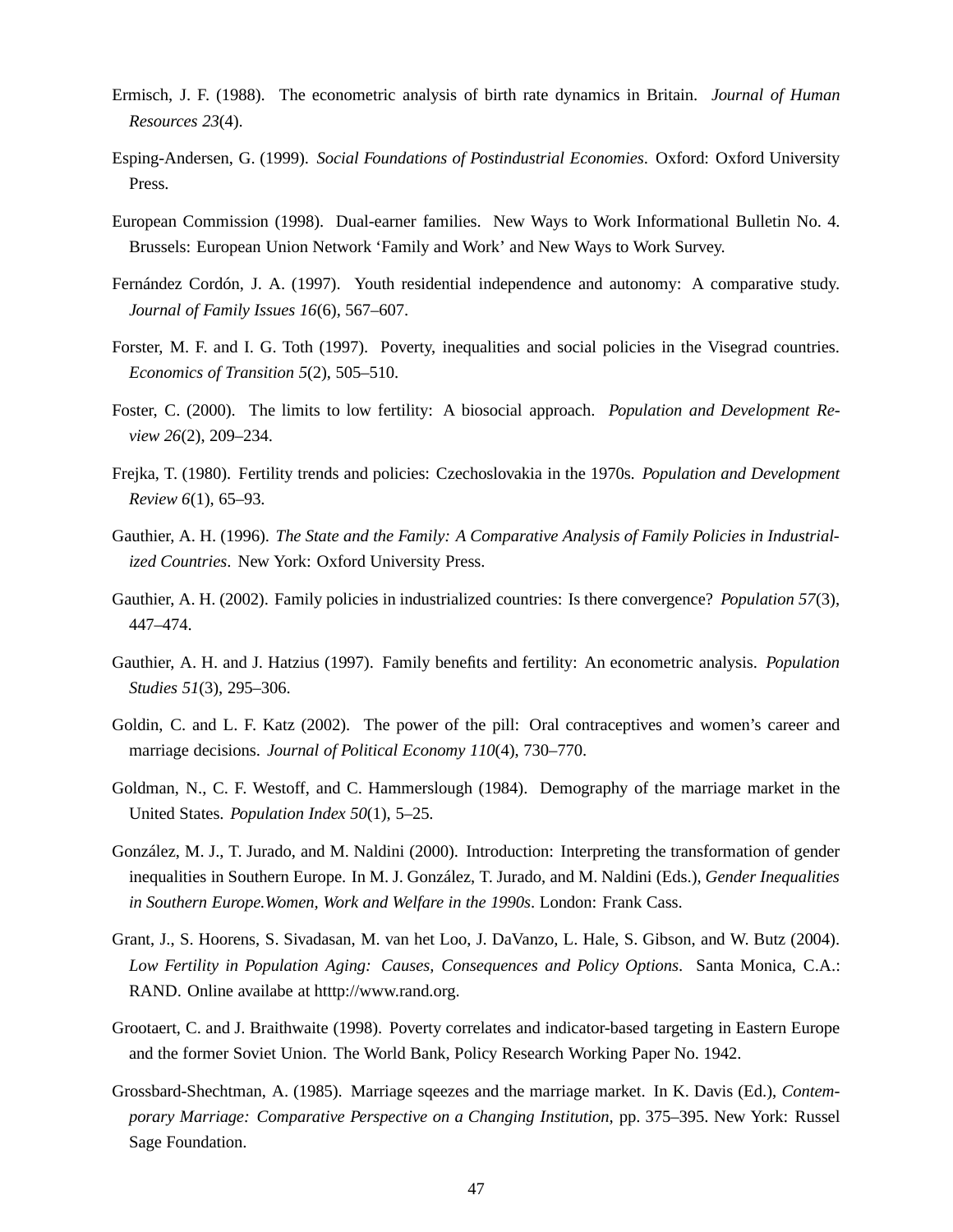- Hajnal, J. (1965). European marriage pattern in perspective. In D. V. Glass and D. E. Eversley (Eds.), *Population in History: Essays in Historical Demography*, pp. 101–143. Chicago, Illinois: Aldine Publishing Company.
- Hank, K. and M. Kreyenfeld (2003). A multilevel analysis of child care and women's fertility decisions in Western Germany. *Journal of Marriage and the Family 65*(3), 584–596.
- Heuveline, P., J. Timberlake, and F. Furstenberg (2003). Shifting childrearing to single mothers: Results from 17 western countries. *Population and Development Review 29*(1), 47–71.
- Hyatt, D. E. and W. J. Milne (1991). Can public policy affect fertility? *Canadian Public Policy 17*(1).
- Joshi, H. (1998). The opportunity costs of childbearing: More than mothers' business,. *Journal of Population Economics 11*, 161–183.
- Kent, M. M. and M. Mather (2002). What drives U.S. population growth. *Population Bulletin 57*(4), 3–39.
- Kiernan, K. (1986). Leaving home> Living arrangements of young people in six West-European Countries. *European Journal of Population 1*(2), 177–184.
- Kögel, T. (2004). Did the association between fertility and female employment in OECD countries really change its sign? *Journal of Population Economics 17*(1), 45–65.
- Kohler, H.-P. (2001). *Fertility and Social Interactions: An Economic Perspective*. Oxford: Oxford University Press.
- Kohler, H.-P. and J. R. Behrman (2003). Partner + children = happiness? An assessment of the effect of fertility and partnerships on subjective well-being in Danish twins. Philadelphia, PA: University of Pennsylvania, mimeo.
- Kohler, H.-P., J. R. Behrman, and S. C. Watkins (2000). Empirical assessments of social networks, fertility and family planning programs: Nonlinearities and their implications. *Demographic Research* (online available at http://www.demographic-research.org) *3*(7), 79–126.
- Kohler, H.-P., F. C. Billari, and J. A. Ortega (2002). The emergence of lowest-low fertility in Europe during the 1990s. *Population and Development Review 28*(4), 641–681.
- Kohler, H.-P. and I. Kohler (2002). Fertility decline in Russia: Social versus economic factors. *European Journal of Population 18*(3), 233–262.
- Kohler, H.-P. and J. A. Ortega (2002). Tempo-adjusted period parity progression measures, fertility postponement and completed cohort fertility. *Demographic Research* [online available at http:// www.demographic-research.org] *6*(6), 91–144.
- Kohlmann, A. and S. Zuev (2001). Patterns of childbearing in Russia 1994-1998. Max Planck Institute for Demographic Research, Rostock, Germany, Working Paper #2001-018 (available at http:// www.demogr.mpg.de).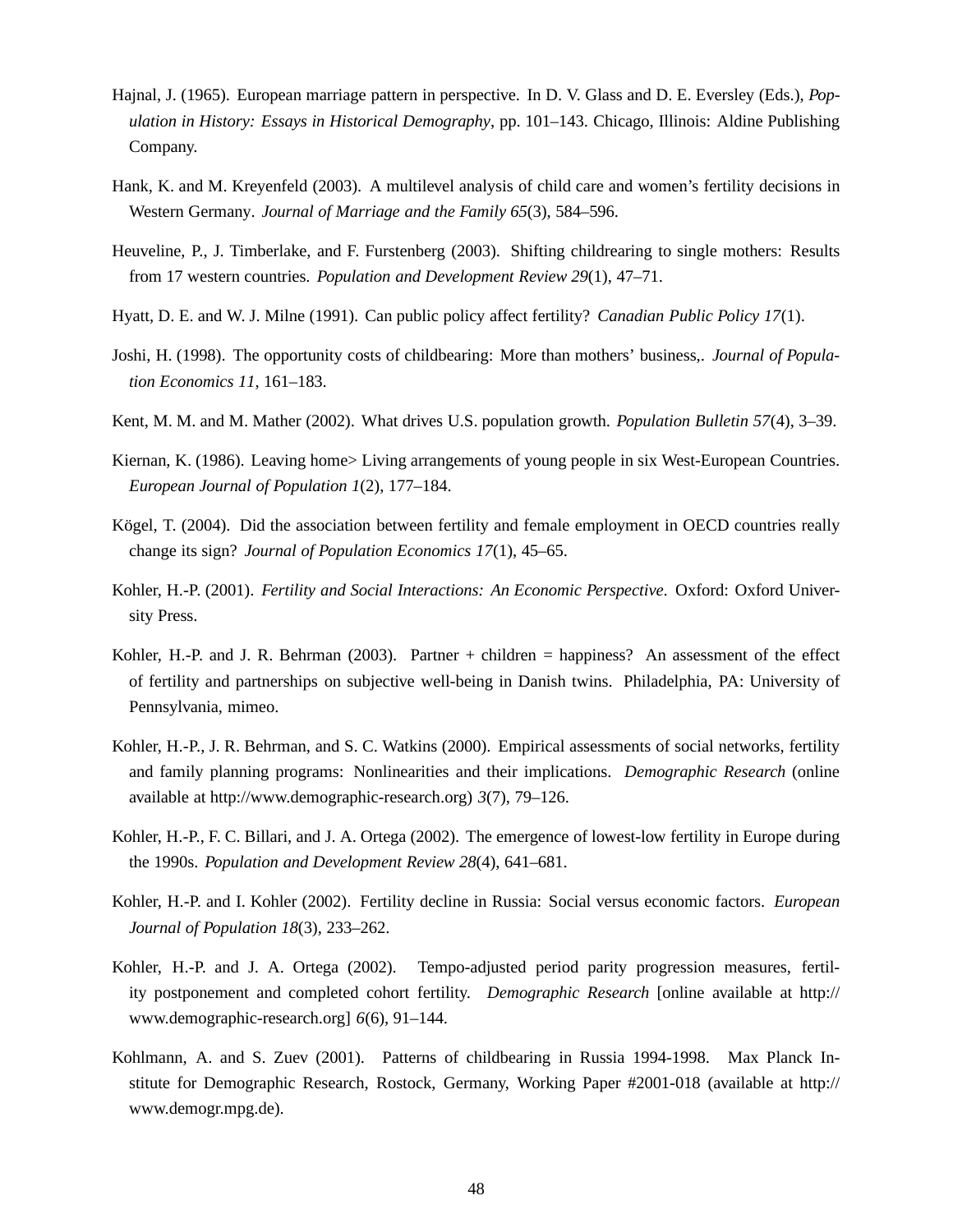- Lassibille, G., L. N. Gómez, I. A. Ramos, and C. D. Sánchez (2001). Youth transition from school to work in Spain. *Economics of Education Review 20*(2), 139–49.
- Livi-Bacci, M. (2004). A fund for the newborn. A proposal for Italy. Paper presented at the annual meeting of the Population Association of America, Boston, MA, April 1–3, 2004 Online available at http://paa2004.princeton.edu/abstractViewer.asp?submissionId=40323.
- Lokshin, M. and M. Ravallion (2000). Short-lived shocks with long-lived impacts? Household income dynamics in a transition economy. The World Bank, Policy Research Working Paper No. 2459.
- Lutz, W., B. C. O'Neil, and S. Sherbov (2003). Europe's population at a turning point. *Science 299*(5615), 1991–1992.
- Lutz, W. and V. Skirbekk (2004). How would "tempo policies" work? Exploring the effect of school reforms on period fertility in Europe. Unpublished working paper Online available at http://paa2004.princeton.edu/abstractViewer.asp?submissionId=40611.
- Macura, M. (2000). Fertility decline in the transition economies, 1989-1998: economic and social factors revisited. In UN ECE (Ed.), *Economic Survey in Europe, 2000/1*, pp. 189–207. Geneva: United Nations, Economic Commission for Europe.
- Martin, J. A., B. E. Hamilton, P. D. Sutton, S. J. Ventura, F. Menacker, and M. L. Munson (2003). Births: Final data for 2002. *National Vital Statistics Reports 52*(10). URL: http://www.cdc.gov/nchs/births.htm.
- Mathews, T. J. and M. E. Hamilton (2002). Mean age of mother, 1970–2000. *National Vital Statistics Report 51*(1). Online available at http://www.cdc.gov/nchs/births.htm.
- McDonald, P. (2000a). Gender equity in theories of fertility transition. *Population and Development Review 26*(3), 427–440.
- McDonald, P. (2000b). The "toolbox" of public policies to impact on fertility—a global view. Paper presented at the annual seminar of the European Observatory on Family Matters, Low Fertility, Families and Public Policies, Sevilla (Spain).
- Milanovic, B. (1998). *Income, inequality, and poverty during the transition from to market economy*. Washington, DC: The World Bank.
- Monnier, A. and J. Rychtarikova (1992). The division of Europe into East and West. *Population: An English Selection 4*, 129–159.
- Montgomery, M. R. and J. B. Casterline (1996). Social learning, social influence, and new models of fertility. *Population and Development Review 22*(Suppl.), 151–175.
- Morgan, S. P. (2003). Is low fertility a 21st century demographic crisis? *Demography 40*(4), 589–603.
- Morgan, S. P. and R. B. King (2001). Why have children in the 21st century? Biological predispositions, social coercion, rational choice. *European Journal of Population 17*(1), 3–20.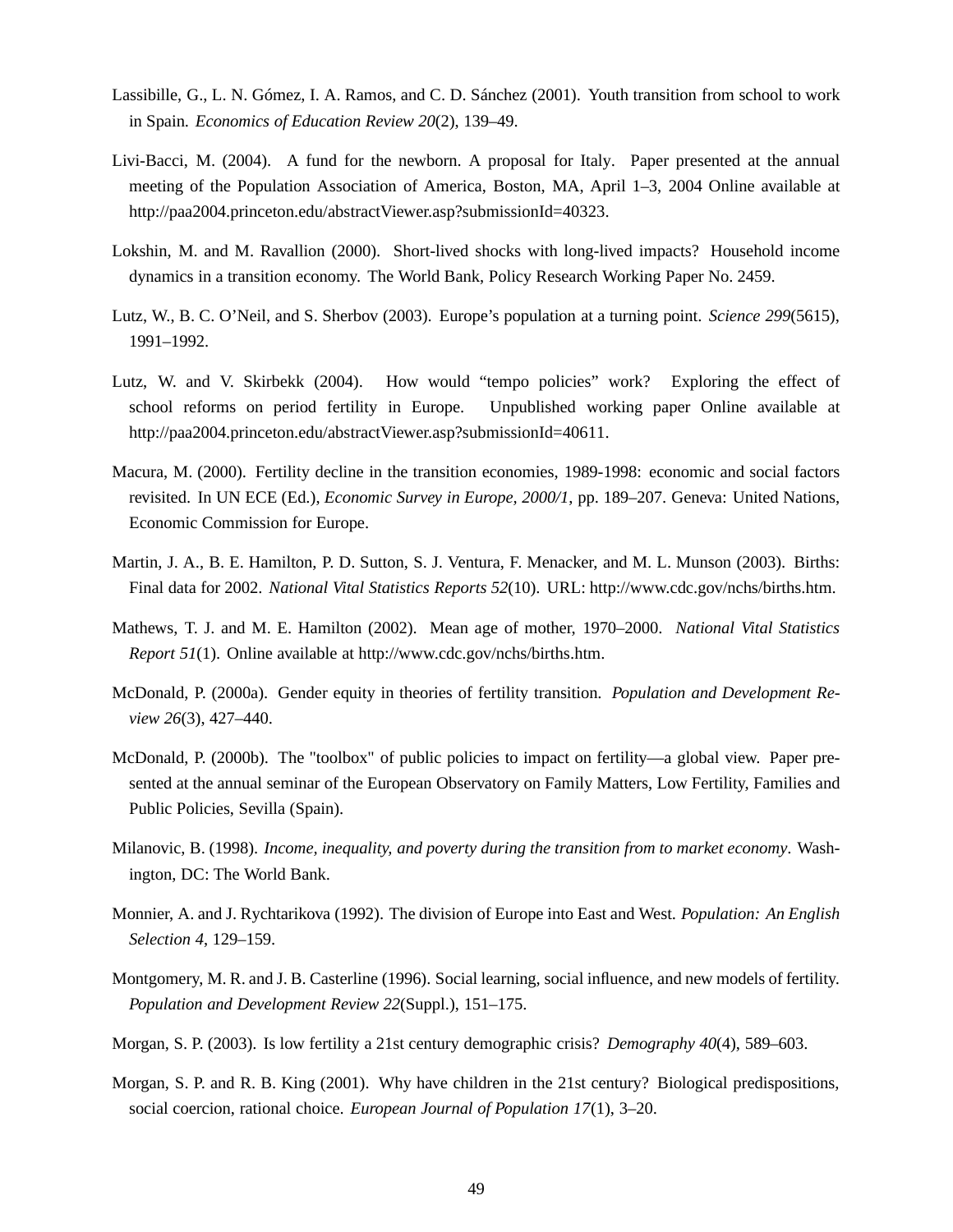- Munich, D., J. Svejnar, and K. Terrell (1999). Return to human capital under the communist wage grid and during the transition to a market economy. *Journal of Comparative Economics 27*, 33–60.
- Newell, A. and B. Reilly (2000). Rates of return to educational qualifications in the transitional economies. *Education Economics 7*(1), 67–83.
- Neyer, G. (2003). Family policies and low fertility in Western Europe. MPDID Working Paper WP 2003- 021.
- Orazem, P. F. and M. Vodopivec (1995). Winners and loosers in transition: Returns to education, experience and gender in Slovenia. *World Bank Economic Review 9*(2), 201–230.
- Palomba, R. and L. L. Sabbadini (1993). Female life strategies: the way of compromise. *Proceedings of the XXIII IUSSP General Conference, Montreal 2*, 219–231.
- Pampel, F. C. (2001). *The Institutional Context of Population Change: Patterns of Fertility and Mortality Across High-Income Nations*. Chicago: University of Chicago Press.
- Presser, H. B. (1999). Toward a 24-hour economy. *Science 284*, 1778–1779.
- Reher, D. (1997). *Perspectives on the family in Spain, Past and Present.* Oxford: Oxford University Press.
- Reher, D. S. (1998). Family ties in Western Europe: Persistent contrasts. *Population and Development Review 24*(2), 203–234.
- Rindfuss, R. R., K. L. Brewster, and A. L. Kavee (1996). Women, work, and children: Behavioral and attitudinal change in the United States. *Population and Development Review 22*(3), 457–482.
- Rindfuss, R. R., D. Guilkey, P. S. Morgan, O. Kravdal, and K. B. Guzzo (2004). Child care availability and fertility in Norway: Pro-natalist effects. Paper presented at the annual meeting of the Population Association of America, Boston, M.A., April 1–3, 2004 URL: http://paa2004.princeton.edu.
- Rindfuss, R. R., K. B. Guzzo, and S. P. Morgan (2003). The changing institutional context of low fertility. *Population Research and Policy Review 22*(5-6), 411–438.
- Rutkowski, J. (1996). High skill pay off: The changing wage structure during economic transition in Poland. *Economics of Transition 4*(1), 89–111.
- Sá, C. and M. Portela (1999). Working and studying: What explains youngsters decisions. Luxembourg Employment Study, Working Paper No. 15.
- Sánchez-Mangas, R. and V. Sánchez-Marcos (2004). *Reconciling female labor participation and motherhood: the effect of benefits for working mothers*.
- Sleebos, J. (2003). Low fertility rates in OECD countries: Facts and policy responses. OECD Social, Employment And Migration Working Papers No. 15.
- Sobotka, T. (2004a). Is lowest-low fertility in Europe explained by the postponement of childbearing. *Population and Development Review 30*(2), 195–220.